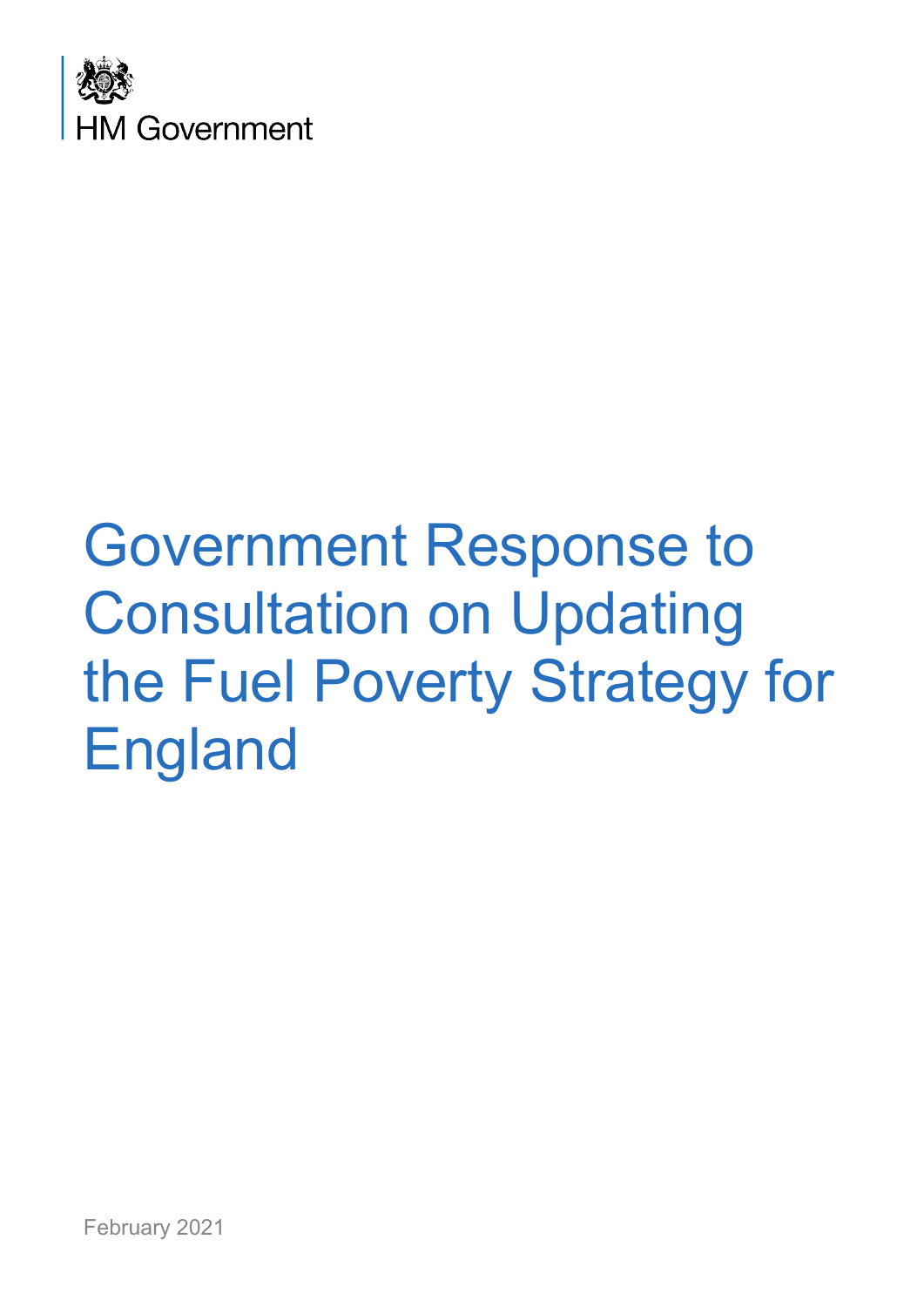

© Crown copyright 2021

This publication is licensed under the terms of the Open Government Licence v3.0 except where otherwise stated. To view this licence, visit [nationalarchives.gov.uk/doc/open-government-licence/version/3](http://nationalarchives.gov.uk/doc/open-government-licence/version/3/) or write to the Information Policy Team, The National Archives, Kew, London TW9 4DU, or email: [psi@nationalarchives.gsi.gov.uk.](mailto:psi@nationalarchives.gsi.gov.uk)

Where we have identified any third-party copyright information you will need to obtain permission from the copyright holders concerned.

Any enquiries regarding this publication should be sent to us at: [fuelpoverty@beis.gov.uk](mailto:fuelpoverty@beis.gov.uk)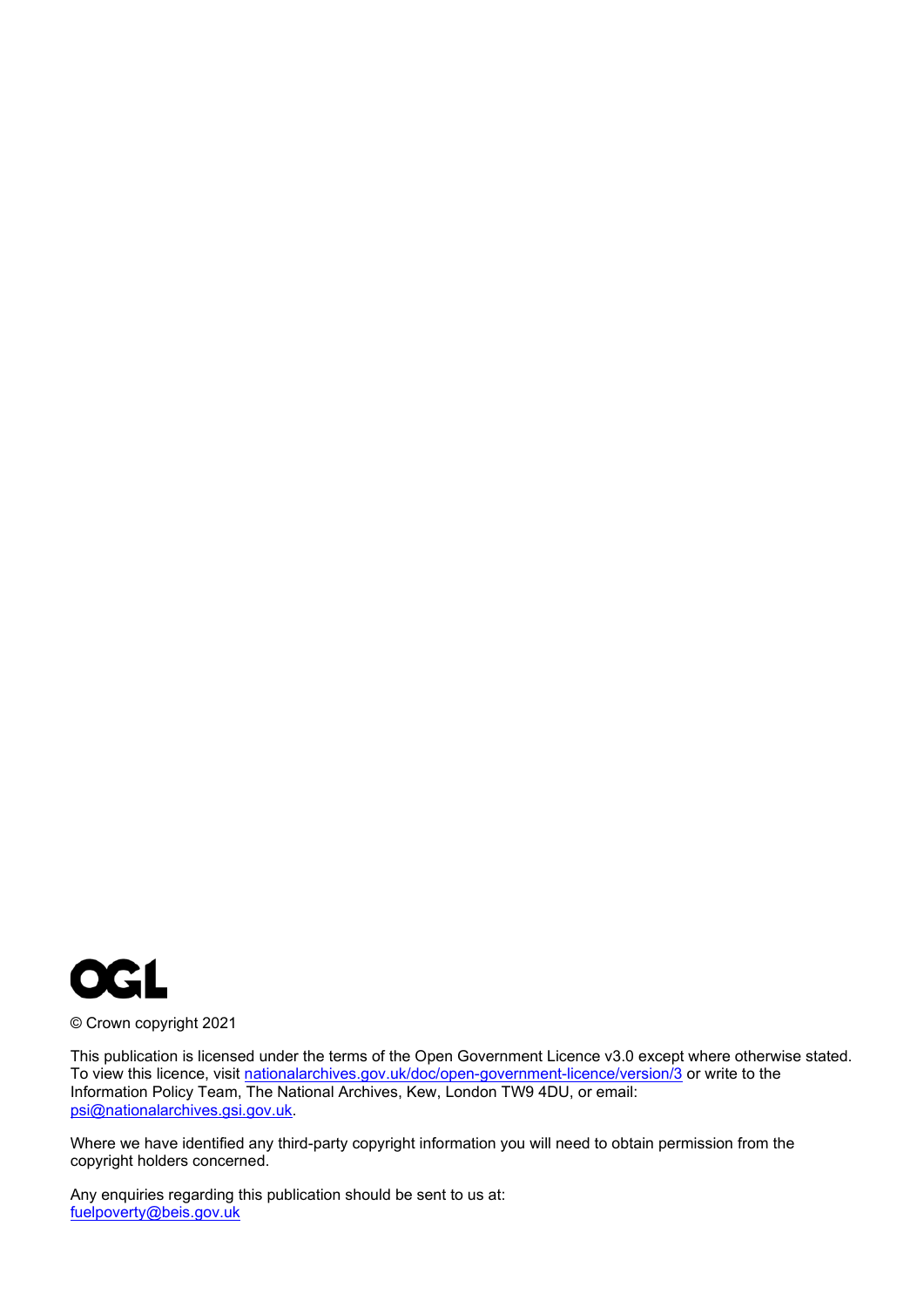# <span id="page-2-0"></span>Executive Summary

Our energy system is undergoing rapid transformation. In the six years since our last fuel poverty strategy, more than 17 million smart meters have been installed, new price caps have protected millions from poor value tariffs and the Government has committed in law to reach net zero carbon emissions by 2050. Our energy system is becoming smarter, fairer and more sustainable.

At the same time, we are facing an unprecedented challenge. COVID-19 has changed the way that every one of us lives and works. As many of us spend more time at home, we are using more energy. At the same time, many households have a seen a reduction in their income. These sudden changes meant that, for the first time, we were not able to predict how many households are in fuel poverty this year; however, we expect that the impacts of COVID-19 will lead to more households struggling to pay their energy bills this winter than last winter.

Against this backdrop, the Government response sets out our plans to update the Fuel Poverty Strategy for England and the themes remain as relevant as ever. Our strategy must contain an ambitious policy plan to protect vulnerable households and meet our statutory fuel poverty target.

Government consulted between 22 July 2019 and 16 September 2019 on proposals to update the Fuel Poverty Strategy for England. This Government response summarises the 101 responses received and sets out what Government intends to include in the strategy based on the consultation responses. Responses were generally supportive of the Government's main proposals on retaining the 2030 target and interim milestones, adding a fourth guiding principle on sustainability and updating the fuel poverty metric. The updated fuel poverty metric will simplify how we measure fuel poverty, making it easier for local organisations to identify households in fuel poverty and easier for the public to track Government's progress toward the fuel poverty target.

We intend for the updated strategy to add greater clarity on how the guiding principles will operate in steering policymaking and to include a greater focus in supporting low income households who are at the highest risk from the impact of living in a cold home. The strategy will include a new sustainability principle, aligning work on fuel poverty with work across Government, including working towards the net zero carbon target. This will see a greater focus on low carbon heating in combination with improved energy efficiency standards with the aim of ensuring that homes are fit for the future, through working with the health sector and local communities to support those vulnerable in fuel poverty and most in need of support.

A key theme throughout was that further ambition is needed to meet the 2030 fuel poverty target. In particular, stakeholders saw the need for additional funding for energy efficiency measures in the least energy efficient homes. In response to these comments, Government intends to publish an ambitious policy plan that builds upon the existing policies to drive improved energy efficiency. The strategy will include the new Green Homes Grant, including the Local Authority Delivery component, and how this funding will complement the Private Rented Sector energy efficiency regulations and the Energy Company Obligation (ECO) to benefit households in fuel poverty.

In addition to improving energy efficiency, the strategy will set out our updated approach to tackling the other seven strategic challenges identified in the 2015 Fuel Poverty Strategy for England, including encouraging partnership working, improving our understanding of fuel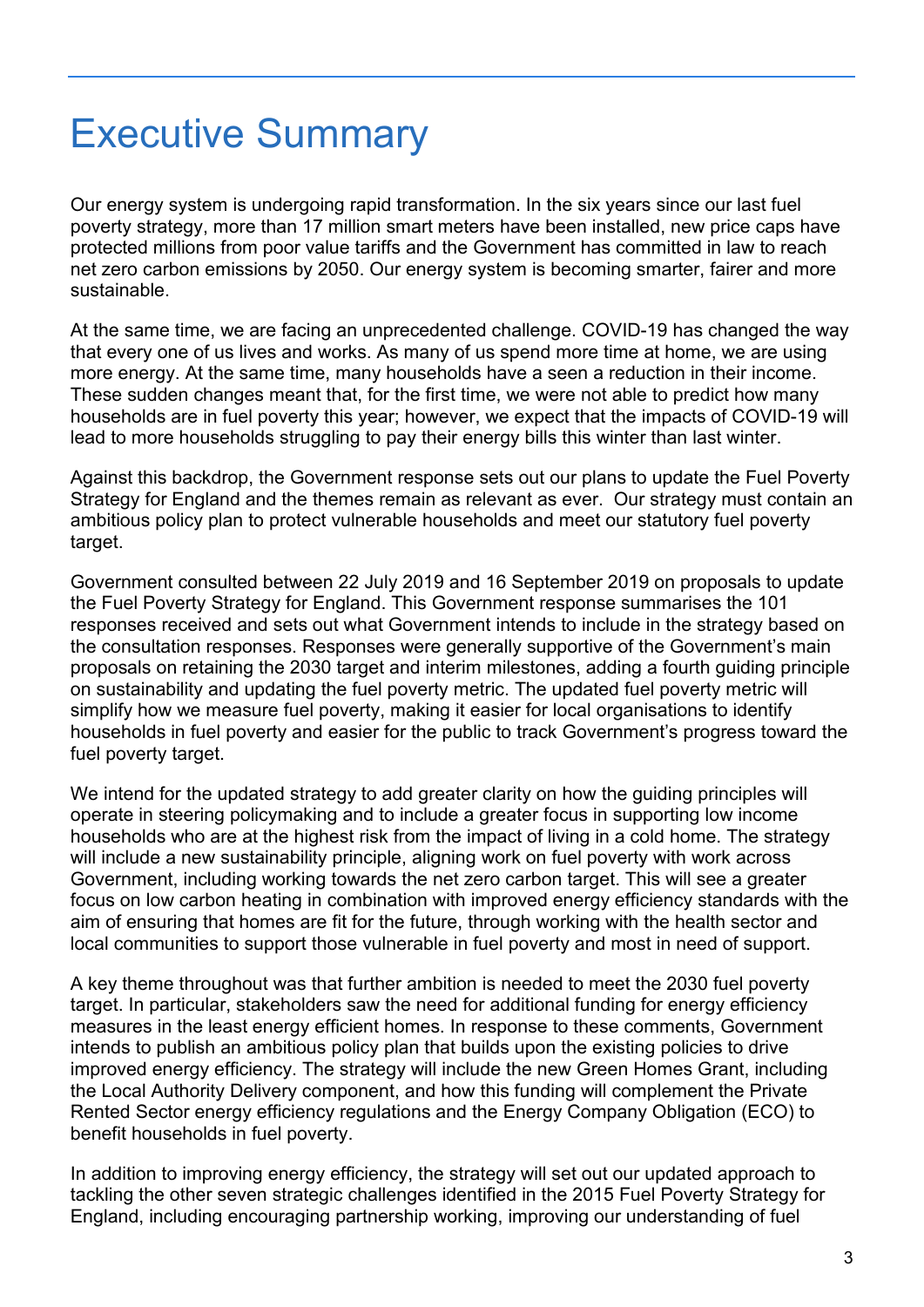poverty and ensuring the fuel poor receive maximum benefit from the energy market. We will ensure that progress towards the fuel poverty target is as transparent as possible by updating the fuel poverty metric and publishing fuel poverty statistics more quickly after the data is collected.

We are grateful for the responses submitted, all of which were considered whilst drafting the updated Fuel Poverty Strategy for England.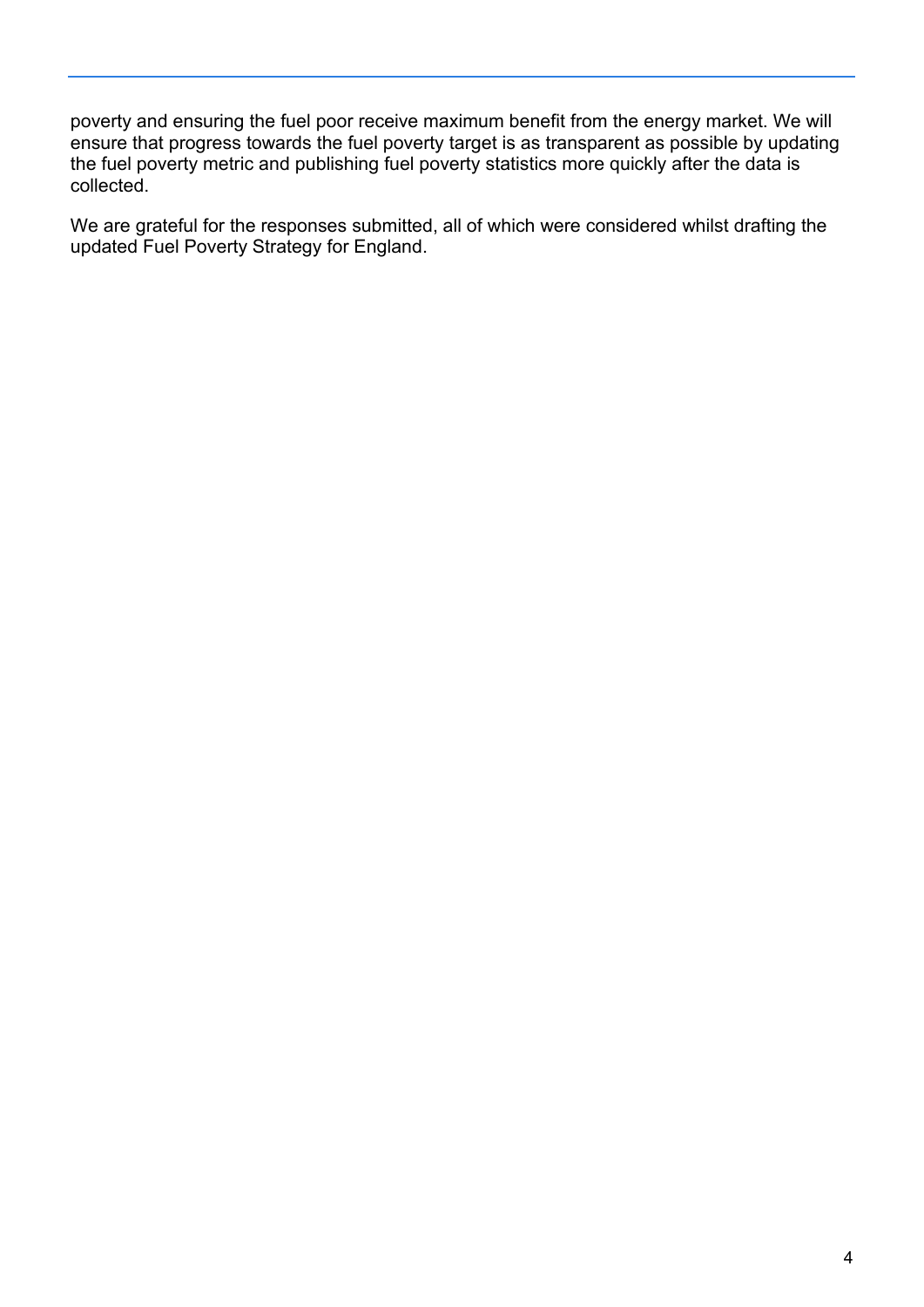# **Contents**

|                                                                                                                                                                                                                                       | 3              |
|---------------------------------------------------------------------------------------------------------------------------------------------------------------------------------------------------------------------------------------|----------------|
|                                                                                                                                                                                                                                       | 6              |
|                                                                                                                                                                                                                                       | $\overline{7}$ |
| Who are we trying to help?<br><u> Letting</u> the state of the state of the state of the state of the state of the state of the state of the state of the state of the state of the state of the state of the state of the state of t | $\overline{7}$ |
|                                                                                                                                                                                                                                       | 12             |
| Our guiding principles for meeting the fuel poverty target______________________                                                                                                                                                      | 14             |
|                                                                                                                                                                                                                                       | 22             |
| Improving energy efficiency standards in fuel poor homes _______________________                                                                                                                                                      | 22             |
| Working together to help the fuel poor through partnership and learning                                                                                                                                                               | 24             |
| Increasing effective targeting of fuel poor households _________________________                                                                                                                                                      | 27             |
| Improving the reach of support to certain high cost homes_______________________                                                                                                                                                      | 29             |
|                                                                                                                                                                                                                                       |                |
| Tackling the financial burden of energy bills for those on low incomes 34                                                                                                                                                             |                |
| Ensuring the fuel poor are able to get maximum benefit from a fair and functioning energy<br>market                                                                                                                                   | 35             |
| Enhancing and improving understanding of fuel poverty __________________________                                                                                                                                                      | 38             |
| Reviewing the strategy and scrutiny of progress ________________________________                                                                                                                                                      | 40             |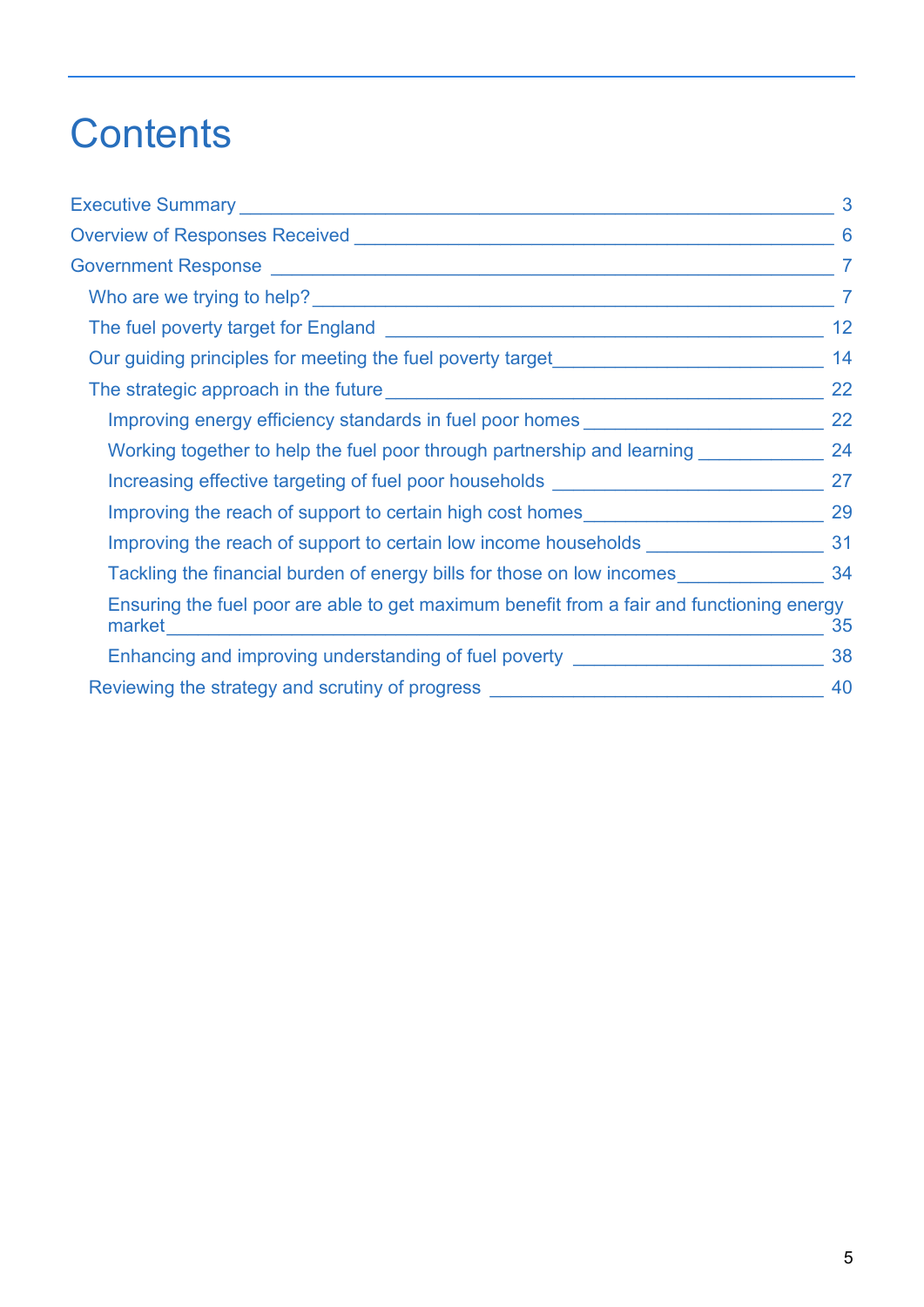# <span id="page-5-0"></span>Overview of Responses Received

Government consulted between 22 July 2019 and 16 September 2019 on the Government's proposals to update the Fuel Poverty Strategy for England. Officials also attended several stakeholder meetings.

There were 38 responses received via CitizenSpace, and a further 63 replies which were received as correspondence to the Department for Business, Energy and Industrial Strategy (BEIS). The total number of responses was 101. Respondents came from varied backgrounds, including energy companies, charities, local authorities and academics.

All responses to this public consultation have been recorded and analysed. Any cross-cutting themes which appeared in multiple questions were addressed under the most relevant question. For example, responses which mention policies linking health services with energy efficiency appeared under the 'Vulnerability principle', 'Improving energy efficiency', and 'Supporting low income households vulnerable to the cold'. We have summarised and responded to all of these responses in 'Supporting low income households vulnerable to the cold'. Any questions which called for a yes or no answer also include the percentage who responded yes or no.

Government appreciates the effort and time put into the views expressed by the range of contributors, including those who participated in the stakeholder meetings, and have carefully considered all views expressed.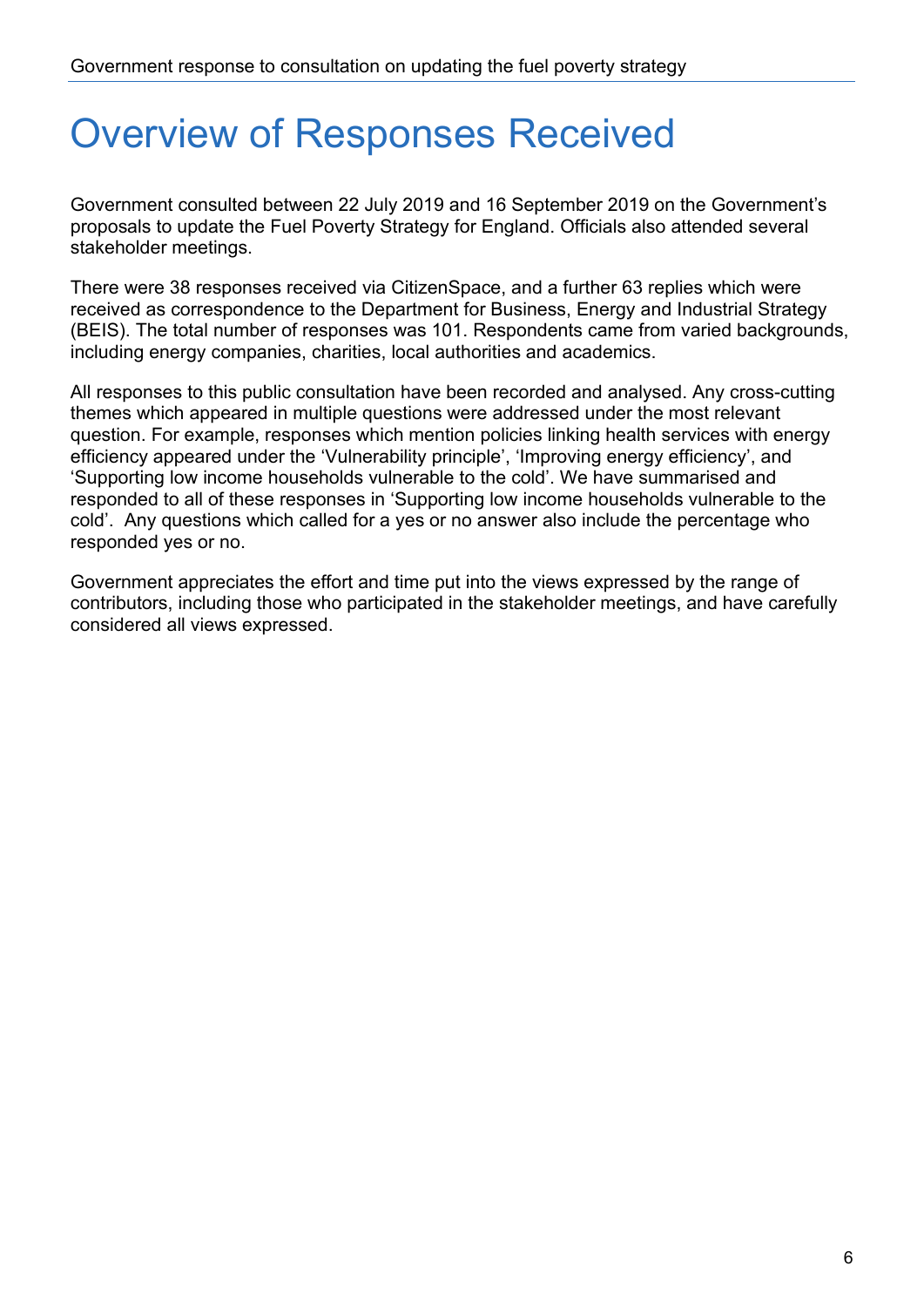# <span id="page-6-0"></span>Government Response

## <span id="page-6-1"></span>Who are we trying to help?

*This section of the consultation discussed a proposed update to our method of measuring fuel poverty in England.*

1. Do you agree with the Government's proposal to update the fuel poverty metric to Low Income Low Energy Efficiency? If not, which metric would you prefer and why?

Responses: 85 Yes: 75 (88%) No: 10 (12%)

88% of responses were in favour of the updated metric, Low Income Low Energy Efficiency (LILEE). Reasons given in support of the proposed change include

- the simplicity of the metric;
- the increased focus on energy efficiency;
- reduced movement of households in and out of fuel poverty; and
- the alignment of the metric with the Government's fuel poverty target.

The 10 stakeholders who did not support the proposal raised concerns about whether LILEE adequately captures the impact of changing fuel prices and income and whether a new metric could be compared with existing fuel poverty statistics.

These stakeholders suggested the following as alternative or secondary indicators:

- retention of the Low Income High Costs (LIHC) metric<sup>[1](#page-6-2)</sup>;
- a metric which considered a household to be fuel poor if they were estimated to spend more than 10 per cent of their disposable income on energy costs;
- adopting Scotland's updated measure<sup>2</sup>;
- a Low Income Low Household Based Energy Efficiency Rating (HBEER)<sup>[3](#page-6-4)</sup>; and
- reporting on a qualitative supplementary indicator.

<span id="page-6-2"></span><sup>1</sup>*Fuel Poverty Methodology Handbook*, BEIS:

[https://assets.publishing.service.gov.uk/government/uploads/system/uploads/attachment\\_data/file/829010/Fuel\\_P](https://assets.publishing.service.gov.uk/government/uploads/system/uploads/attachment_data/file/829010/Fuel_Poverty_Methodology_Handbook_2019.pdf)\_ overty Methodology Handbook 2019.pdf

<span id="page-6-3"></span><sup>2</sup>*A New Definition of Fuel Poverty in Scotland*, Scottish Government:

[https://www.gov.scot/binaries/content/documents/govscot/publications/independent-report/2017/11/new-definition](https://www.gov.scot/binaries/content/documents/govscot/publications/independent-report/2017/11/new-definition-fuel-poverty-scotland-review-recent-evidence/documents/00527017-pdf/00527017-pdf/govscot%3Adocument/00527017.pdf?forceDownload=true)[fuel-poverty-scotland-review-recent-evidence/documents/00527017-pdf/00527017](https://www.gov.scot/binaries/content/documents/govscot/publications/independent-report/2017/11/new-definition-fuel-poverty-scotland-review-recent-evidence/documents/00527017-pdf/00527017-pdf/govscot%3Adocument/00527017.pdf?forceDownload=true) [pdf/govscot%3Adocument/00527017.pdf?forceDownload=true](https://www.gov.scot/binaries/content/documents/govscot/publications/independent-report/2017/11/new-definition-fuel-poverty-scotland-review-recent-evidence/documents/00527017-pdf/00527017-pdf/govscot%3Adocument/00527017.pdf?forceDownload=true)

<span id="page-6-4"></span> $3$ where a Household Based Energy Efficiency Rating captures each household's required fuel costs, rather than the dwelling's required costs.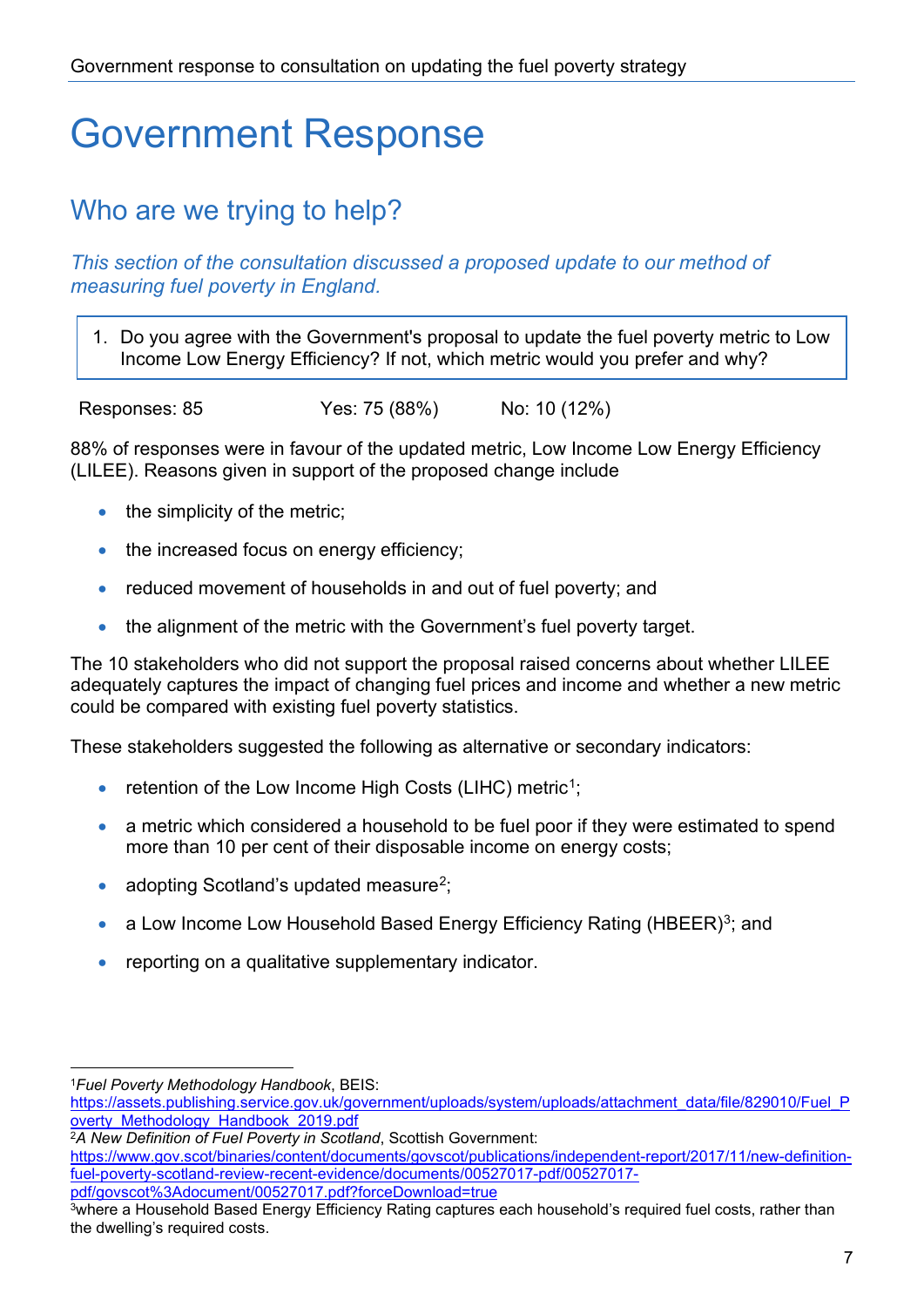Our consultation document proposed use of a LILEE (FPEER<sup>4</sup>) metric, which would better track progress against the fuel poverty target. However, 16 of the 76 stakeholders who supported a move to LILEE disagreed with our lead proposal to use LILEE (FPEER) and would prefer a LILEE (EPC<sup>5</sup>) metric. These stakeholders were concerned with how the Warm Home Discount is accounted for, highlighting that the inclusion of receipt of the Warm Home Discount rebate in the LILEE (FPEER) metric could artificially change a household's fuel poverty status in the short term.

Around a quarter of the 76 stakeholders who agreed with the LILEE proposal expressed concerns around how the Government would treat low income households in A-C rated homes. These stakeholders wanted clear communication on how these households, who may still struggle with fuel costs, would continue to be supported as part of the fuel poverty strategy.

The following concerns were also raised by a few respondents:

- Government must publish a comprehensive time series in order to monitor progress over the years.
- The metric cannot be based on actual EPC data as not every home has an Energy Performance Certificate.
- Scheme eligibility criteria, such as the Warm Home Discount and ECO, should not be immediately affected.
- The reasons for the change must be clearly communicated concern was expressed that the media might believe that energy prices had caused an increase in fuel poverty rather than the change in metric.

No stakeholders mentioned the fuel poverty gap in their response to question 1 or 2.

#### **Government response**

Government will adopt a Low Income Low Energy Efficiency metric in the new Fuel Poverty Strategy for England. LILEE will therefore become the official metric for measuring progress towards the fuel poverty target and will continue to capture the three key drivers of fuel poverty: income, fuel prices and energy efficiency. We agree that it is important for users to be able to track fuel poverty levels and progress against the target over time and will publish a comprehensive time series in due course. The time series will show what the levels of fuel poverty would have been in previous years if measured by LILEE. There will be a period of crossover where both the LIHC and LILEE metrics will be published. We will clearly explain the rationale for the new statistics when publishing.

Government intends to adopt LILEE (FPEER) rather than LILEE (EPC). The EPC metric would only measure energy efficiency improvements, while the FPEER metric would also measure rebates like the Warm Home Discount. We agree that energy efficiency is the best long term solution to fuel poverty. However, the Government believes the measurement of progress against a fuel poverty target should also reflect the progress made through the full range of policies, including the Warm Home Discount, which is why the fuel poverty statutory target is

<span id="page-7-0"></span><sup>4</sup>*Fuel Poverty Energy Efficiency Rating Methodology*, Department of Energy and Climate Change: https://assets.publishing.service.gov.uk/government/uploads/system/uploads/attachment\_data/file/332236/fpeer [methodology.pdf](https://assets.publishing.service.gov.uk/government/uploads/system/uploads/attachment_data/file/332236/fpeer_methodology.pdf)

<span id="page-7-1"></span><sup>5</sup>*Buying or Selling Your Home: Energy Performance Certificates,* GOV.UK: [https://www.gov.uk/buy-sell-your](https://www.gov.uk/buy-sell-your-home/energy-performance-certificates)[home/energy-performance-certificates](https://www.gov.uk/buy-sell-your-home/energy-performance-certificates)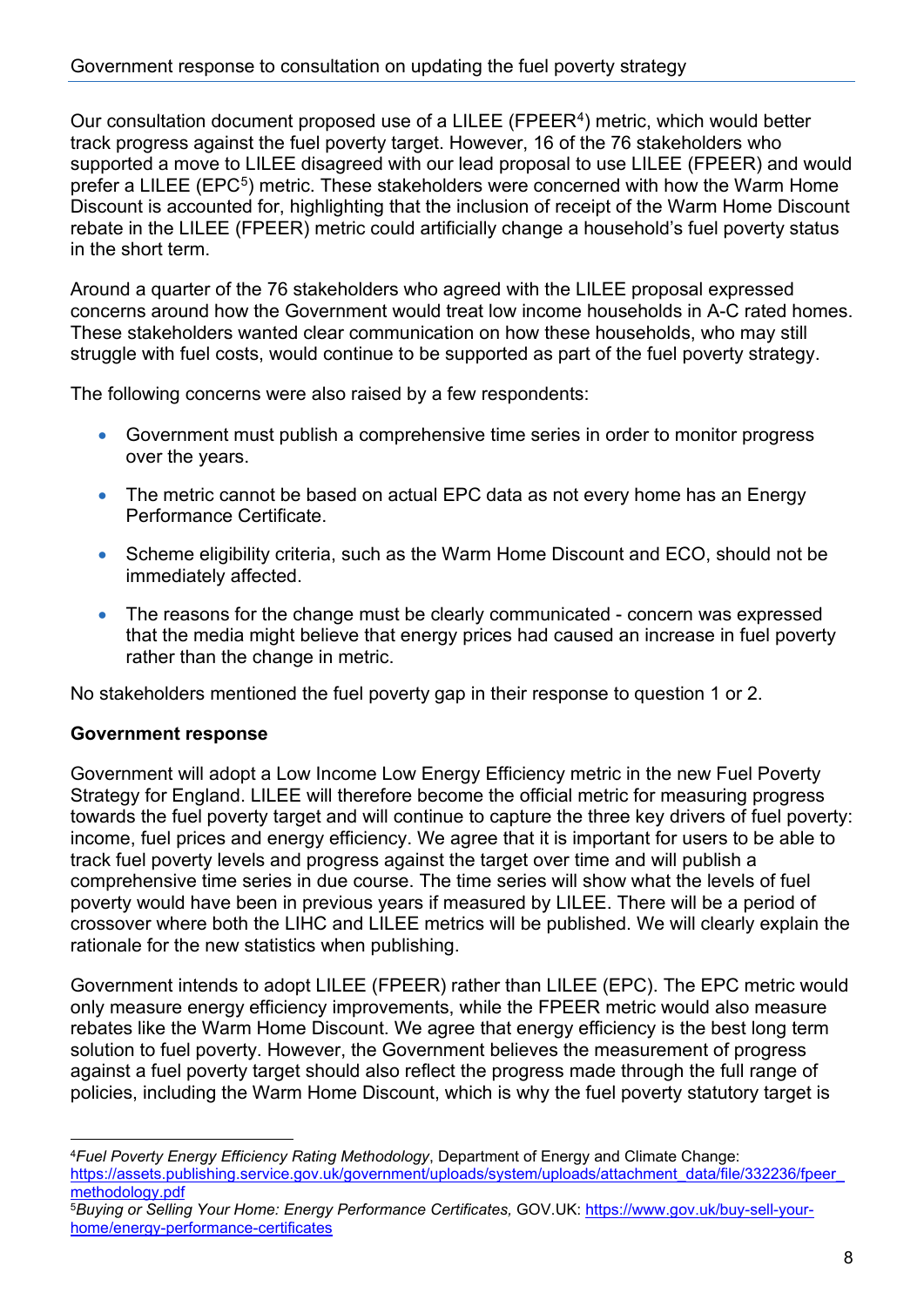based on FPEER. As the official metric used by the annual fuel poverty statistics, LILEE (FPEER) will clearly track Government's progress toward the FPEER-based target.

In addition to our headline LILEE (FPEER) fuel poverty metric, some responses suggested we should publish statistics based on a secondary metric each year. We considered three potential secondary indicators:

- LILEE (EPC);
- LILEE (HBEER); or
- a qualitative self-assessment of fuel poverty (e.g. asking households whether they have trouble paying their fuel bills in the winter).

To ensure that there is a single standardised measure of progress towards the fuel poverty target we do not currently intend to adopt a formal secondary indicator. We do however intend to include information on the impact of the Warm Home Discount rebate in our annual fuel poverty statistics. BEIS statisticians will also publish articles further exploring fuel poverty: for example, exploring the relationship between those self-identifying as struggling to keep the home warm and being measured as fuel poor in the official statistics.

Some stakeholders expressed concern over the idea that the LILEE fuel poverty statistics would be based on actual EPC data. Fuel poverty statistics are not currently based on EPC data; they are based on a sample of households surveyed in the English Housing Survey. As part of this survey, a physical assessment of each property is carried out, and an FPEER band is calculated for each household. Further details can be found in the Fuel Poverty Statistics Methodology Handbook.<sup>[6](#page-8-0)</sup>

A few stakeholders interpreted that the change in the metric would translate to an immediate change in the eligibility criteria for fuel poverty policies. In the short term, BEIS does not intend to update scheme eligibility criteria in response to the updated metric though it will be a key consideration when those schemes are reviewed and when new ones are introduced.

Under LILEE, low income households that are living in homes that are in Band A, B or C will not form part of our measure of progress towards the statutory fuel poverty target to improve homes to Band C. We do, however, agree and acknowledge that some households in these Bands may still struggle to afford to adequately heat their home. This is why our vulnerability principle is intended to apply to all low income households, regardless of the efficiency of their home. This is discussed further under 'Our guiding principles for meeting the fuel poverty target'.

<span id="page-8-0"></span><sup>6</sup> *Fuel Poverty Methodology Handbook*, BEIS: [https://www.gov.uk/government/publications/fuel-poverty-statistics](https://www.gov.uk/government/publications/fuel-poverty-statistics-methodology-handbook)[methodology-handbook](https://www.gov.uk/government/publications/fuel-poverty-statistics-methodology-handbook)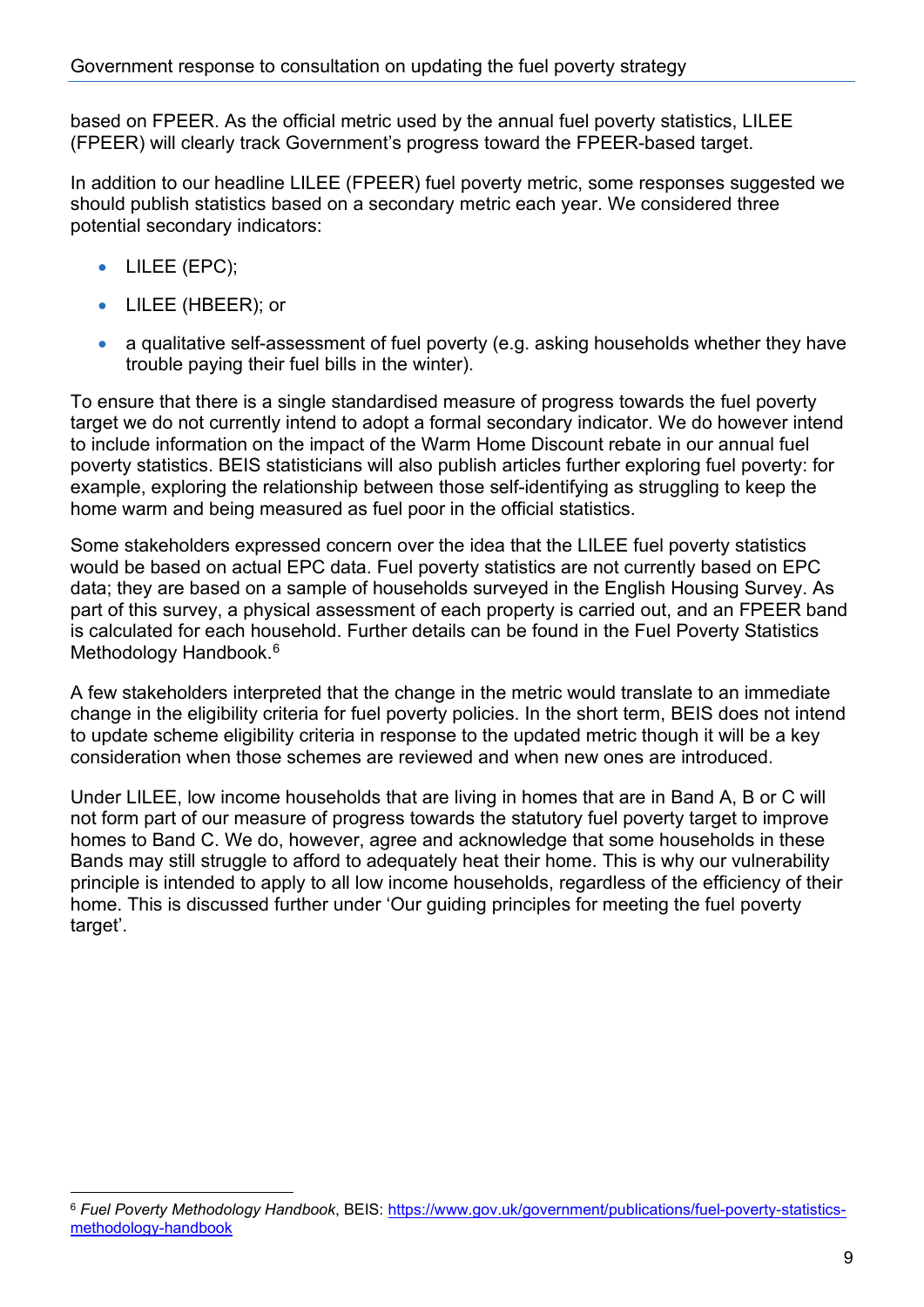2. The proposed metric update – LILEE – would necessitate certain updates to the current methodology, namely as regards the high costs threshold, but the other aspects of the current LIHC methodology would not necessarily need updating. Do you have views or evidence on whether Government should update those other aspects of the methodology on the introduction of LILEE, including the following: household energy requirements calculation, including heating regimes; equivalisation factors, for fuel costs and income; income methodology and fuel prices methodology.

46 respondents answered question 2. Some respondents commented on the methodology when responding to Q1 and their suggestions have been included here. Of the 46, 5 respondents advised that no further changes to the methodology were required.

Out of these 46 responses, 16 commented on the household energy requirements calculation, including heating regimes. Respondents recommended the following:

- energy requirements should reflect increasing energy demand from appliances, especially phones and computers;
- heating regimes should include higher temperatures for vulnerable households;
- revised assumptions around under occupancy for heating regimes;
- households who cannot reach a Band C need to be considered separately; and
- high-carbon fossil fuels should not be favoured over lower carbon fuels in the methodology.

A total of 9 respondents commented on equivalisation factors for fuel costs or income. Respondents recommended the following:

- a unit cost approach to equivalising fuel costs;
- use more recent English Housing Survey data to review equivalisation factors:
- base fuel costs equivalisation on household composition, not just number of people;
- conduct further research into how children should be considered when equivalising income and fuel costs; and
- research differences between the fuel costs and income equivalisation methodology.

A total of 13 respondents commented on the income methodology. Respondents recommended the following:

- continued use of the After Housing Costs methodology<sup>[7](#page-9-0)</sup>;
- using the Minimum Income Standard methodology for the income threshold<sup>8</sup>;
- factor in the additional costs of living with a disability; and

<span id="page-9-1"></span><sup>8</sup> Minimum Income Standards, Joseph Rowntree Foundation: [https://www.jrf.org.uk/income-benefits/minimum](https://www.jrf.org.uk/income-benefits/minimum-income-standards)[income-standards](https://www.jrf.org.uk/income-benefits/minimum-income-standards)

<span id="page-9-0"></span><sup>7</sup> *Fuel Poverty Methodology Handbook,* BEIS: [https://www.gov.uk/government/publications/fuel-poverty-statistics](https://www.gov.uk/government/publications/fuel-poverty-statistics-methodology-handbook)[methodology-handbook](https://www.gov.uk/government/publications/fuel-poverty-statistics-methodology-handbook)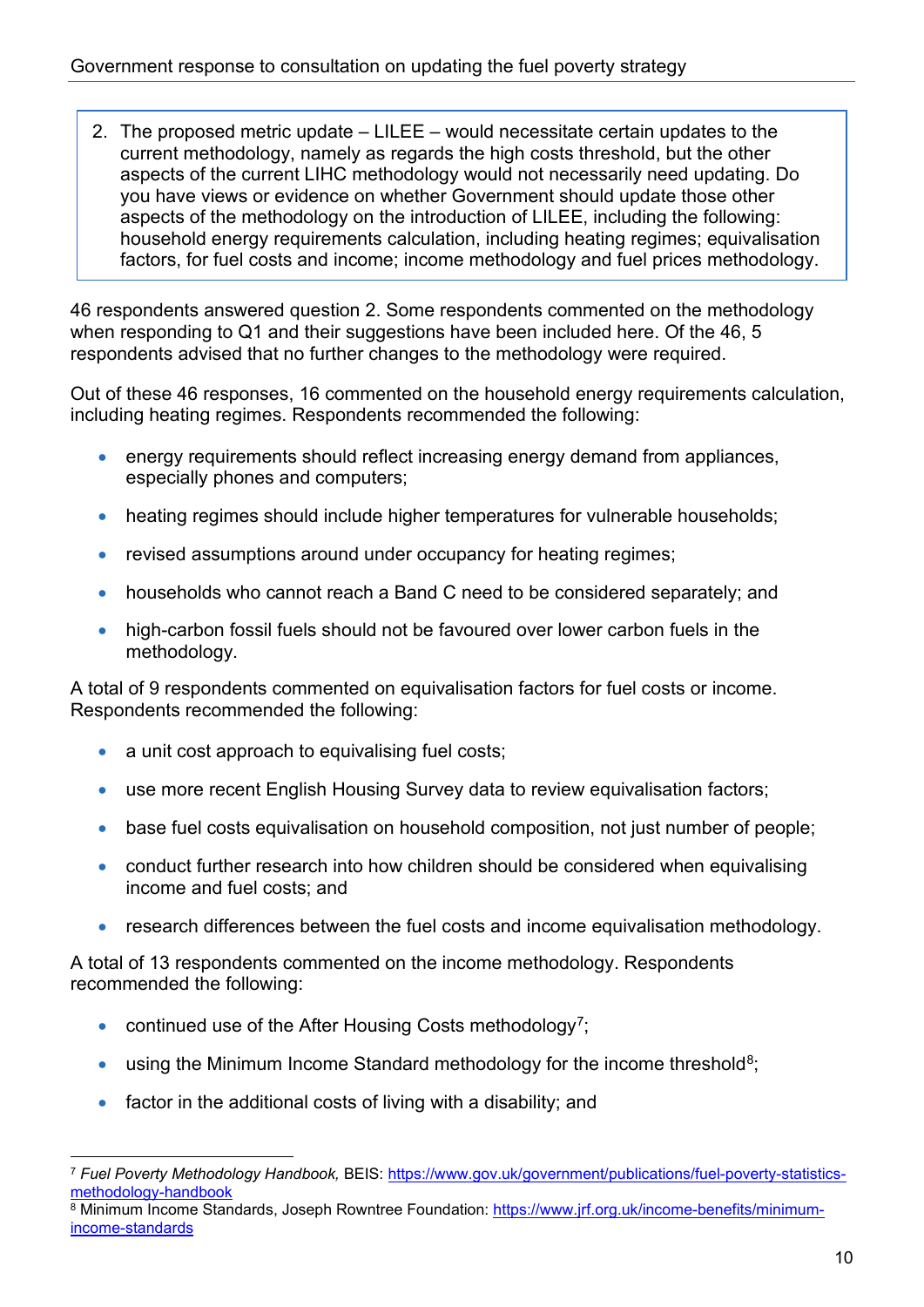• consider aligning the income threshold with the Social Metrics Commission measure of poverty[9.](#page-10-0)

The 11 respondents who commented on the fuel prices methodology, all recommended we use actual tariff and supplier prices to calculate households fuel costs.

#### **Government response**

BEIS statisticians are minded to align the income measure with Department for Work and Pensions measures of low income<sup>10</sup>, as these statutory measures are classed as National Statistics. The National Statistics designation means that these statistics meet the highest quality of standards of trustworthiness, quality and public value. This means we will continue to use a relative, After Housing Costs methodology for income, rather than using the Minimum Income Standard methodology or aligning with the Social Metrics Commission.

In line with some of the consultation responses we received, we agree that disability payments are provided by Government specifically to contribute towards the additional costs of living with a disability. DWP's Households Below Average Income publication includes both data including and excluding disability payments. Therefore, we intend to exclude Disability Living Allowance, Personal Independence Payment and Attendance Allowance from being considered as income under the updated fuel poverty methodology.

We continue developing the fuel poverty methodology, taking into account comments received, with a view to publishing an updated Fuel Poverty Methodology Handbook in due course.

<span id="page-10-0"></span><sup>9</sup> <https://socialmetricscommission.org.uk/>

<span id="page-10-1"></span><sup>10</sup> *Households Below Average Income*, DWP: [https://www.gov.uk/government/collections/households-below](https://www.gov.uk/government/collections/households-below-average-income-hbai--2)[average-income-hbai--2](https://www.gov.uk/government/collections/households-below-average-income-hbai--2)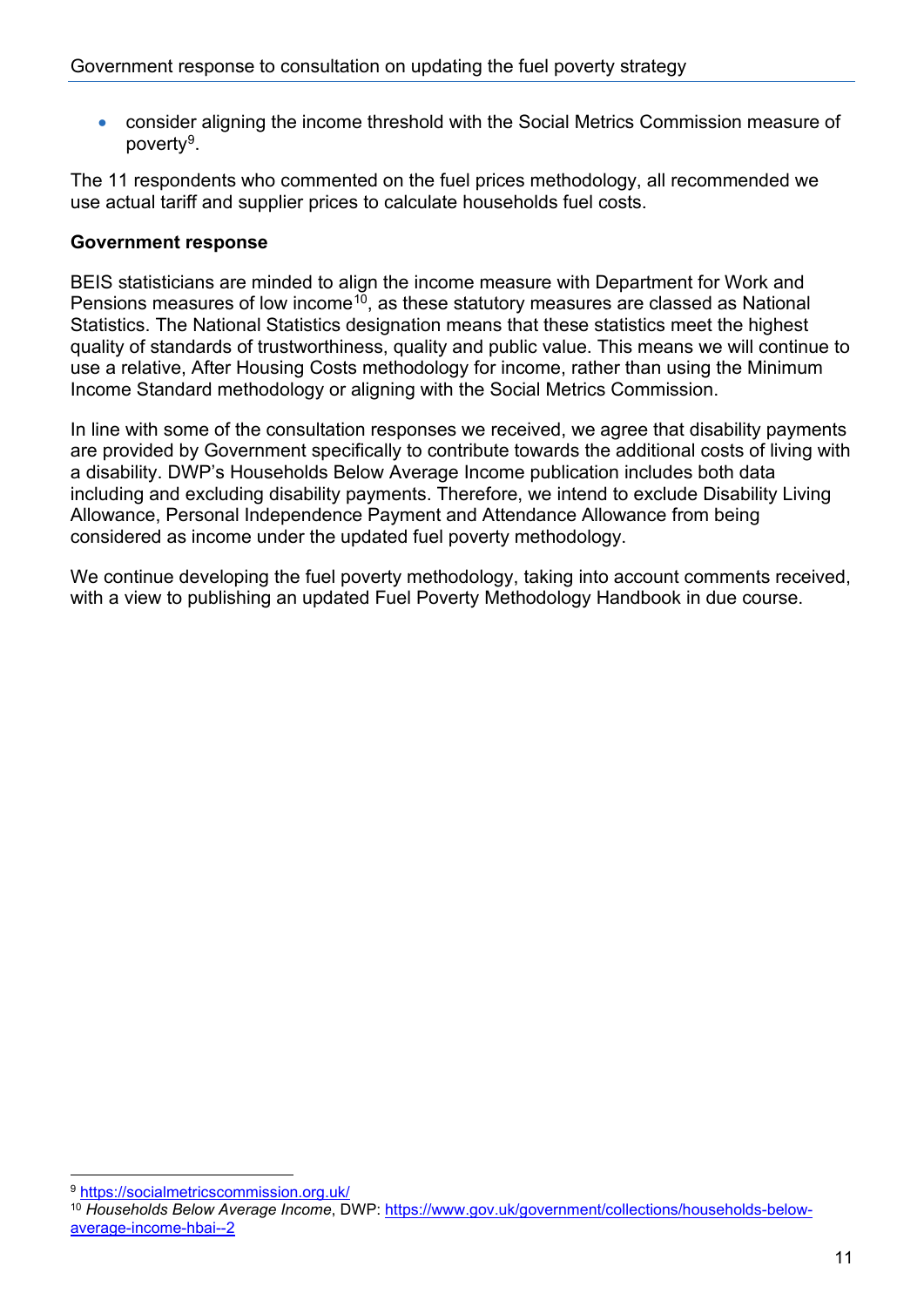### <span id="page-11-0"></span>The fuel poverty target for England

#### *This section of the consultation discussed the fuel poverty target and interim milestones.*

3. Do you agree that Government should retain the current target and interim milestones?

Responses: 81 Yes: 69 (85%) No: 10 (12%) No View: 2 (3%)

81 responses were received to this question. 69 respondents preferred that we retain the current target and milestones, 10 disagreed and 2 did not express a clear view. Within the 85% majority group who agreed with the proposal to maintain the target and milestones, there were several additional preferences and suggestions:

- 12 respondents preferred in the short term to retain the current target and milestones, with the proviso that these would be reviewed by 2025 to assess whether a more ambitious trajectory should be set;
- 12 respondents suggested that we revise or remove the caveat "as far as reasonably practicable" because they felt it is too vague, broad and unmeasurable;
- 9 respondents proposed that the milestones should be set in legislation so that they have the same statutory status as the 2030 target;
- 8 respondents also suggested integrating the target and milestones with the Home Energy Conservation Act (HECA)<sup>[11](#page-11-1)</sup> reporting;
- 7 respondents proposed reviewing and revising the milestones so that they incentivised a more whole house approach with properties improved to Band C in a single intervention; and
- 5 respondents suggested that further funding would be required to meet the 2020 milestone and that consideration should be taken of the net zero 2050 impact on meeting these goals.

The respondents who disagreed with retaining the current target and milestones offered alternatives such as changing the target to Band B by 2030 and an interim milestone of Band C by 2025; one respondent suggested a new target to 2040 be set similar to that set in Scotland<sup>[12](#page-11-2)</sup>. Other respondents suggested that the ultimate target should be "no fuel poverty", with clearly defined targets and policies introduced to work towards this goal.

#### **Government response**

Given the support of 85% of responses, we do not intend to change the current target or interim milestones.

Government will retain the fuel poverty target to ensure that as many fuel poor households as is reasonably practicable are improved to an energy performance of at least Band C by the end

<span id="page-11-1"></span><sup>&</sup>lt;sup>11</sup> Home Energy Conservation Act (HECA): [https://www.gov.uk/government/publications/2013-home-energy](https://www.gov.uk/government/publications/2013-home-energy-conservation-act-heca-reports)[conservation-act-heca-reports](https://www.gov.uk/government/publications/2013-home-energy-conservation-act-heca-reports)

<span id="page-11-2"></span><sup>&</sup>lt;sup>12</sup> Fuel poverty targets in Scotland: <http://www.legislation.gov.uk/asp/2019/10/enacted>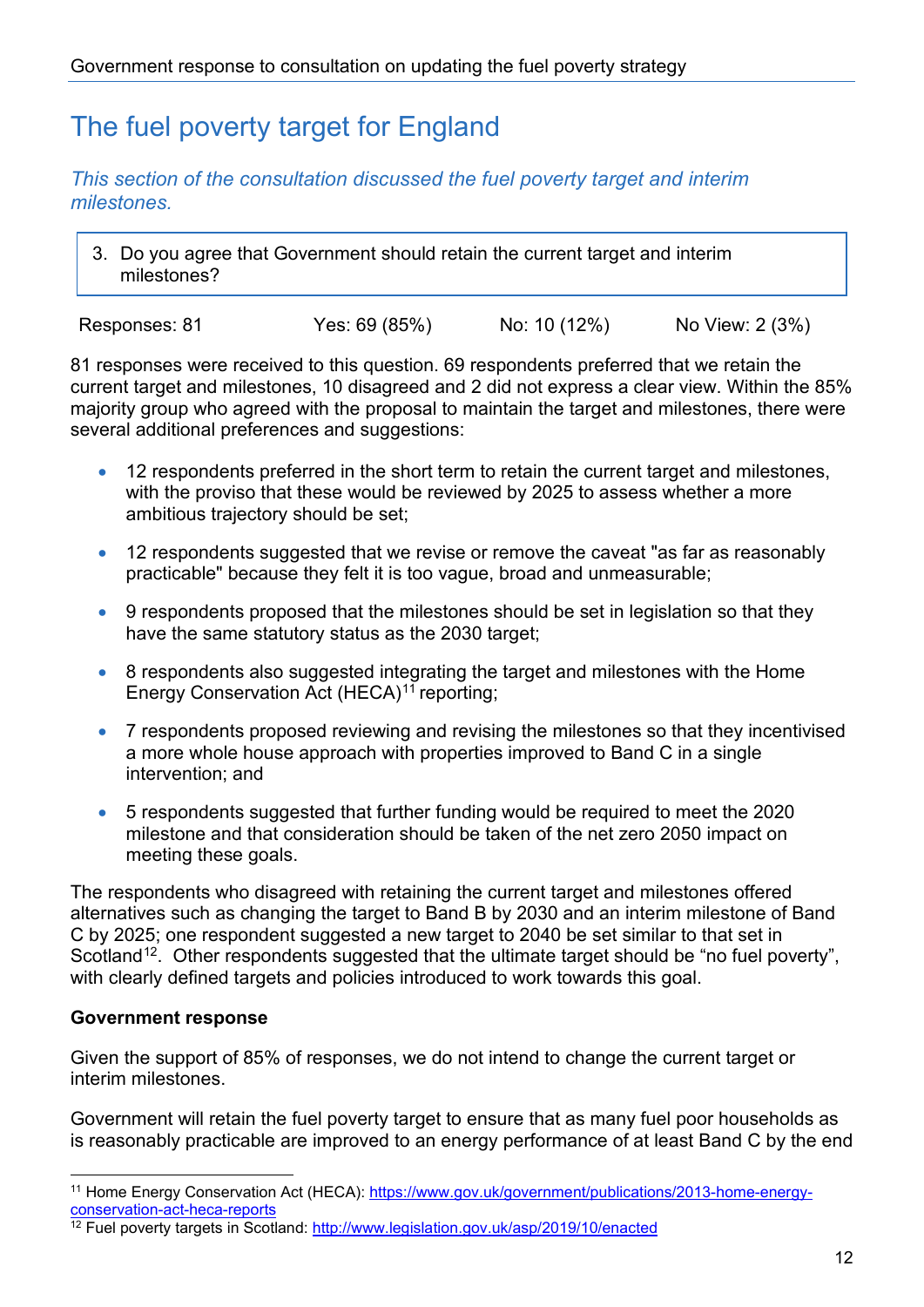of 2030 and the supporting milestones of Band E by 2020 and Band D by 2025. We do not intend to set the milestones in legislation; Government already has a statutory duty to take such steps as are necessary to implement the fuel poverty strategy of which the interim milestones form part. We also do not intend to change the statutory target or add additional statutory targets at this time, as we feel the current target is ambitious but achievable and we should focus on publishing and implementing our strategy to achieve it.

Achieving net zero will require the housing stock to transition to improved energy efficiency and low carbon heating; we will continue to review progress toward net zero to ensure that fuel poor households remain early beneficiaries of this transition. The new Green Homes Grant programme will help fuel poor households to save on their energy bills and decarbonise, driving progress towards the fuel poverty target and net zero. We agree with the rationale that it may often be more cost effective and acceptable to consumers to improve homes to Band C in a single home upgrade rather than through repeated interventions. On the other hand, we expect there will be some situations where providing multiple measures in one visit will be more expensive; for example, because the cost of certain measures is decreasing over time. However, we also expect the delivery of multiple measures in one visit to minimise disruption to occupants and make the retrofit of millions of homes over the next decade more practical, so we intend to encourage a greater focus on the delivery of 'whole house retrofit' packages as we design new or updated policies.

We intend to set out our approach to delivering a greater degree of 'whole house retrofit' under a reformed 'Worst First' principle rather than through amending the milestones. Amending the milestones to require improvements to Band C risks unintended consequences such as homes which cannot be improved to Band C potentially being left behind by future policy.

Coordination between Central and Local Government, including HECA reporting, is discussed in "Improving partnership and learning."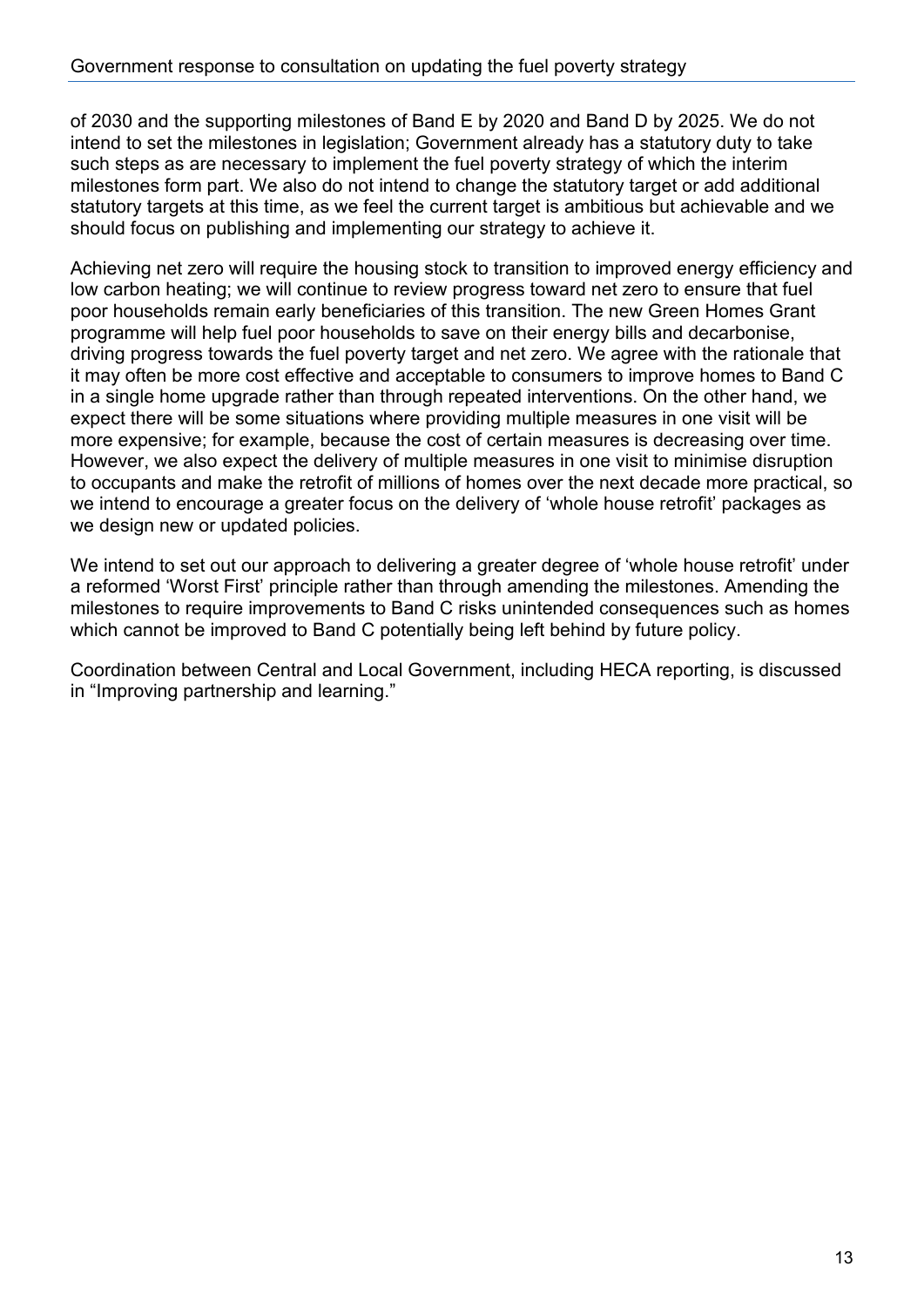### <span id="page-13-0"></span>Our guiding principles for meeting the fuel poverty target

*This section of the consultation discussed our guiding principles: improving the least efficient homes first; seeking to deliver the strategy in a cost effective way; and considering the needs of vulnerable households. It also proposed a fourth principle about sustainability.* 

4. Do you have views or evidence on our proposal to add more detail on, and clarify, the meaning of the 'Worst First' principle, including the considerations raised above?

This question had 73 responses. 65 respondents were in favour of continuing and clarifying the 'Worst First' principle, while 8 expressed no opinion.

33 respondents supported a move to policies to incentivise the installation of multiple measures in a home at once with the aim of improving homes to the Band C target level, avoiding the need for multiple policy interventions. Several respondents suggested that whole house retrofits could be delivered by an alternate scheme, rather than ECO, because ECO is currently more suited to delivering one or two cost effective measures. Many respondents felt the 'Worst First' principle was not currently being applied to Government policy and it would be difficult for Government to fully apply this principle without further funding.

22 respondents commented on how the 'Worst First' principle must work together with the other guiding principles of cost effectiveness and considering vulnerability. A few respondents said that the 'Worst First' principle should only be applied insofar as it remains cost effective, but many respondents wrote the opposite – that the 'Worst First' principle should be "first amongst equals" or that it should take precedence over the other principles. Some respondents suggested the inclusion of considerations about who lives in the property in the 'Worst First' principle; these considerations are included in the vulnerability principle. Some respondents pointed out that it can be difficult to understand how the guiding principles work together and suggested the strategy include examples or case studies setting out how we intend the principles to interact and be implemented in practice.

#### **Government response**

Based on the strong support from respondents, we plan to retain and clarify the 'Worst First' principle. We also plan to include an emphasis on installing multiple measures in one visit. We intend to design the next generation of fuel poverty energy efficiency policies to incentivise the delivery of multiple measures. However, we will still support the installation of a single energy efficiency measure in a home as needed; for example, some homes only need one measure installed, there may be a continued need to support crisis boiler replacement or repair for vulnerable households, or household circumstances may dictate that a whole house retrofit is not appropriate at the time.

In the strategy, we intend to give examples of how the cost-effectiveness, vulnerability and 'Worst First' principles work together in practice. We see all principles as equal; no one principle takes priority. The 'Worst First' principle ensures Government focuses on those who need help most urgently, while cost-effectiveness ensures we help many households and spend funds wisely. Similarly, where the 'Worst First' principle focuses on the dwelling, we will always consider the needs of vulnerable individuals and families who live in them as part of the vulnerability principle.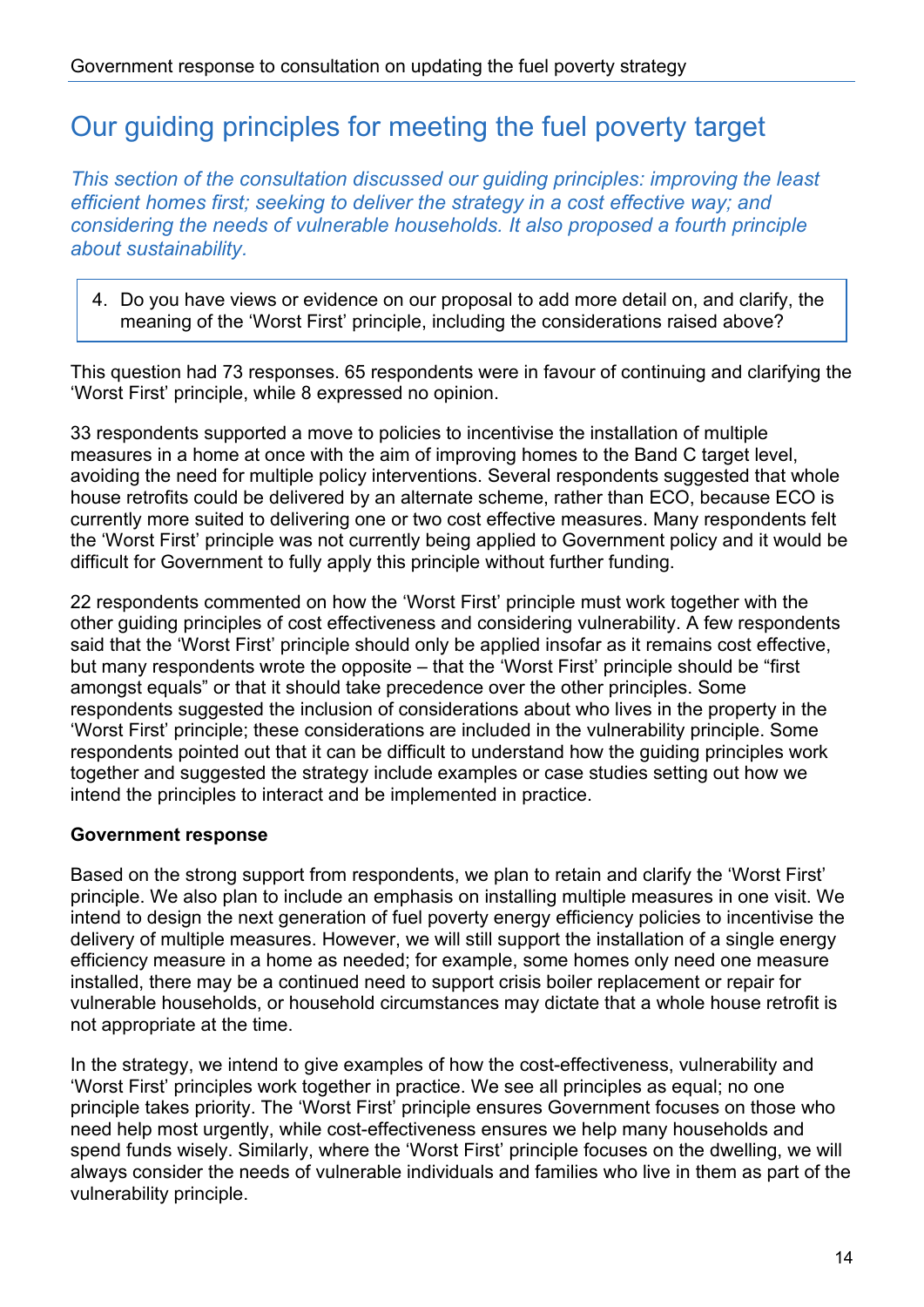5. Do you have views or evidence on our proposal to add more detail on, and clarify, the meaning of the cost effectiveness principle, including the considerations raised above?

This question had 82 responses.

32 responses highlighted the tension between the cost effectiveness principle and the 'Worst First' principle and welcomed clarity from Government. Several responses felt that the cost effectiveness principle should be a consideration but should have a lower priority than the other strategic principles. 3 respondents stated that the cost effectiveness principle should be removed altogether, either due to the need to decarbonise buildings or due to the importance of ensuring households have suitable living conditions. The majority of respondents suggested that in the implementation of the fuel poverty strategy to date, there had been an overemphasis placed on cost effectiveness. ECO was frequently cited as an example. Responses that commented on ECO specifically suggested the scheme should be designed so that fuel poor households are not expected to make a financial contribution, which is preventing the worst homes or most vulnerable from being supported. Responses also suggested that the low cost measures, loft insulation and cavity wall insulation, had largely been exhausted by schemes and the search and delivery costs were now making these measures less cost effective. Instead future schemes should focus on higher cost packages of measures that deliver significant benefits and will be a more cost effective way of meeting the fuel poverty target in the long term.

37 responses felt it was important that the full societal benefit of improving home energy efficiency and tackling fuel poverty is captured. Responses suggested that the current appraisal of benefits is too narrow, focusing on energy bill savings, carbon abatement and air quality impacts. Instead a broader view could be taken to capture the health and wellbeing impacts: savings to health and social care services, educational attainment and wider economic benefits of employment, up-skilling and productivity.

Other views included the need for greater clarity on how cost is considered as part of the determination of 'as many as is reasonably practicable'. Responses cited the Private Rented Sector Minimum Energy Efficiency Standard cost caps as an example. Respondents felt the £3,500 cost cap for Band F and G rated homes should not be interpreted as what is considered cost effective for these homes and instead that the higher cost measures that are outside of the scope of this cost cap, should not be out of scope for meeting the fuel poverty target. Finally, some respondents suggested more detail would be welcome on 'who pays', and that fuel poverty policy should be funded through taxation rather than energy bills. These responses felt that the Treasury's planned review of the distributional impacts meeting the net zero target for 2050 provides an opportunity for Government to set out 'who pays' for the cost of fuel poverty and decarbonisation.

#### **Government response**

We plan to retain and clarify the cost-effectiveness principle. We agree that Government should take a long term approach to cost-effectiveness. There will still be a tension between cost-effectiveness and 'Worst First' – for example there may be times when we will need to choose an approach between improving many Band E homes or fewer Band G homes – but we view the two principles equally and think balancing these two principles will allow us to help as many fuel poor households as possible. We intend to include more details of how these principles are intended to work together, as well as what cost effectiveness means as part of the context of "as many as is reasonably practicable", in our fuel poverty strategy.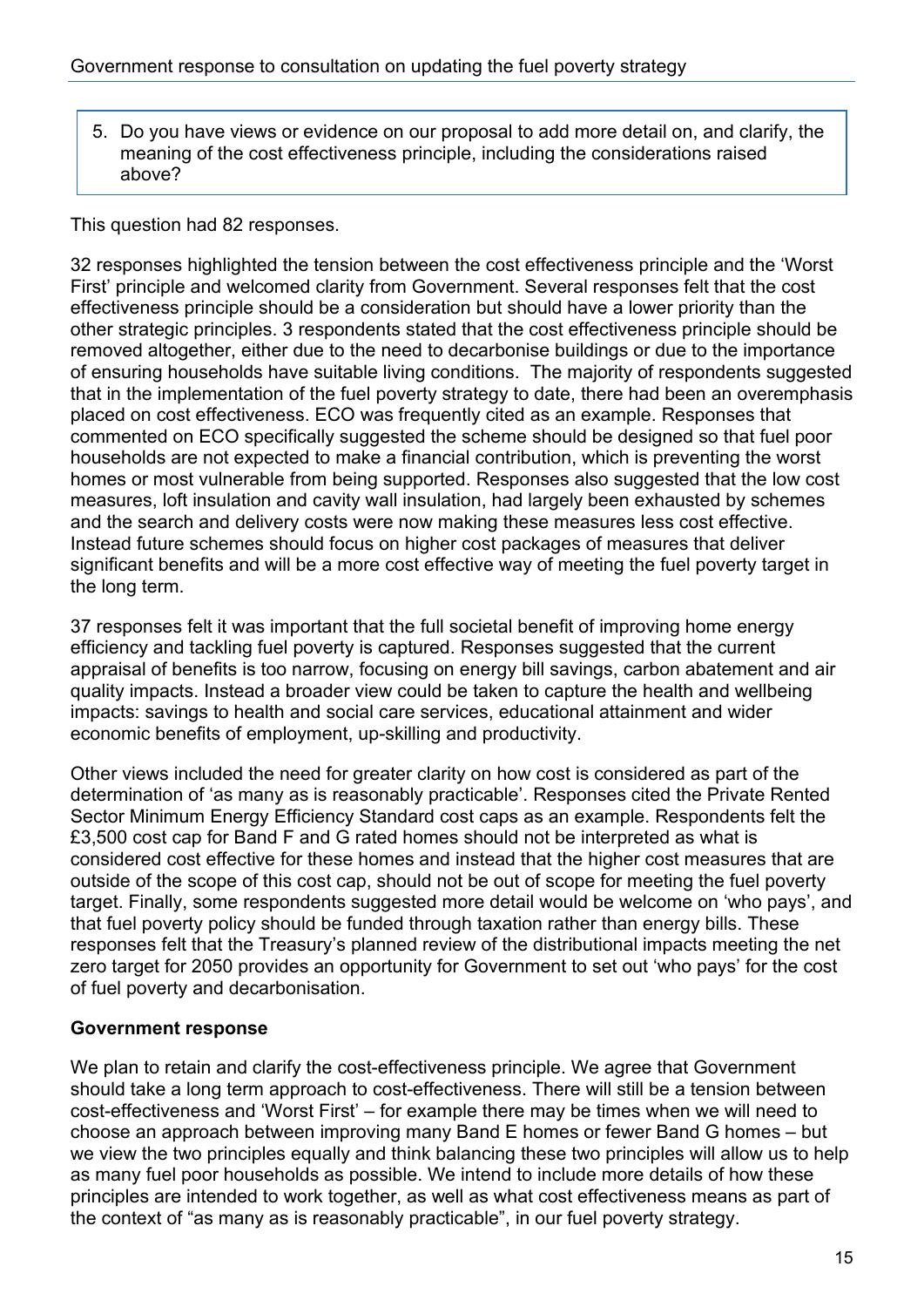Some interpretations of our views on cost-effectiveness were inaccurate: for example, we do not view the Minimum Energy Efficiency Standards cost caps as the maximum that should be spent to improve the home of a fuel poor household. £3500 was a practical, cost effective and appropriate cost cap for this particular set of regulations; it is not necessarily the maximum that should be invested to improve a property to Band C over the next decade. We intend to consult on strengthening the Minimum Energy Efficiency Standards in due course

We are certainly in favour of capturing the wide range of benefits from a warm home in our cost-benefit analysis. Many of the ideas suggested are captured in our impact assessment, such as carbon saving, air quality and Quality Adjusted Life Years. We plan to include more health benefits in future Impact Assessments. We feel there is currently insufficient evidence on the relationship between energy efficiency and educational attainment, employment or productivity to include these topics in our Impact Assessments, but we will continue to review the situation as new research is completed.

We intend to provide further detail on 'who pays' the cost of meeting the fuel poverty target going forward. We see a continued role for regulations, including landlord standards and supplier obligations, as well as Government subsidy. The Treasury's Net Zero Review will look at the costs of decarbonisation, and assess options for where the costs could fall. As part of this it will consider distributional impacts as it sets out options around 'who pays' for the cost of the transition to net zero. We expect to publish the final report in 2021.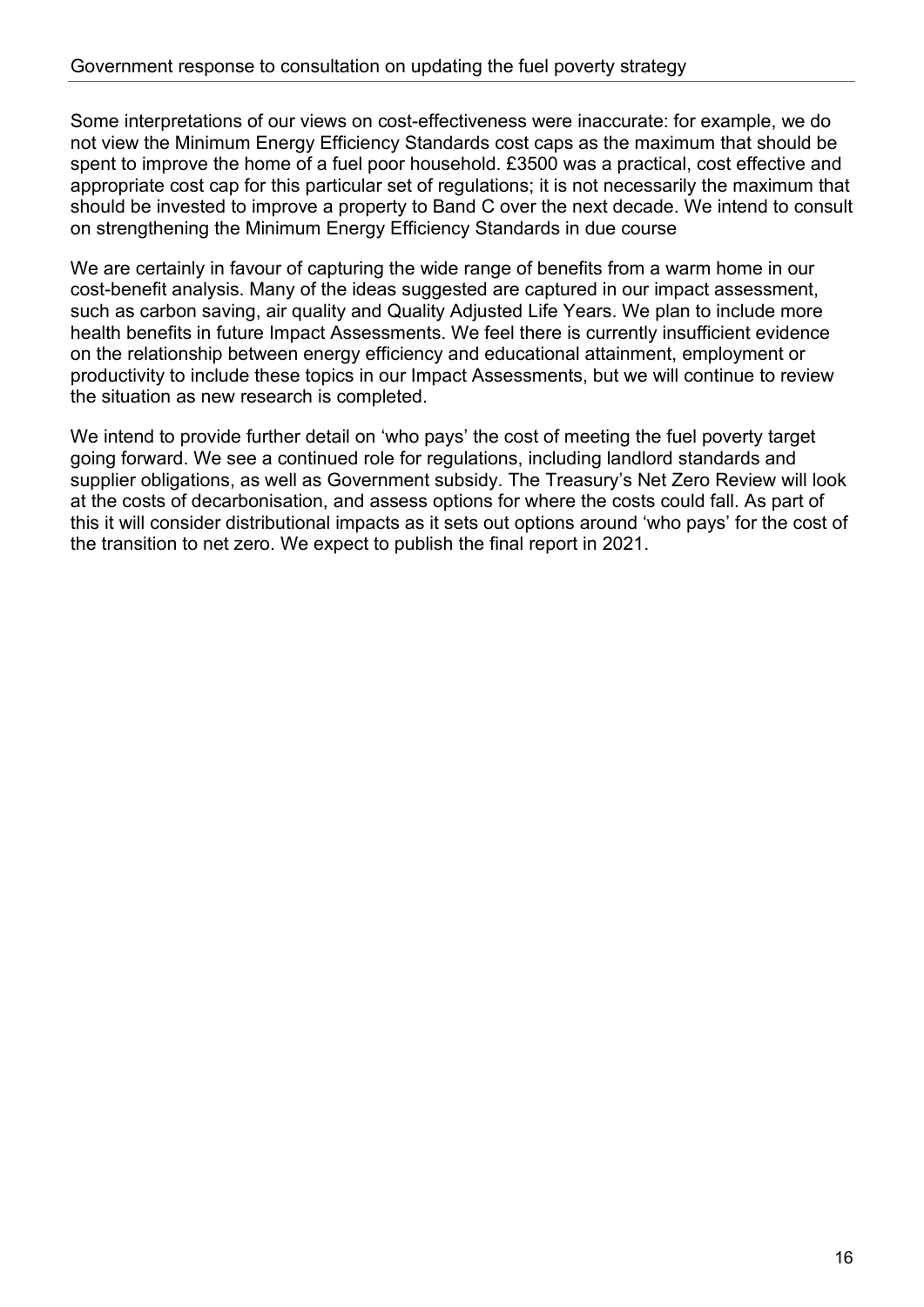6. Do you have views or evidence on our proposal to add more detail on, and clarify, the meaning of the vulnerability principle and, in particular, on our proposed changes to the meaning of the principle?

There were 79 responses to this question, of which 77 welcomed the proposal to update and clarify the meaning of the vulnerability principle and in particular to link it to the National Institute for Health and Care Excellence (NICE)<sup>[13](#page-16-0)</sup> Guidance on Excess Winter Deaths and Illness and the [Health Risks Associated with Cold Homes.](https://www.nice.org.uk/guidance/ng6) 2 respondents did not agree, suggesting separate policy and strategy should focus on vulnerability, so as to avoid overstretching an already challenging fuel poverty agenda.

Of the 77 who welcomed this proposal, there were a mix of views on whether the fuel poverty strategy should consider all low income households who are vulnerable to the negative effects of living in a cold home or if the strategy should only consider fuel poor households (low income households living in an inefficient home). 17 respondents welcomed the inclusion of all low income households, including those living in Band A to C homes; 9 thought the vulnerability principle should be exclusively focused on fuel poor households; and 2 provided mixed views. Those who welcomed extending the vulnerability principle to any vulnerable households on a low income pointed out that these households truly need support. Those opposed to extending the principle to Band A to C homes pointed out that a household in an efficient home is not in fuel poverty – if they cannot afford their energy bills, they should receive increased benefits from DWP, not an increased Warm Home Discount from BEIS. Opponents of extending the principle also pointed out that it would divert support from those in fuel poverty, making Government less likely to meet its fuel poverty target.

Several further suggestions made were on the clarification and definition of the vulnerability principle. Some respondents stated that health is a subset of vulnerability, and any one health factor cannot be considered in isolation. Eligibility criteria should consider two or more factors (i.e. low income, age, physical or mental disabilities) in order to prioritise those with overlapping or multiple vulnerability risk factors.

Several respondents gave evidence on specific health conditions which could be a priority concern, including 3 respondents who highlighted chronic obstructive pulmonary disease (COPD) as a particular threat to those living in a cold home. Respondents also suggested that children of school age may face greater impacts through the effect of cold related illnesses, such as a greater prevalence of asthma and respiratory diseases. Respondents said that chronic cold conditions impair children's cognitive development and educational attainment, with the likelihood of long-term mental health impacts for such children into adulthood. Linked to cold homes, the All-Party Parliamentary Group on Carbon Monoxide<sup>[14](#page-16-1)</sup> noted that air quality and pollution sit alongside cold homes making certain groups particularly susceptible to the effects of carbon monoxide poisoning, including the elderly, pregnant women , young children, and people with respiratory or cardiovascular conditions.

11 respondents suggested that the vulnerability principle be updated to acknowledge crisis situations that may arise from sudden changes, such as a boiler breaking. These respondents recommended that Government should introduce a fund that enables boiler repairs and replacements where cold is a threat to health, and to explore a lower tariff or price cap for those undergoing treatment for serious health conditions. A few respondents noted another

<span id="page-16-0"></span><sup>&</sup>lt;sup>13</sup> National Institute for Health and Care Excellence:<https://www.nice.org.uk/guidance/ng6>

<span id="page-16-1"></span><sup>&</sup>lt;sup>14</sup> All-Party Parliamentary Group on Carbon Monoxide:<https://www.policyconnect.org.uk/appcog/home>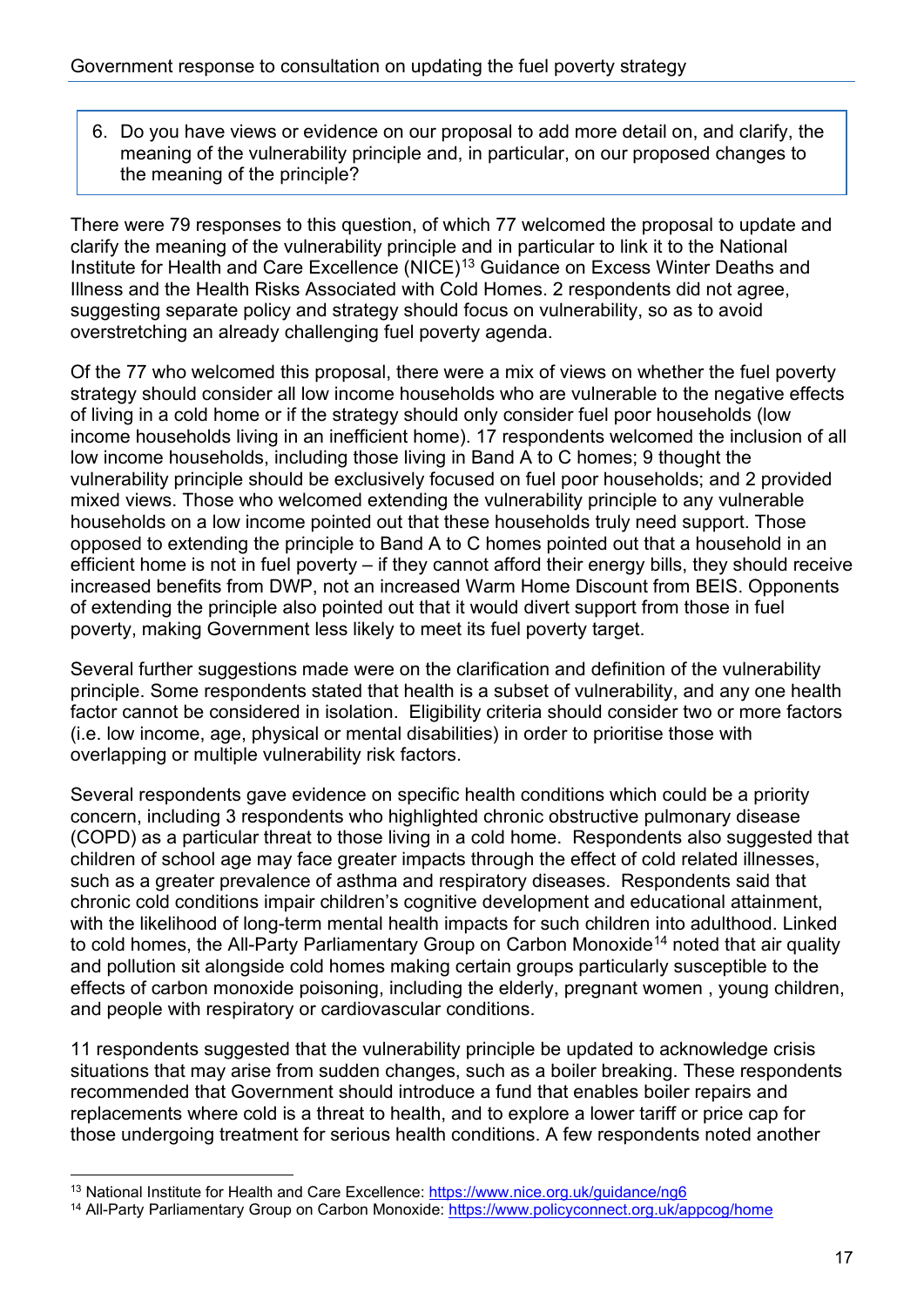vulnerability factor as a person's ability to access support and operate 'efficiently' as an energy consumer, which can compound the effects of health, disability and age of living in a cold home, and called for our definition of 'vulnerability' to be aligned with Ofgem's updated Vulnerable Customers Strategy[15.](#page-17-0)

#### **Government response**

We intend that the vulnerability principle should continue to be a routine consideration in fuel poverty policy development, ensuring that vulnerable households can access support. Implementing the vulnerability principle is one way in which Government satisfies its public sector equality duty under the Equality Act 2010.

We intend for the vulnerability principle to specifically consider the needs of low income households most at risk from the impact of living in a cold home. This view of vulnerability differs in focus to Ofgem; Ofgem's vulnerability strategy<sup>14</sup> considers households most at risk of being unable to fully engage with the energy market, while the fuel poverty strategy is particularly concerned with those vulnerable to ill health or premature death from living in a cold home. However, we are working closely with Ofgem to ensure our work is joined up where appropriate.

We intend to use the evidence which underpins the NICE NG6 guidance on Excess Winter Deaths and Illness and the Health Risks Associated with Cold Homes<sup>[16](#page-17-1)</sup> as the basis for the health and age based criteria. We intend to reflect this updated view of vulnerability in the detailed tables of the annual fuel poverty statistics, so that we can track the level of vulnerable households in fuel poverty.

The health conditions listed in NICE NG6 guidelines can also be exacerbated by other issues raised in the consultation, such as the air quality impacts caused by the burning of solid fuels to heat the home. When developing policies to tackle fuel poverty, we will determine whether support should be prioritised for specific households who may be at the greatest risk to potential adverse health outcomes from living in a cold home. In the fuel poverty strategy, we do not intend to prioritise specific conditions within the NICE guidance or to only focus on households where there are multiple overlapping vulnerabilities; deciding whether to focus on particular health conditions is a question to be considered during policy design.

In considering income we are minded to include all low income households rather than just the fuel poor subset living in Band D to G rated homes. As part of policy development for schemes to address fuel poverty we will consider the appropriate support that may be required for vulnerable households. Although Band A to C rated low income households that are deemed to be at risk based on their health or age will not require support with energy efficiency measures, we still intend to assess whether other forms of support may be appropriate, such as the potential need for boiler repair or replacement in the event of a crisis.

<span id="page-17-0"></span><sup>15</sup> Consumer Vulnerability Strategy 2025, Ofgem: [https://www.ofgem.gov.uk/publications-and-updates/consumer](https://www.ofgem.gov.uk/publications-and-updates/consumer-vulnerability-strategy-2025)[vulnerability-strategy-2025](https://www.ofgem.gov.uk/publications-and-updates/consumer-vulnerability-strategy-2025)

<span id="page-17-1"></span><sup>16</sup> Health Risks Associated Cold Homes, NICE: <https://www.nice.org.uk/guidance/ng6>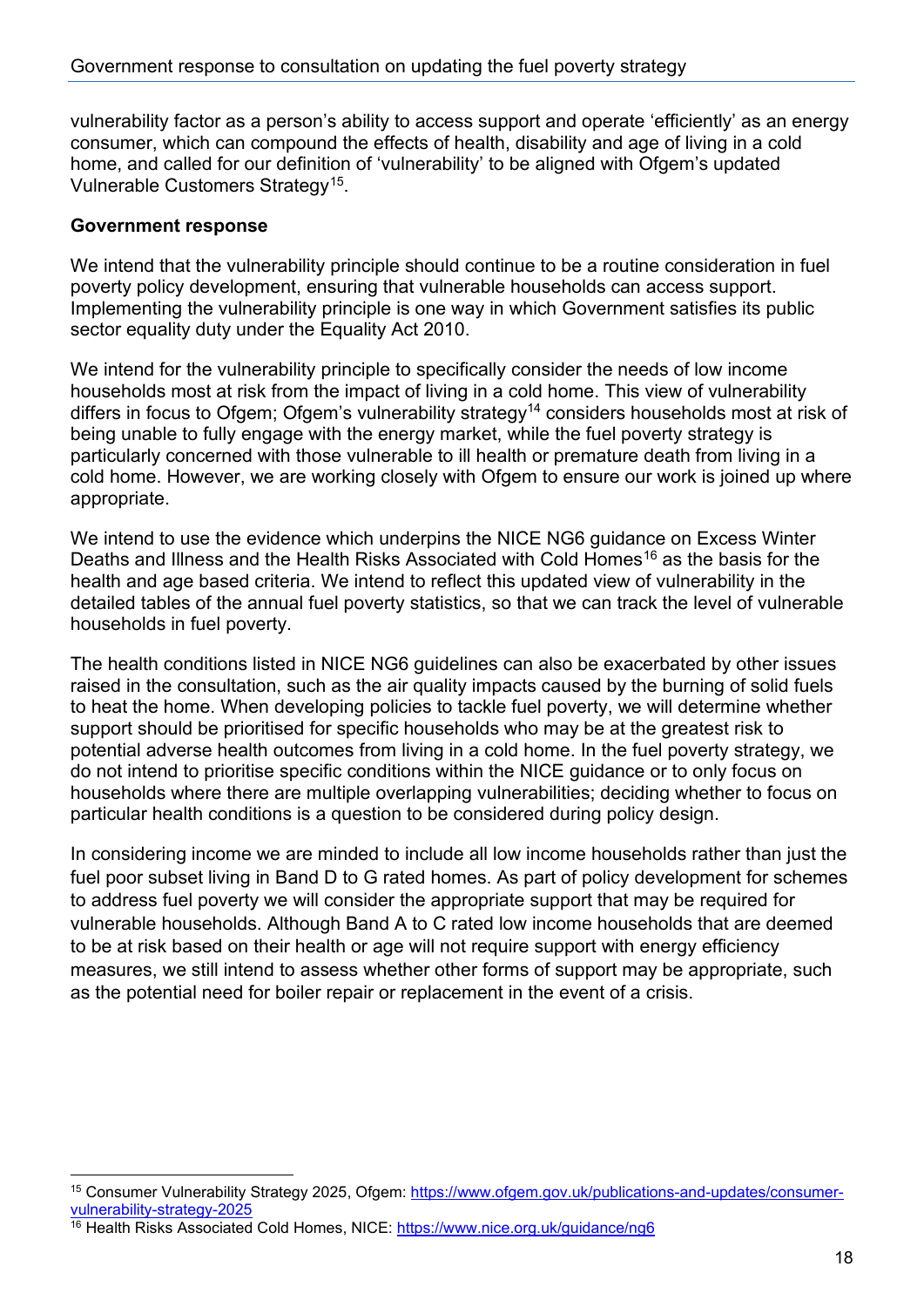7. Do you agree with our proposal to create a fourth principle on aligning fuel poverty strategy with current and future Government priorities? Do you have views or evidence that may be useful in creating this principle?

Responses: 90 Yes: 79 (88%) No: 3 (3%) No View: 8 (9%)

90 people responded to this question.

79 respondents agreed with the proposal to introduce a new sustainability principle, aligning the strategy with other current and future Government priorities including net zero, decarbonisation of heat, clean growth, health inequalities, air quality and the future of the energy market. 19 respondents referenced that whilst they agreed with the principle of aligning work on fuel poverty with other priorities, related Government policies should also be cognisant of the fuel poverty strategy. This included ensuring that nobody is 'left behind' in a future energy market characterised by innovation and new technologies. Responses also suggested that the Government should explicitly consider an inclusive energy transition as part of an updated sustainability principle. This 'just transition', or 'climate justice' would seek to ensure that as policies are implemented to help achieve carbon neutrality by 2050, low income and the most vulnerable in society are not left behind. Respondents suggested this should include explicit consideration of how policies are funded, what subsidy may be required for those that are least able to pay and how new technology may impact those living in fuel poverty.

There were a mix of views on the role that fossil fuels should play in meeting the fuel poverty target. 8 responses explicitly stated that all fossil fuel-based heating should be phased out as a priority, including that the Fuel Poor Network Extension Scheme (FPNES) should stop extending the existing mains gas network. In contrast 11 responses explicitly recommended that FPNES should be retained and that Government should consider retaining the use of mains gas as a cost effective solution for tackling fuel poverty until a long term approach to heat decarbonisation is agreed and low carbon green gas is rolled out. 3 responses suggested that this caution should also be applied to the suggested phase out of heating oil and LPG, as work to explore how existing fossil fuel-based heating can be decarbonised continues. Whether in favour of continuation of support for fossil fuel heating or not, many respondents felt that fuel poor households should have better access to renewables.

20 respondents saw existing conflicts between fuel poverty and heat decarbonisation policy and agreed with the principle of a more sustainable approach on the condition that support is introduced to fund the transition to low carbon heating. Off grid fuel poverty was referenced in this context with immediate action required if Government wishes to phase out high carbon heating fuels in the mid-2020s.

4 respondents disagreed with the rationale of introducing a sustainability principle, referring to the tension between decarbonisation and keeping costs low for fuel poor consumers and that fuel poverty is too focused on energy efficiency and climate change as opposed to income and deprivation.

#### **Government response**

We will introduce a new sustainability principle in the updated fuel poverty strategy. We agree with the consensus from respondents that this new sustainability principle should ensure that fuel poverty policies are aligned with other priorities such as net zero, air quality and tackling health inequalities. It will be a more sustainable approach to ensure that fuel poverty policies are retrofitting homes in a way that contributes to heat decarbonisation and air quality goals,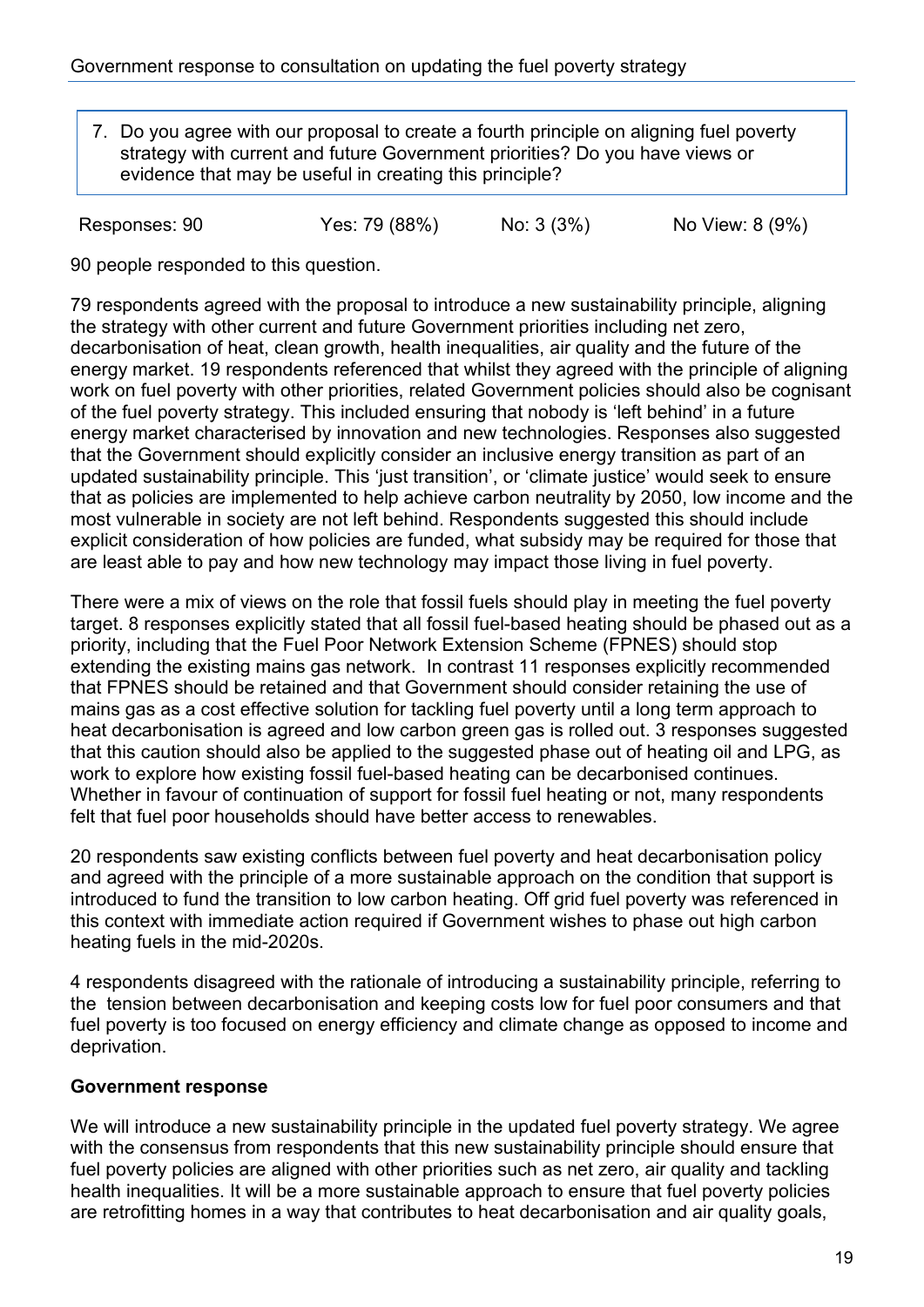rather than solely focusing on the heating source with the lowest running cost. It will also be more sustainable to tackle health inequalities by ensuring that homes are fit for purpose.

We also agree with respondents that the sustainability principle should imply cross-Government action to tackle fuel poverty. For example, it will be important to ensure that the needs of low income and fuel poor households are considered as part of an inclusive 'just transition' to a zero-carbon energy system. Her Majesty's Treasury is currently conducting a review of how the transition to net zero should be funded and intend to publish the results later this year.

We agree that the updated Fuel Poverty Strategy for England should align with Government's plans to decarbonise heat. We will consider whether support for fossil fuel based heating, such as boiler replacement and repair, may play a continued role in meeting the fuel poverty target and ensuring households can stay adequately warm in particular circumstances. However, we are increasingly looking toward low carbon heating solutions. From 2025, the Future Homes Standard will ensure that new homes produce at least 75% lower CO2 emissions compared to those built to current standards. This represents a considerable improvement in energy efficiency standards for new homes. These homes will be future-proofed with low carbon heating and high levels of energy efficiency. Ahead of the Future Homes Standard, we will introduce an interim uplift in energy efficiency standards for new homes in 2021. New homes built under the interim standard will be expected to produce 31% less CO2 emissions compared to current standards. This will deliver high-quality homes that are in line with our broader housing commitments and encourage homes that are future-proofed for the longerterm.

Existing homes with fossil fuel based heating will also need to be decarbonised. Initially this work will focus on households off the mains gas grid and will look at how we can ensure households in fuel poverty are early beneficiaries from low carbon technologies. For example, the Green Homes Grant could support fuel poor households to install low carbon heat in combination with energy efficiency measures where appropriate. We see this as a more sustainable solution to making progress towards the fuel poverty target rather than continuing to provide support to link new homes to the mains gas grid.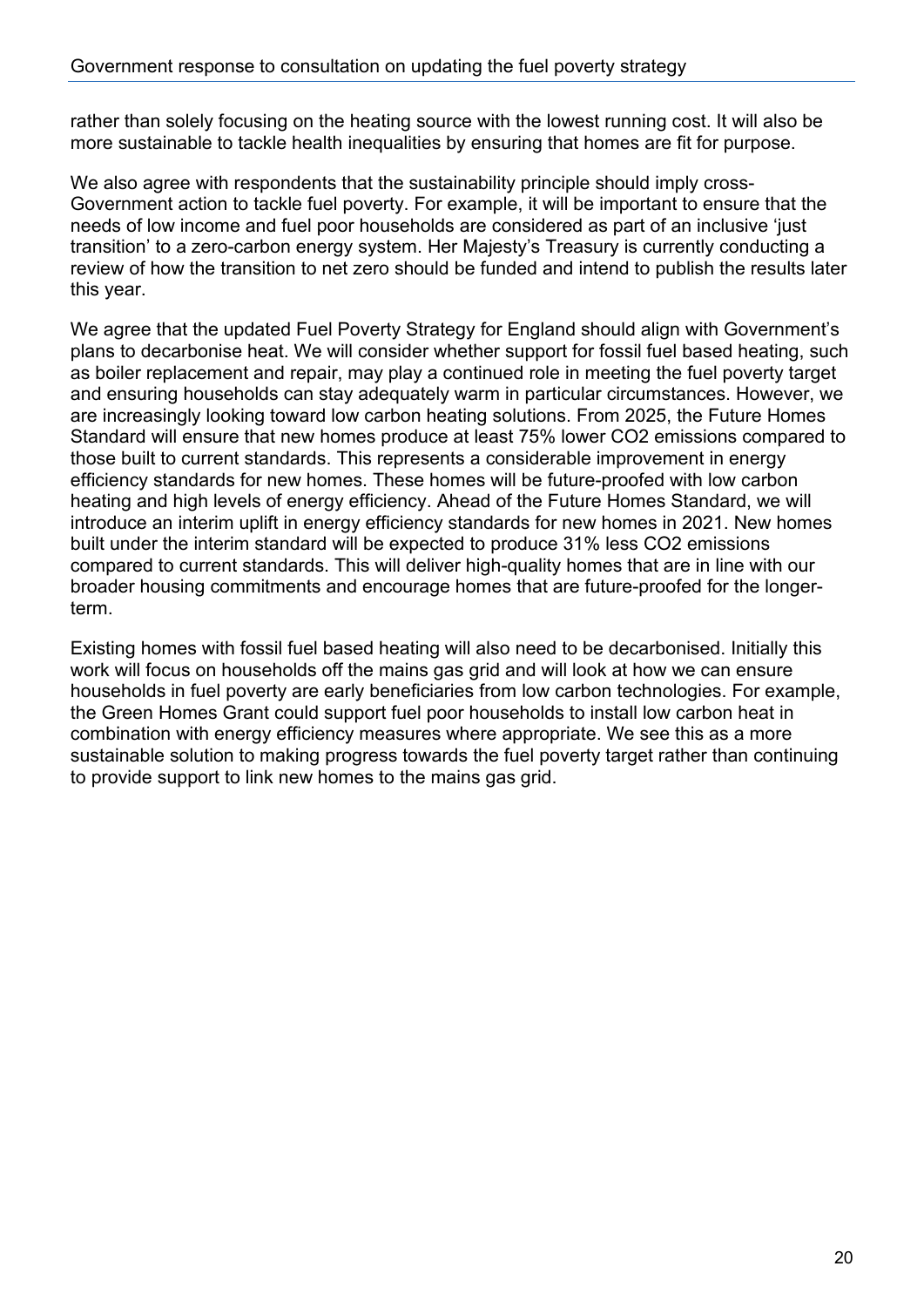8. Would you suggest any other guiding strategic principles? Do you have any other views or evidence on the guiding principles?

47 responses provided views on additional principles that should be considered as part of the fuel poverty strategy. There was little consensus on what any additional principles should focus on. 4 responses suggested that the strategy should have a greater focus on health and avoiding preventable excess winter deaths. 4 responses felt that simplicity should be an overriding principle, ensuring that policies are designed and implemented citing the current complexity of energy policies making it difficult for consumer groups, Government and industry to communicate them effectively.

3 responses felt that a principle of 'preparing the ground for future action' or 'once in, complete all possible' should be introduced. This would be intended to ensure that action taken to meet shorter term targets should make it easier to meet longer term objectives. An example would be ensuring that home energy upgrades to inefficient homes consider what will be required to improve homes to the fuel poverty target standard and in achieving net zero. 3 responses referenced the view that the current way fuel poverty policies are funded is regressive and called for funding through general taxation rather than through energy bills. 2 responses welcomed further information on the interaction between the proposed four principles, with clarity on how for example the worst first and cost effectiveness principles will be implemented in policy design.

#### **Government response**

Given the lack of consensus, we are only minded to include four guiding principles in the updated fuel poverty strategy. We consider: "who pays" in the cost-effectiveness principle; we focus on health and accessibility to the full range of different households in the vulnerability principle; we will focus on taking thoughtful longer-term decisions in the sustainability principle; and we plan to clarify how the four principles will interact in the strategy.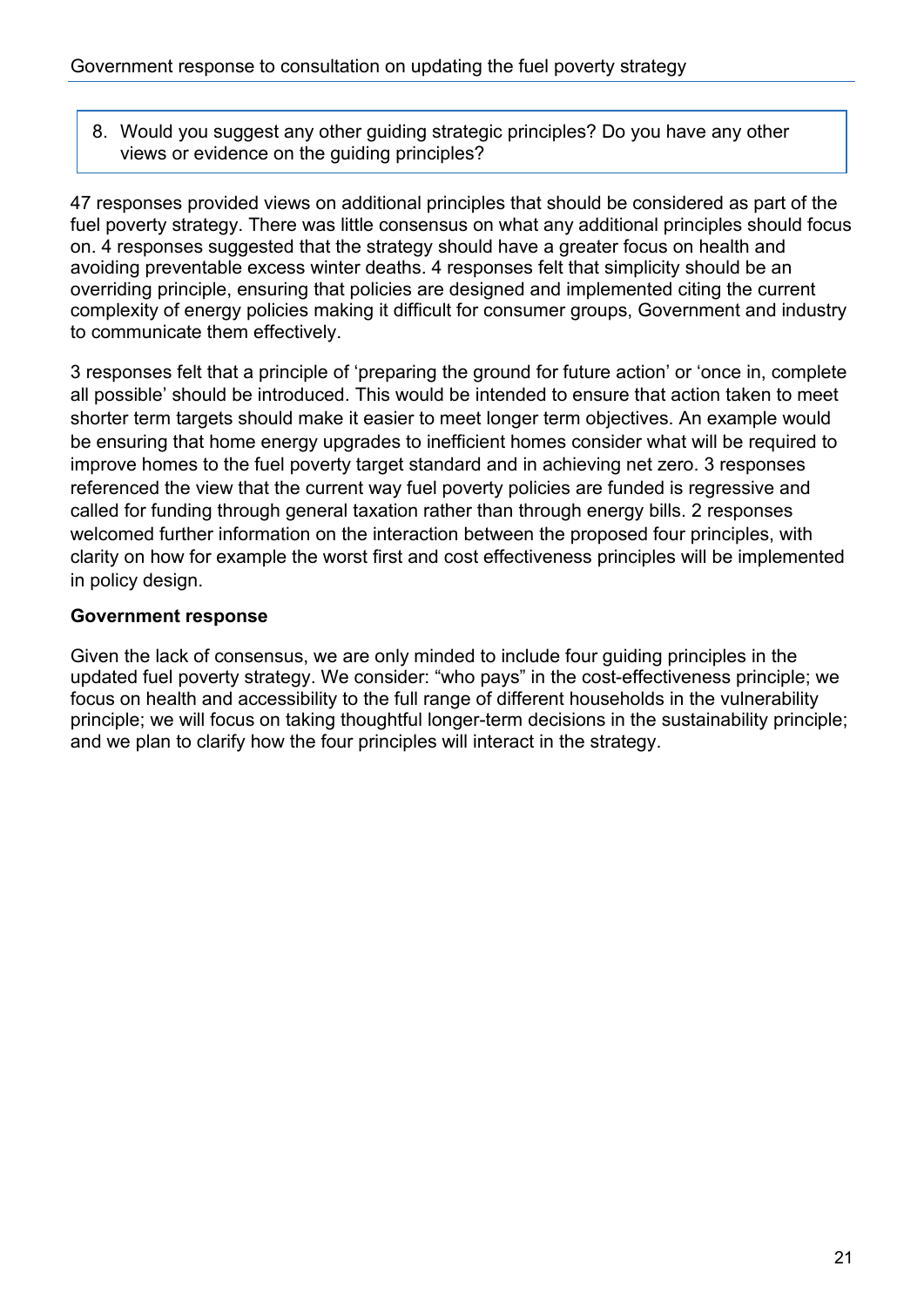### <span id="page-21-0"></span>The strategic approach in the future

*This section of the consultation discussed the eight strategic challenges we must overcome in order to tackle fuel poverty.*

#### <span id="page-21-1"></span>Improving energy efficiency standards in fuel poor homes

- 9. Keeping in mind the strategy's guiding principles, what policies might be included in a policy plan to improve energy efficiency for households in fuel poverty?
- 10.What commitments, whether new or retained from the 2015 strategy, might supplement the policy plan in the updated strategy to improve energy efficiency for households in fuel poverty?

78 respondents answered this question. Most respondents shared a variety of potential policies and commitments to improve energy efficiency for households in fuel poverty.

On the Private Rented Sector regulations, a number of those who responded recommended that Government should publish a clear trajectory setting out the regulations that will ensure all rental properties are improved to Band C by 2030 and the cost cap imposed on landlords should be increased. Many suggested that adequate funding should be made available to local authorities to enforce these minimum standards, which should be publicised. Respondents also wanted to see greater incentives for landlords who take their properties beyond minimum standards.

With regards to ECO, a significant number of respondents stated that funding ECO through bills was regressive and there should be a move towards general taxation. If the successor to the ECO is not to be funded through taxation, a few respondents suggested it could be funded through a levy on energy suppliers or by expanding the obligation to Gas Distribution Networks. Many respondents also called for an area based energy efficiency scheme where local authorities could use government funding in full, or in addition to funding received under ECO, to improve energy efficiency in all homes. There was some support for ECO to take a whole house, 'straight to C' approach, as discussed in the 'Worst First' principle.

A significant number of respondents felt that in order to achieve the fuel poverty targets, Treasury should allocate circa £1 billion of funding to run from 2019 to 2021, with a further £1.8 billion allocated to run from 2022 to 2025 in order to achieve the 2025 milestone. Several other policy suggestions were referenced, including recommendations for local authority led area based schemes that focus on the regeneration of deprived neighbourhoods using local contractors.

Some respondents also called for greater funding and support for social housing, including allocating £3.8bn to improve the energy efficiency of social housing between now and 2030. There was also support for increased policy and incentives for owner-occupiers to improve energy efficiency; for example, introducing tax incentives for installing energy efficiency measures. Several respondents believed that the Each Home Counts review must be implemented for work to be carried out to high standards coupled with clear lines of accountability when not carried out to the standard required.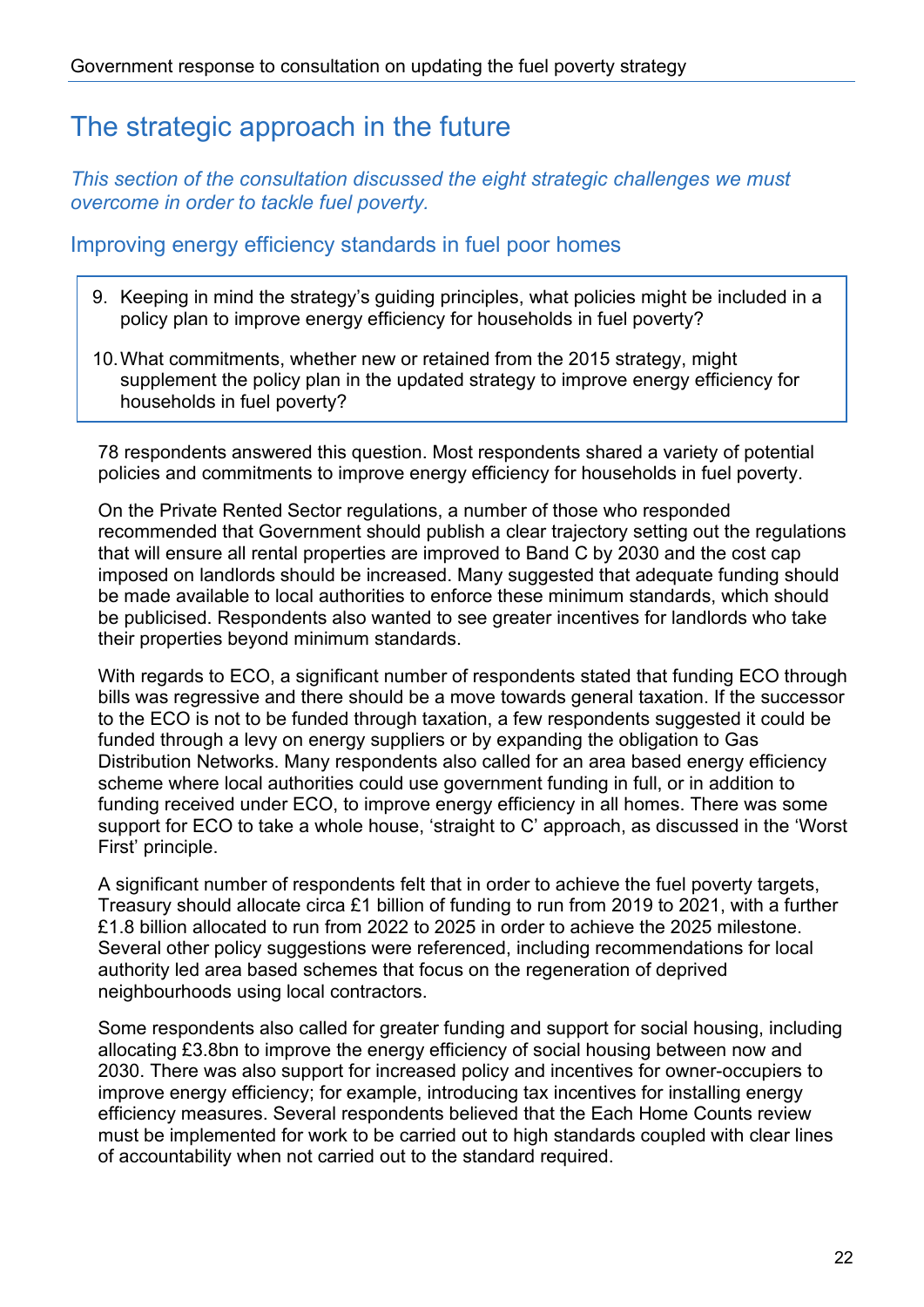#### **Government response**

Government agrees that more must be done across all tenure types to achieve the fuel poverty target and net zero. Improving fuel poor homes to Band C by the end of 2030, and as many homes as possible to Band C by 2035, will require a mix of subsidy, incentives and regulation. Improving the energy efficiency of homes also requires a robust and trustworthy supply chain, as outlined in the Each Home Counts review. Where relevant, ECO installers are now required to be registered with TrustMark, which will raise standards and improve confidence in the energy efficiency industry.

We recognise that fuel poor owner occupiers will typically need financial support toward energy efficiency measures. The Green Homes Grant is providing £2 billion of funding towards energy efficiency and low carbon heating measures, £1 billion of which is specifically targeted at low income and fuel poor households. ECO, or its successor scheme, will continue to provide at least £640 million per year for household energy efficiency until 2028. BEIS will consult on how the successor to ECO should be funded, which households should be targeted, to what extent ECO should emphasise a "straight to C" approach through the delivery of measure packages including insulation and low carbon heating, and the continuing role of local authorities under a future scheme. In the Private Rented Sector, we agree that the Minimum Energy Efficiency Standards must go further to lift households out of fuel poverty, as well as supporting our net zero ambition. We intend to consult on updating the Minimum Energy Efficiency Standards, to ensure privately rented properties reach Band C by 2030 where practical, affordable and costeffective. BEIS has recently concluded the first stage of a pilot project on enforcing the Minimum Energy Efficiency Standards with 7 local authorities and is now undertaking stage two, sharing best practices and lessons learnt with a wider cross-section of local authorities in order to build a toolkit of best practices for local authorities across England and Wales.

We agree that we must improve the energy efficiency of social housing in order to meet the fuel poverty target. The Social Housing Green Paper says that homes should be safe and decent. In any review of the Decent Homes Standard, where practicable, we will consider whether we should require the energy performance of social homes to be upgraded to Energy Performance Certificate C by 2030 where practical, cost-effective and affordable.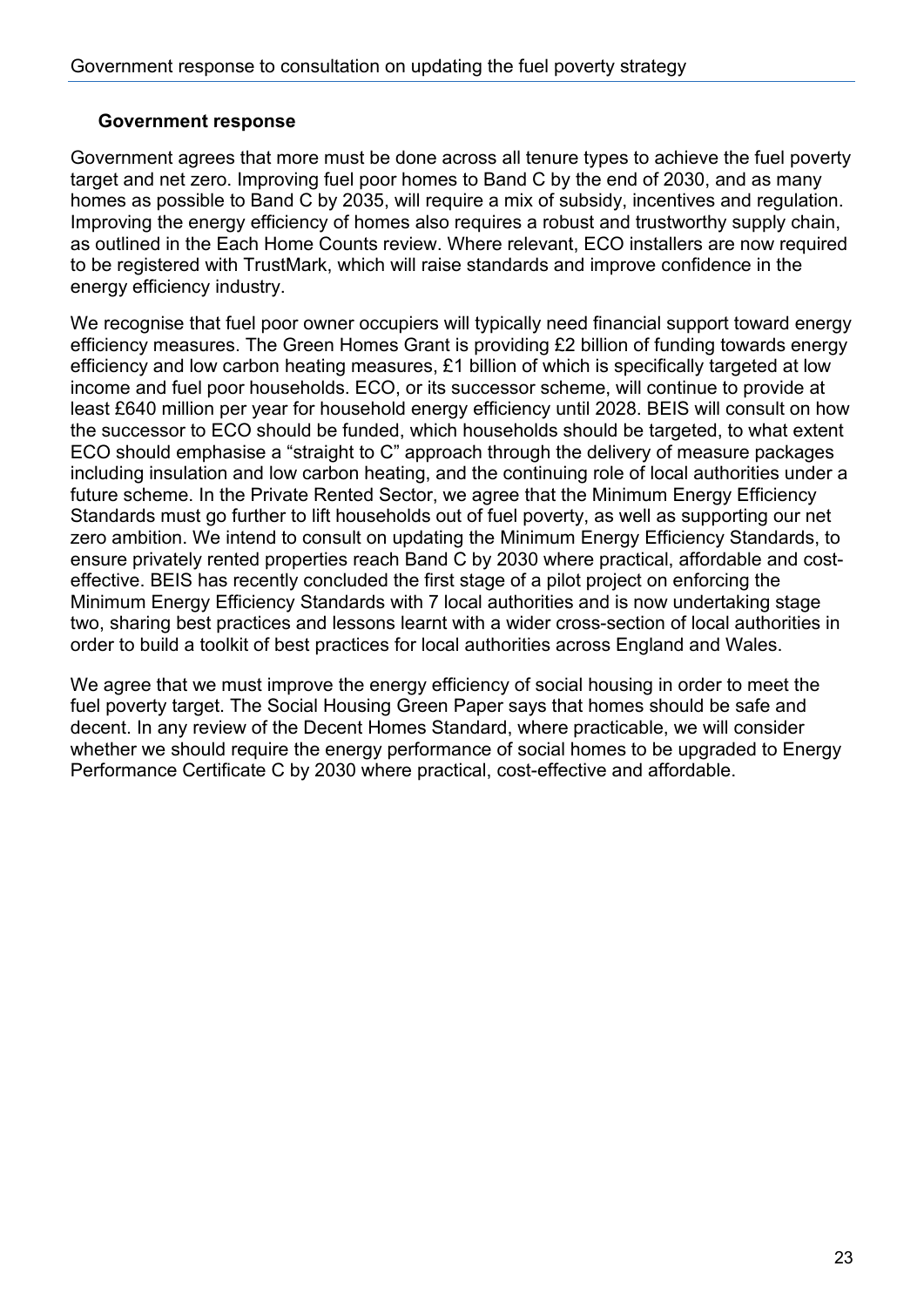#### <span id="page-23-0"></span>Working together to help the fuel poor through partnership and learning

- 11.Keeping in mind the strategy's guiding principles, what policies might be included in a policy plan to improve partnership and learning on fuel poverty?
- 12.What commitments, whether new or retained from the 2015 strategy, might supplement the policy plan in the updated strategy to improve partnership and learning on fuel poverty?

There were 62 responses to these questions. The most common response was a call for stable and transparent funding. 25 respondents said that short-term, unstable funding made it difficult to develop long-term partnerships. In addition, 5 respondents said that fuel poverty policies like ECO should change less often to enable more partnership working.

10 respondents called for stronger links between local authorities, local health services, and charities. A few respondents called for clearer reporting on fuel poverty at the local authority level, such as through regular Home Energy Conservation Act (HECA) reports, and called on Government to develop capacity within local authorities. Some said research on the effects of fuel poverty on health would enable closer working with the NHS; this is discussed under 'Improving the evidence base'.

More than 30 respondents commented on the positive role ECO Local Authority Flexible Eligibility (ECO Flex) had played in re-engaging local authorities, although one called for better evaluation of the ECO Flex programme. Respondents suggested reforming ECO Flex to make it easier for health services and community energy groups to access. Additionally, consideration should be given to providing local authorities with a default Statement of Intent (SOI) that could be automatically in place, to ensure vulnerable households are still eligible for ECO Flex even if local authorities do not put forward their own SOI. Respondents suggested monitoring of the quality of SOIs on an on-going basis to ensure that they capture the households that the scheme is aimed at, and that they include partnerships between local authorities and the health sector.

16 respondents suggested that there should be coordination between ECO and Disabled Facilities Grants and the Better Care Fund, and that these should be used in combination with energy efficiency funding to ensure that homes are fit for purpose and that the vulnerable individuals are able to stay in their homes for longer. A few respondents suggested that a small proportion of Department of Health and Social Care funding should be allocated to ECO in order to increase the number of measures installed.

Respondents also suggested that there should be cross organisational working, collaboration and partnerships between the Department of Health and Social Care, Public Health England, and Department for Business, Energy and Industrial Strategy in aligning policies and funding streams. Some respondents also suggested that Government needs to establish relevant departmental capital spending to ensure all services have some resource to help sustain existing preventative health-related fuel poverty initiatives. Respondents also suggested that these initiatives need to be fully monetised, targeting the health benefits of meeting fuel poverty commitments and within relevant Net Present Value calculations.

Several respondents called for Government departments to work better together and to facilitate sharing of best practices amongst other groups. 9 respondents suggested they would like to see an increase in cross-Whitehall cooperation. 6 respondents called for Government to share best practices, for example by funding health toolkits or collecting examples of best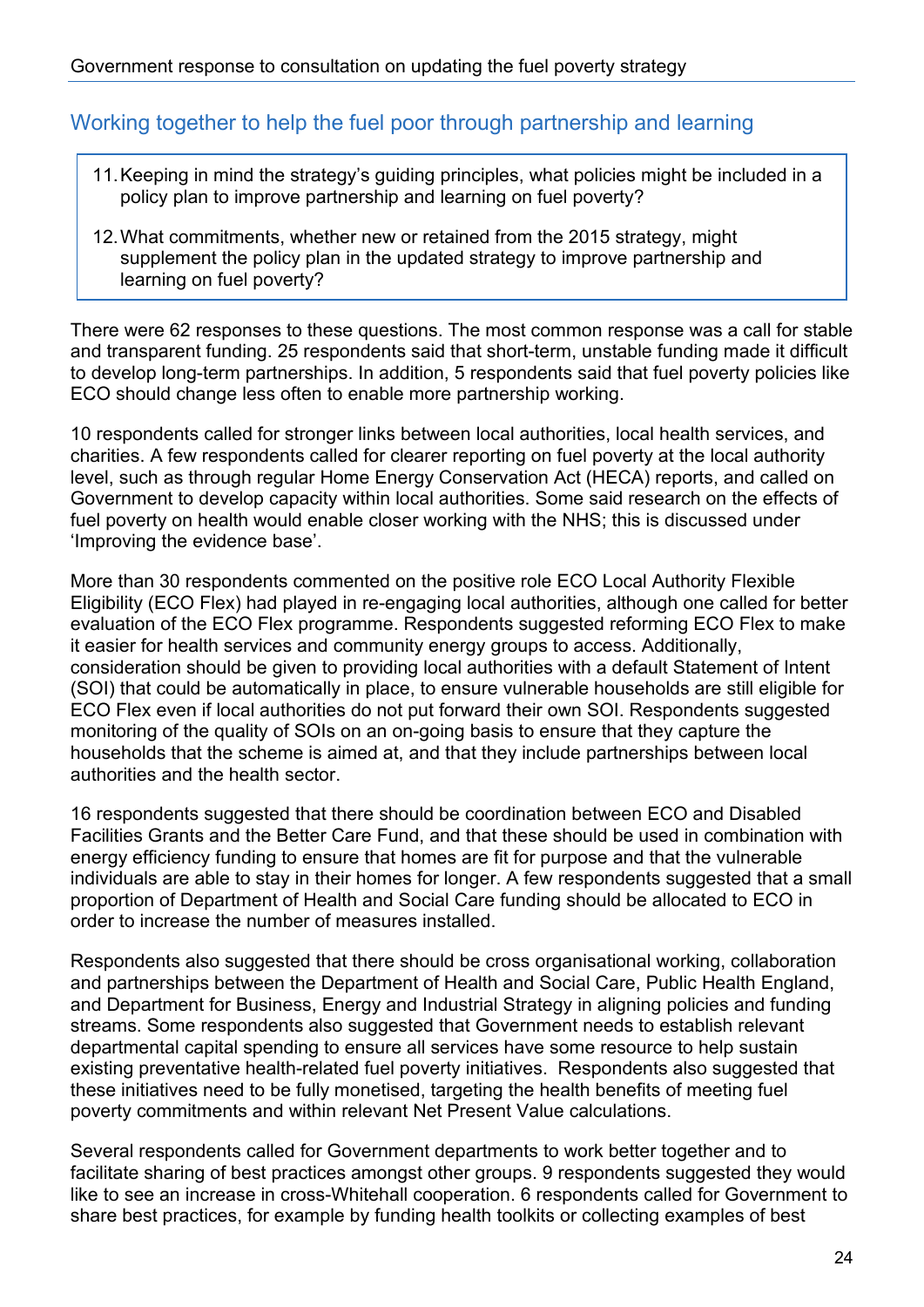practices from Registered Social Landlords. One respondent suggested the Department for Work and Pensions should extend benefit entitlement checks to recipients of energy efficiency measures.

The Committee on Fuel Poverty was the only respondent to mention BEIS's existing commitments in relation to partnership and learning; they said that existing commitments remain appropriate, such as "consider[ing] which partners are most appropriate to enable delivery to different segments of the fuel poor population."

8 respondents called for an expanded use of the Digital Economy Act. This topic is discussed under 'Improving targeting'. Many other ideas for cooperation were only mentioned once. For example, Government was called upon to ensure people with lived experience of fuel poverty are shaping policies and involve health stakeholders in the design of the next iteration of ECO.

Finally, 5 respondents clarified that it was important that Government do not require partnership working. Although they appreciated the benefits of partnership working, and wanted to see Government encourage it, they were concerned that Government could be overly prescriptive.

#### **Government response**

The Green Homes Grant Local Authority Delivery scheme will see local authorities and Local Energy Hubs collaborate to deliver £500 million of energy efficiency and low carbon heating measures. Phase 1 of Local Authority Delivery is currently underway; with delivery of Phase 2 to follow.

Should the WHD scheme be extended beyond 2022, we are minded to continue Industry Initiatives as part of the future of the Warm Home Discount, with funding opportunities for partnerships, and plan to consult on this in due course.

Government is planning to consult on a successor scheme to ECO. We agree that ECO Flex has had a positive impact in re-engaging local authorities; we will consult on the continued role of local authorities in the successor to the ECO scheme. We do not foresee health services and community energy groups bypassing local authorities and setting their own criteria for ECO eligibility; we believe governance at a local authority level leads to better coordination and outcomes than allowing every group to set their own criteria. BEIS are continuing to monitor SOIs and are offering guidance to local authorities to help align SOIs with current policy objectives. Learning from this and the multi-year ECO evaluation covering ECO Flex will help inform the role of local authority referrals going forward, including whether the Statement of Intent process should be reformed.

Central Government departments are working together to design and implement the Fuel Poverty Strategy for England. Officials from several Departments meet regularly to discuss developments in fuel poverty. We do not foresee funding being reallocated from the Department of Health and Social Care to ECO. However, Government is working to decrease barriers between energy efficiency funding and related areas to have a more joined up approach. Officials from BEIS, DHSC, and Public Health England will continue to work together to design future fuel poverty schemes.

We have previously worked with local authorities to produce Cold Home Toolkits<sup>[17](#page-24-0)</sup> (2018) and guidance on enforcing the Minimum Energy Efficiency Standards (ongoing). We plan to

<span id="page-24-0"></span><sup>17</sup>Cold Home Toolkits, Citizens Advice: [https://www.citizensadvice.org.uk/cymraeg/about-us/how-we-provide](https://www.citizensadvice.org.uk/cymraeg/about-us/how-we-provide-advice/advice-partnerships/cold-homes-toolkit/)[advice/advice-partnerships/cold-homes-toolkit/](https://www.citizensadvice.org.uk/cymraeg/about-us/how-we-provide-advice/advice-partnerships/cold-homes-toolkit/)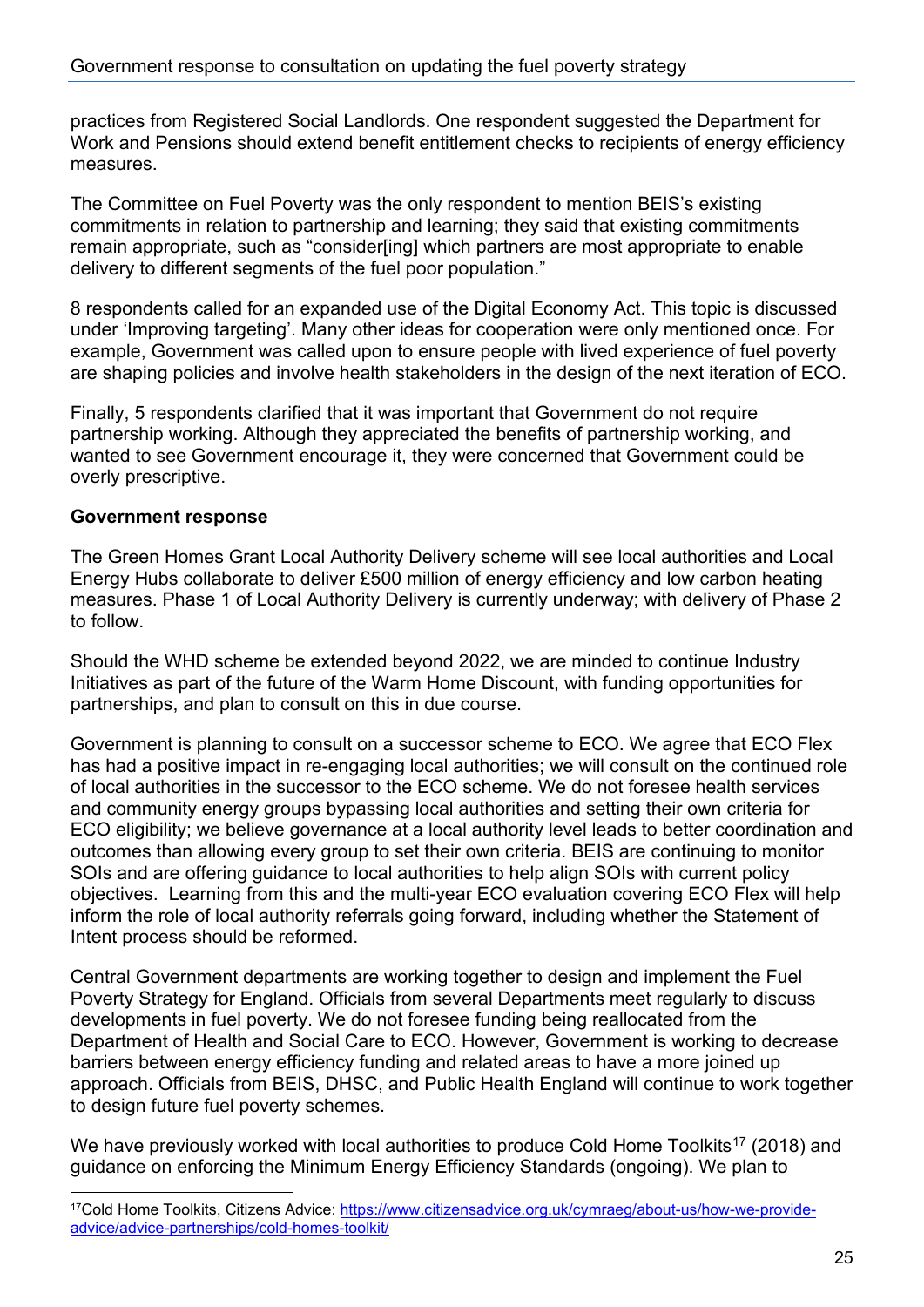continue working with local authorities, including monitoring regular HECA reporting.[18](#page-25-0) We plan to continue working with local partners and sharing best practices going forward. However, although we recognise the value of partnership working, we have no current plans to *require* organisations to work together.

We agree with the Committee on Fuel Poverty that many of the commitments in this section remain applicable and we intend to retain several, while reviewing to ensure all commitments are up to date.

<span id="page-25-0"></span><sup>18</sup>Guidance on Home Energy Conservation Act (HECA): [https://www.gov.uk/government/publications/guidance-to](https://www.gov.uk/government/publications/guidance-to-english-energy-conservation-authorities-the-home-energy-conservation-act-1995)[english-energy-conservation-authorities-the-home-energy-conservation-act-1995](https://www.gov.uk/government/publications/guidance-to-english-energy-conservation-authorities-the-home-energy-conservation-act-1995)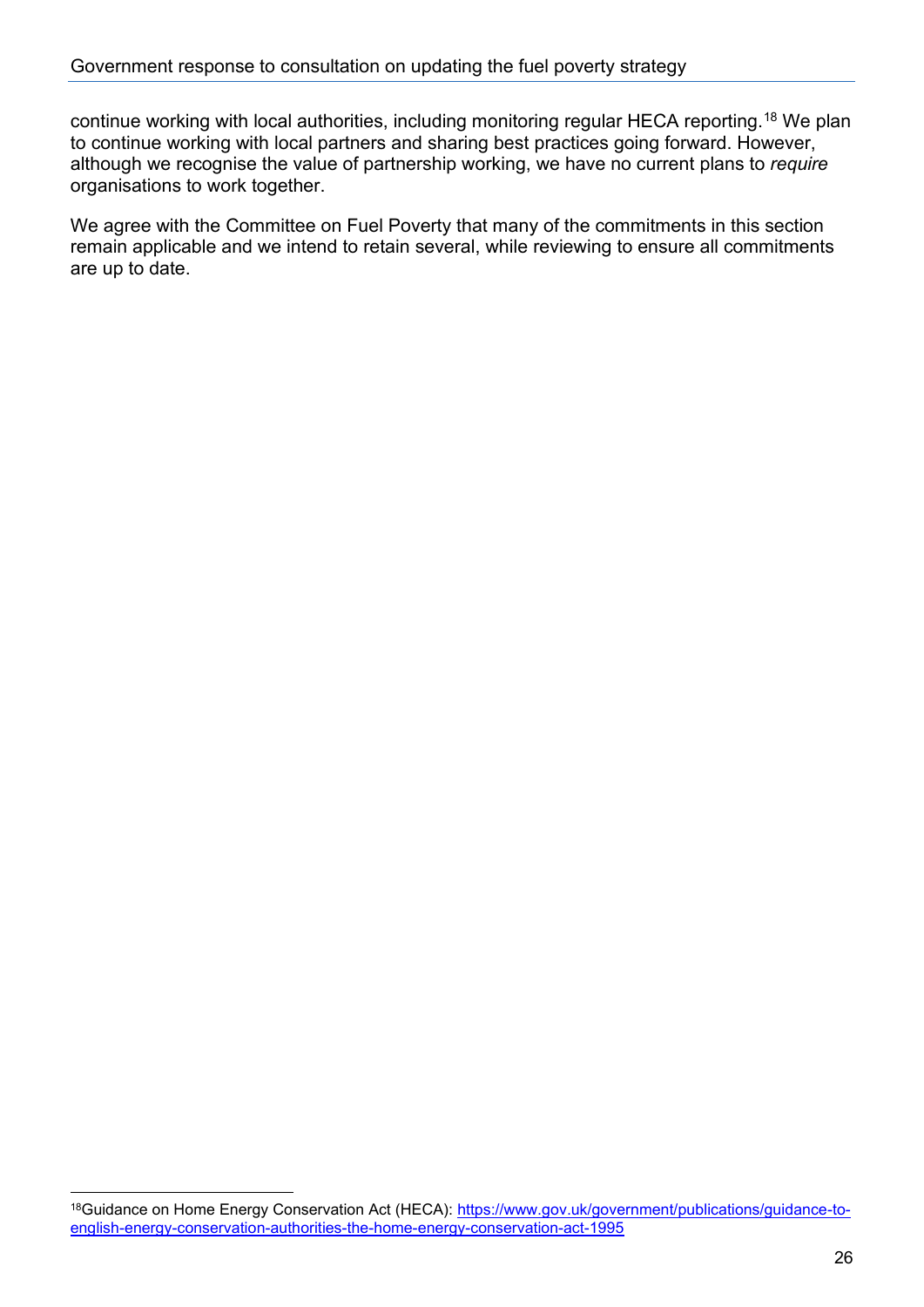#### <span id="page-26-0"></span>Increasing effective targeting of fuel poor households

- 13.Keeping in mind the strategy's guiding principles, what policies might be included in a policy plan to improve targeting for households in fuel poverty?
- 14.What commitments, whether new or retained from the 2015 strategy, might supplement the policy plan in the updated strategy to improve targeting for households in fuel poverty?

83 people answered this question. Responses suggested that both ECO and the Warm Home Discount should be better targeted at those who need it most.

The most common suggestion of how to improve targeting was improved access to data and greater data sharing. Data sharing in general was seen as a way of helping to implement the other commitments in the strategy, as well as facilitating a joined-up approach between different authorities and those who hold various data sets to ensure better targeting of fuel poverty measures. Some of these respondents called for clearer guidance and data sharing from Government on how to use the existing Digital Economy Act. Other suggestions fall outside the scope of the current provisions – for example, sharing patient-level data between the NHS and local authorities.

Many respondents called for further research into improving targeting. Recommendations included:

- Creating a "Building Passport" or logbook to record building characteristics;
- Improving the quality and timeliness of EPCs, including central storage of data and for EPCs to be carried out before and after energy efficiency installations;
- Using qualitative research;
- Using knowledge local authorities are gaining through the delivery of ECO Flex; and
- Using smart meter data to highlight potential issues and to evaluate the energy savings from installations.

Many respondents called on Government to provide more data to local authorities and to more clearly target the least efficient homes. Conversely, there was some argument for the removal of restrictions on local authorities to allocate funding how they so wished as they, and other frontline workers, have greater insight into the areas of greatest need.

#### **Government response**

We agree that the targeting of both ECO and the Warm Home Discount can and should improve over the coming years. Should the scheme be extended beyond 2022, we plan to consult on reforming the Warm Home Discount, including on how eligibility criteria could be reformed to better help those in fuel poverty by early 2021. We will also consult on eligibility criteria for the ECO successor scheme in due course.

We are considering how we could improve the use of the Digital Economy Act; however, we are not currently planning to expand the scope of the Act.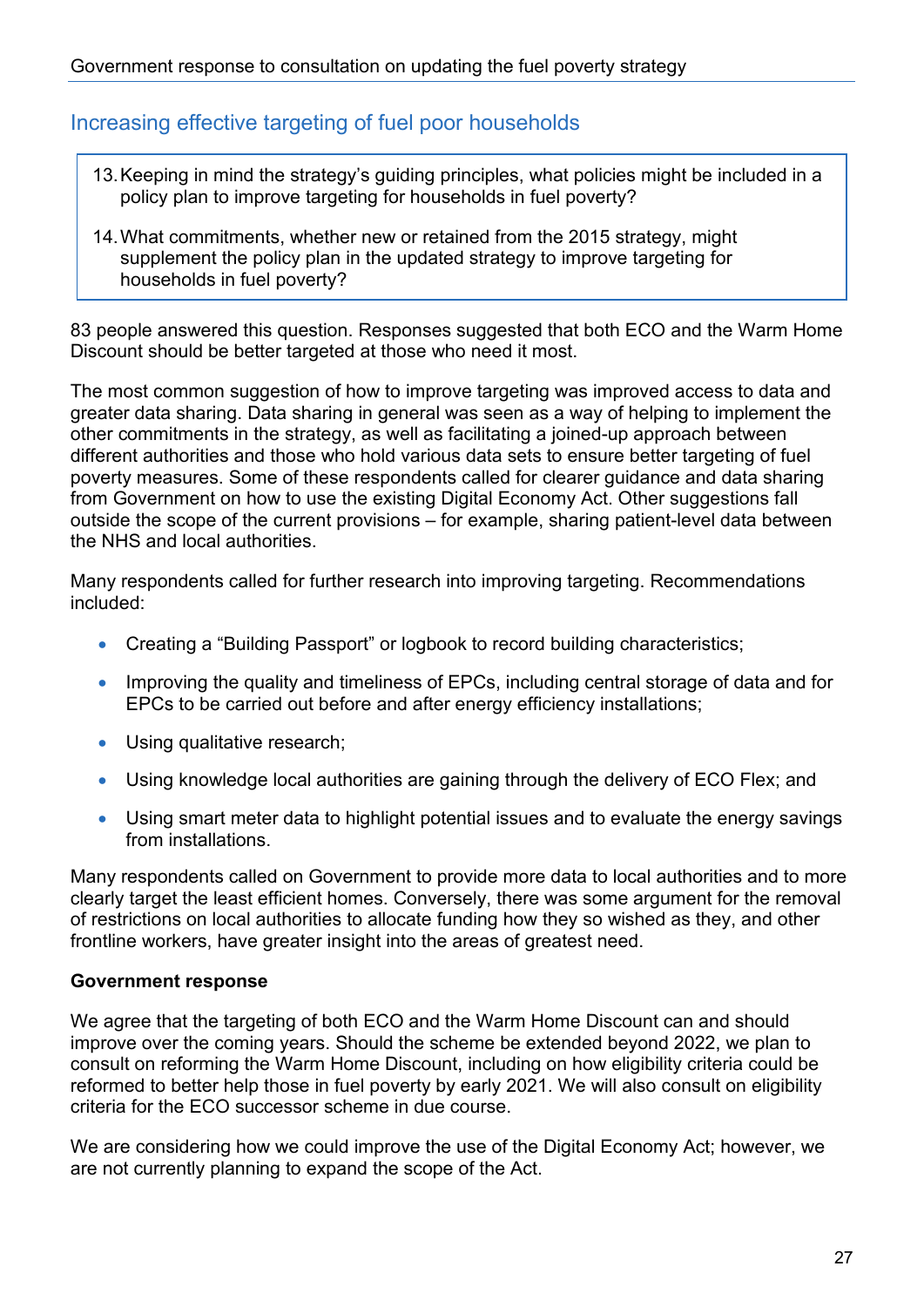MHCLG is currently working with industry through the Home Buying and Selling Group in order to explore the issues around creation of a logbook for properties.

We agree that high-quality, reliable Energy Performance Certificates are essential for targeting the least efficient properties. We have reviewed the responses to the Energy Performance Certificate Call for Evidence and intend to publish an EPC Action Plan in due course.

Some academics are optimistic about the use of qualitative research to identify households in fuel poverty. As one example, Government could ask households if they ever struggle to pay their heating bills during the winter, and target assistance at those households who say yes. BEIS statisticians have recently published further research on this topic<sup>[19](#page-27-0)</sup>.

BEIS is currently funding two innovation competitions to identify new ways of using smart meter data to target advice and intervention. The Smart Energy Savings (SENS) competition<sup>[20](#page-27-1)</sup> is developing and trialling innovative feedback products and services that use smart meter data, to help domestic customers manage and reduce their energy consumption. The Smart Meter Enabled Thermal Efficiency Ratings (SMETER) Innovation Programme<sup>[21](#page-27-2)</sup> is developing, testing and demonstrating technologies that measure the thermal performance of homes, using smart meter and other data. The programme is over halfway complete, with Phase 2, focussed on the trialling of SMETER technologies in real homes, having recently begun. The results and evidence on effectiveness of these new approaches are expected to become available in 2021. In the meantime, BEIS will be exploring with stakeholders how such approaches might be scaled up nationally.

We agree that local authorities are valued partners as part of ECO Flex – this is discussed under 'Improving partnership and learning'. As local authorities have varying levels of expertise in targeting fuel poor households, we plan to produce guidance for local authorities, while supporting their efforts to target the households in greatest need.

<span id="page-27-0"></span><sup>19</sup> *Energy Trends: What are households' perceptions of fuel poverty?* [https://www.gov.uk/government/publications/energy-trends-june-2020-special-feature-article-what-are](https://www.gov.uk/government/publications/energy-trends-june-2020-special-feature-article-what-are-households-perceptions-of-fuel-poverty)[households-perceptions-of-fuel-poverty](https://www.gov.uk/government/publications/energy-trends-june-2020-special-feature-article-what-are-households-perceptions-of-fuel-poverty) 20SENS competition: <https://www.gov.uk/government/publications/smart-energy-savings-sens-competition>

<span id="page-27-2"></span><span id="page-27-1"></span><sup>21</sup>SMETER innovation programme: [https://www.gov.uk/guidance/smart-meter-enabled-thermal-efficiency-ratings](https://www.gov.uk/guidance/smart-meter-enabled-thermal-efficiency-ratings-smeter-innovation-programme)[smeter-innovation-programme](https://www.gov.uk/guidance/smart-meter-enabled-thermal-efficiency-ratings-smeter-innovation-programme)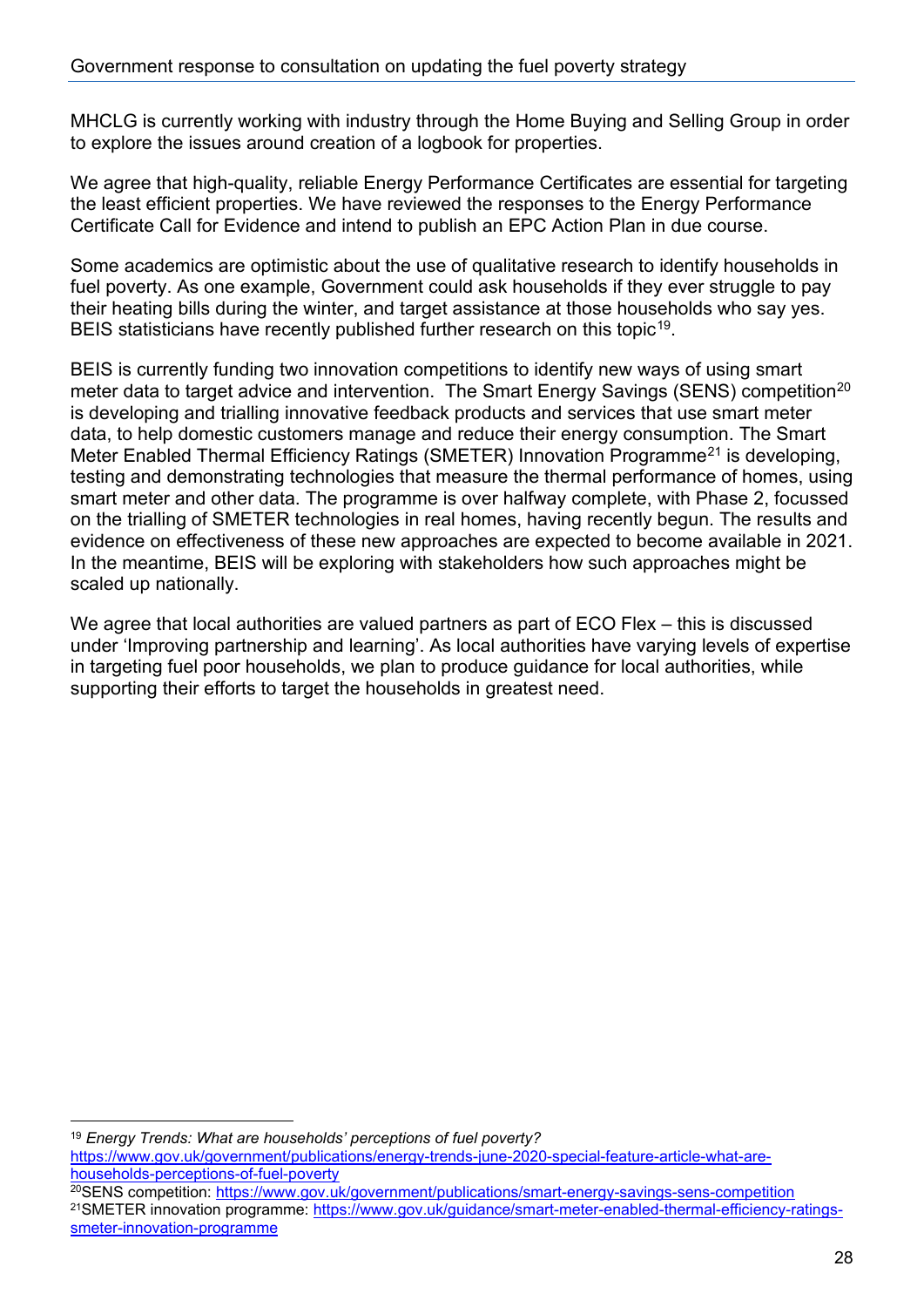#### <span id="page-28-0"></span>Improving the reach of support to certain high cost homes

- 15.Keeping in mind the strategy's guiding principles, what policies might be included in a policy plan to support households in fuel poverty in high cost homes?
- 16.What commitments, whether new or retained from the 2015 strategy, might supplement the policy plan in the updated strategy to support households in fuel poverty in high cost homes?

This question received 60 responses. Many respondents referenced off-grid decarbonisation and sustainability, which is discussed under the 'sustainability principle'.

15 respondents mentioned differences between rural and urban fuel poverty. All but one of those respondents agreed there should be more focus on rural households in fuel poverty. Several of these respondents noted that they did not agree with ECO's definition of rural, which includes 'town and fringe' areas, and would prefer the rural minimum to include only 'villages, hamlets and isolated dwellings'. Several respondents supported a Government-funded fuel poverty scheme with a rural-only component.

Several respondents expressed frustration that the Renewable Heat Incentive had not been made more accessible to fuel poor households. One respondent felt that asking off-grid households to decarbonise first, without providing funding, would be unjust, because the offgrid households who are decarbonising now will drive down the cost of technologies, at which point on-grid households will decarbonise at a reduced price. Another respondent called on Government to review the current position of encouraging electric heating systems being fitted, given concerns over costs. Respondents felt funding should be provided to support low income households who are off the gas grid to support the transition to low-carbon heat.

Several respondents focused on homes which are particularly hard to treat, such as those with solid walls. Respondents were concerned that these homes may not be considered 'cost effective' and therefore could miss out on support. Respondents suggested several methods of improving energy efficiency in hard to treat homes:

- Increasing the ECO solid wall minimum;
- Improving enforcement of the Minimum Energy Efficiency Standards for landlords, or encouraging landlords to go beyond the minimum requirements (discussed under 'Improving energy efficiency'); and
- Using innovation funding to bring down the price of Solid Wall Insulation.

Respondents also raised concerns about other types of properties where vulnerable householders might need additional support, including:

- Temporary accommodation (e.g. provided by a local authority);
- Park homes;
- Homes with electric panel storage heating or Warm Air Heating Systems; and
- Houses of Multiple Occupation, which several responses said should be clearly included in both Energy Performance Certificate and Minimum Energy Efficiency Standards regulations.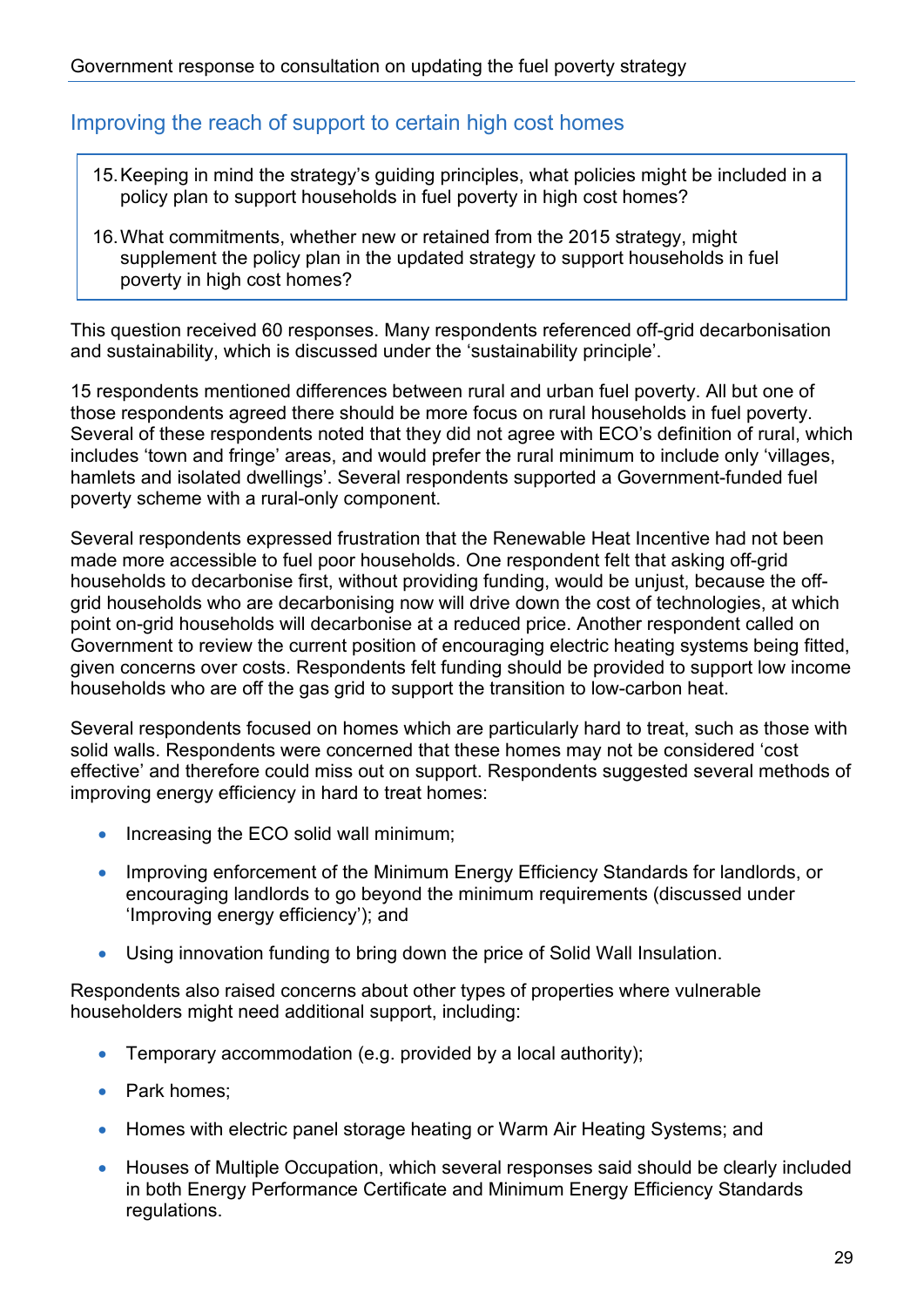#### **Government response**

We agree that dedicated funding may be required to tackle high cost homes that are off the mains gas grid and and have taken action. The Green Homes Grant is intended to focus on upgrading the homes of low income households in England. The scheme aims to take these households out of fuel poverty through energy efficiency and low carbon heating upgrades. We will set out further details in due course, but intend for the policy to address many of the issues highlighted in this section of the consultation. The Green Homes Grant Local Authority Delivery scheme will allow local authorities, including those in rural areas, to target low income households in their area for energy efficiency and low carbon heating upgrades.

We are not minded to reform the definition of rural used in ECO. The definition used is based on the Office of National Statistics rural-urban classification system. ECO delivery statistics highlight that 'villages, hamlets and isolated dwellings' and 'town and fringe' have benefitted from a similar number of measures installed, at 150,000 and 180,000 respectively. Since the 'rural sub-obligation' has applied to low income households as part of the Affordable Warmth Obligation 50% of measures installed under the rural sub obligation were in 'villages, hamlets and isolated dwellings'. Note that these figures apply to England and Wales; the definition of 'villages, hamlets and isolated dwellings' does not apply in Scotland.

We agree that hard to treat homes may require special consideration. We will welcome responses on hard to treat homes, including those with solid walls, when we consult on the successor to ECO. We will be investing approximately £9.5 million in reducing the cost of whole house retrofit through the Whole House Retrofit Challenge Fund as part of the Buildings Mission.

We are aware that certain forms of housing can have particular barriers to accessing support. For example, if a park home does not have its own electricity meter, it may struggle to access a traditional Warm Home Discount. In addition, if a park home does not have a permanent address, it would not fall within our fuel poverty statistics. We do however recognise that people living in these homes that are on low incomes may struggle with the costs of keeping warm. We will therefore consider where support can be tailored to support such households. For example, under Warm Home Discount industry initiatives we have worked to overcome the barrier of many park home residents not having a domestic energy supply preventing Warm Home Discount rebates for otherwise eligible households. In addition, park home owners are eligible for up to £10,000 of energy efficiency and low carbon heating measures with no customer contribution under the Green Homes Grants.

Not every House of Multiple Occupation needs an Energy Performance Certificate; however, some will require an Energy Performance Certificate and are therefore in scope of the Minimum Energy Efficiency Standards. Government plans to update Energy Performance of Buildings guidance to clarify when an Energy Performance Certificate is required for HMOs.<sup>[22](#page-29-0)</sup>

<span id="page-29-0"></span><sup>22</sup> *A guide to energy performance certificates for the marketing, sale and let of dwellings*, MHCLG: [https://assets.publishing.service.gov.uk/government/uploads/system/uploads/attachment\\_data/file/671018/A\\_guid](https://assets.publishing.service.gov.uk/government/uploads/system/uploads/attachment_data/file/671018/A_guide_to_energy_performance_certificates_for_the_marketing__sale_and_let_of_dwellings.pdf) e to energy performance certificates for the marketing sale and let of dwellings.pdf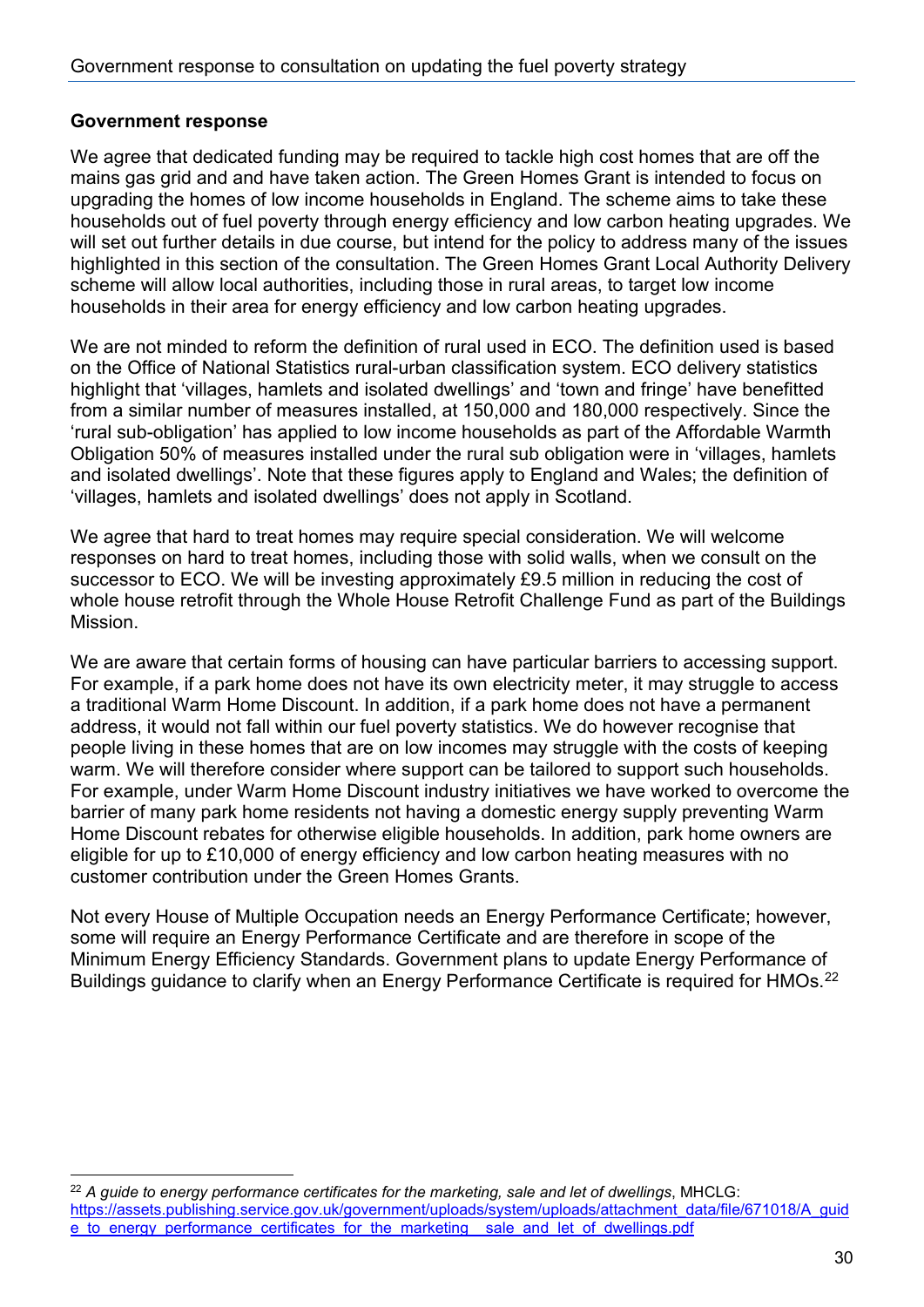#### <span id="page-30-0"></span>Improving the reach of support to certain low income households

- 17.Keeping in mind the strategy's guiding principles, what policies might be included in a policy plan to improve support for low income households who are most at risk of adverse health outcomes from living in a cold home?
- 18.What commitments, whether new or retained from the 2015 strategy, might supplement the policy plan in the updated strategy to improve support for low income households who are most at risk of adverse health outcomes from living in a cold home?

There were 62 respondents who suggested a range of policies and commitments in response to questions 17 and 18.

Respondents had a variety of suggestions, which included:

- implementing cold home referrals, 'boiler on prescription' and other forms of social prescribing in all local authority areas;
- ensuring national advice services cater for the needs of low income and vulnerable households, linking demand to available support;
- using the Better Care Fund and/or the Disabled Facilities Grant alongside ECO to fund energy efficiency measures for vulnerable households;
- recognising the value of energy efficiency programmes within the Green Paper on Prevention and the forthcoming Green Paper on Social Care in England;
- providing funding to expand the 2015 Health Booster fund<sup>[23](#page-30-1)</sup>; and
- providing renewable technologies for vulnerable households.

Several respondents made comments around the consideration of cold homes in the health sector. Some respondents wanted to see the NHS held accountable for preventative healthcare, such as addressing fuel poverty. They suggested social prescribing for warm and healthy homes should form part of the NHS long term plan. Local Authority Health Scrutiny Committees and Health and Wellbeing boards should implement this as part of tackling health inequalities.

Additionally, respondents called for the Housing, Health and Safety Rating Scheme (HHSRS) to be aligned with NICE guidelines and that any review of HHSRS should be tied into updating definitions on vulnerability; and that the regulations under MEES should also be aligned with the HHSRS, so that there is only one form of compliance. Respondents also suggested that the Excess Winter Death Index $24$  categories could link with the 'Excess Cold' category in the statutory HHSRS to define at risk categories; and that enforcement action under the HHSRS should be part of the fuel poverty strategy, providing funding for local authorities to fully enforce the HHSRS.

<span id="page-30-1"></span><sup>&</sup>lt;sup>23</sup> The Fuel Poverty and Health Booster Fund, BEIS: [https://www.gov.uk/government/publications/the-fuel](https://www.gov.uk/government/publications/the-fuel-poverty-and-health-booster-fund)[poverty-and-health-booster-fund](https://www.gov.uk/government/publications/the-fuel-poverty-and-health-booster-fund)

<span id="page-30-2"></span><sup>&</sup>lt;sup>24</sup> Excess Winter Deaths index, Office of National Statistics: [https://www.ons.gov.uk/peoplepopulationandcommunity/birthsdeathsandmarriages/deaths/bulletins/excesswinter](https://www.ons.gov.uk/peoplepopulationandcommunity/birthsdeathsandmarriages/deaths/bulletins/excesswintermortalityinenglandandwales/2017to2018provisionaland2016to2017final) [mortalityinenglandandwales/2017to2018provisionaland2016to2017final](https://www.ons.gov.uk/peoplepopulationandcommunity/birthsdeathsandmarriages/deaths/bulletins/excesswintermortalityinenglandandwales/2017to2018provisionaland2016to2017final)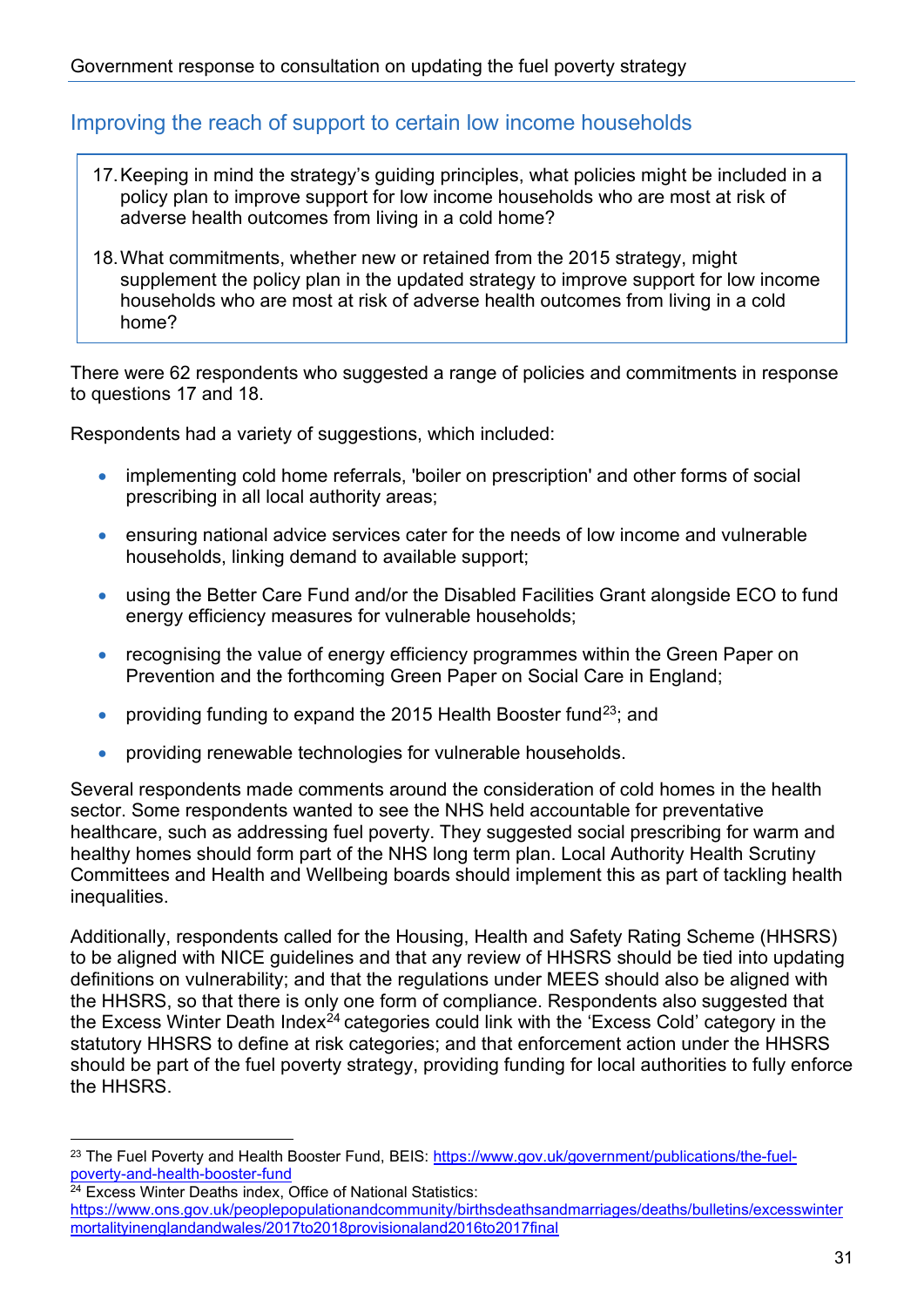Respondents also suggested that the NICE guidelines should be made mandatory for NHS Commissioners; training on the impacts of cold and damp housing should be built into training for frontline health and social care professionals; and that GPs should be able to communicate energy efficiency messages to patients at risk. This would also incorporate cold homes assessments built into discharge plans for those with a health risk, and at other appropriate intervention points. Respondents stated that the above measures should be implemented by a central Government funded strategy ensuring the NICE guidance become mandatory.

Respondents also suggested that the Better Care Fund and Disabled Facilities Grant need to be promoted, joined up and used alongside energy efficiency funding. Other respondents suggested that a portion of Disabled Facilities Grant is allocated to energy efficiency and fuel poverty. This topic is addressed in "Improving partnership and learning."

Respondents also suggested that:

- the improved Health Impacts of Domestic Energy Efficiency Measures (HIDEEM) model<sup>25</sup> should be made available to local practitioners alongside the promotion of appropriate user guidance.
- data sharing is seen as a mechanism for suppliers to identify vulnerable customers (discussed under 'Improving targeting')
- the Warm Home Discount and Cold Weather Payments should be reformed (discussed under 'Decreasing the financial burden of energy bills').
- extending and/or reforming ECO Flex to make it easier to access for local and community energy groups, health services and energy suppliers to contribute to the 'flexible eligibility' process (discussed under 'Improving partnership and learning').
- Better cross-Government coordination to support low income households vulnerable to the cold (discussed under 'Improving partnership and learning');

#### **Government response**

We agree that cold home referrals can play an important role in the identification of households that are most in need of support and most at risk from potential adverse health outcomes from living in a cold home. We want to "Make Every Contact Count"[26,](#page-31-1) ensuring that when a frontline professional identifies a vulnerable household, they are able to efficiently refer to available support. We will aim to design the next generation of fuel poverty schemes so funding can work more effectively with cold home referrals and make it easier for funding to be blended locally to maximise the support available for those in the greatest need. BEIS will consider whether it needs to update the Simple Energy Advice Service to facilitate cold home referrals and to ensure that low income households can receive advice and signposting to available support.

The NHS long term plan was published in August 2019<sup>[27](#page-31-2)</sup>. The plan includes detail on anticipatory care, social prescribing and tackling health inequalities. DHSC, PHE and BEIS are working together on how tackling cold homes reflects and supports this agenda, in addition to

<span id="page-31-0"></span><sup>25</sup> HIDEEM, UCL:<https://www.ucl.ac.uk/energy-models/models/hideem>

<span id="page-31-1"></span><sup>26</sup> Making Every Contact Count:<https://www.makingeverycontactcount.co.uk/>

<span id="page-31-2"></span><sup>27</sup> *The NHS Long Term Plan*, NHS:<https://www.longtermplan.nhs.uk/publication/nhs-long-term-plan/>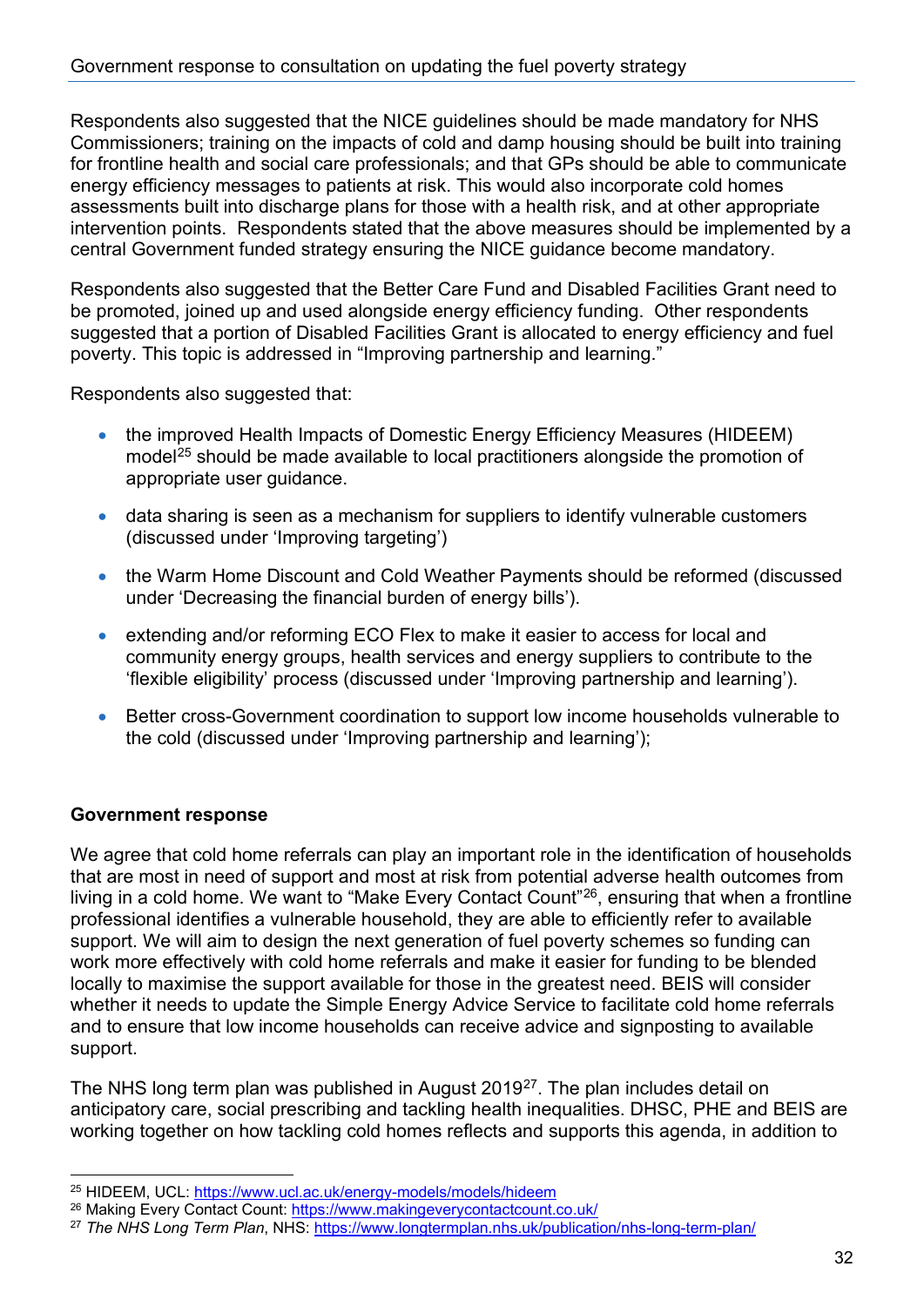the considerations of homes as part of the DHSC Green Paper on preventative healthcare in the 2020s. The Government and its partners have been reviewing the functioning of the Better Care Fund to ensure that it is fully supportive of better joint working and collaboration.

Government does not wish to place a regulatory burden on the health sector by making the NICE NG6 Guidance mandatory; instead, we publish and promote the NICE quick guides such as '*Helping to prevent winter deaths and illnesses associated with cold homes for easy access'*[28.](#page-32-0) We do however agree that the impacts of cold and damp housing should be built into training for health and social care professionals. In 2019, Public Health England developed an e-learning module<sup>[29](#page-32-1)</sup> to help frontline healthcare workers identify cold and damp homes and refer their patients to available support. The content of the module is based on [NICE Guidance NG6](https://www.nice.org.uk/guidance/ng6) 'Excess winter deaths and illness and the health risks associated with cold homes' and [Citizens Advice's 'Cold Homes Toolkit'.](https://www.citizensadvice.org.uk/about-us/how-we-provide-advice/advice-partnerships/cold-homes-toolkit/) Furthermore, the Cold Weather Plan for England and allied resources, including the Keep Warm Keep Well leaflet and training slide packs for local authority and NHS colleagues on Excess Winter Deaths, are published on the PHE .gov website.

MHCLG is currently undertaking a comprehensive review of the HHSRS to make it simpler and quicker for local authorities to assess health and safety standards in rented homes. BEIS will work closely with MHCLG during the review, particularly on issues around the 'excess cold' hazard given the relationship with fuel poverty.

As a result of the above actions and through the implementation of the updated vulnerability principle we aim for different parts of Government policy to drive complementary action to close health inequalities and improve health outcomes for low income vulnerable households.

<span id="page-32-0"></span><sup>&</sup>lt;sup>28</sup> NICE Quick Guide Helping to prevent winter deaths and illnesses associated with cold homes: <https://www.nice.org.uk/about/nice-communities/social-care/quick-guides>

<span id="page-32-1"></span><sup>&</sup>lt;sup>29</sup> Public Health England e-learning module for health care staff: [https://www.e-lfh.org.uk/programmes/cold](https://www.e-lfh.org.uk/programmes/cold-homes/)[homes/](https://www.e-lfh.org.uk/programmes/cold-homes/)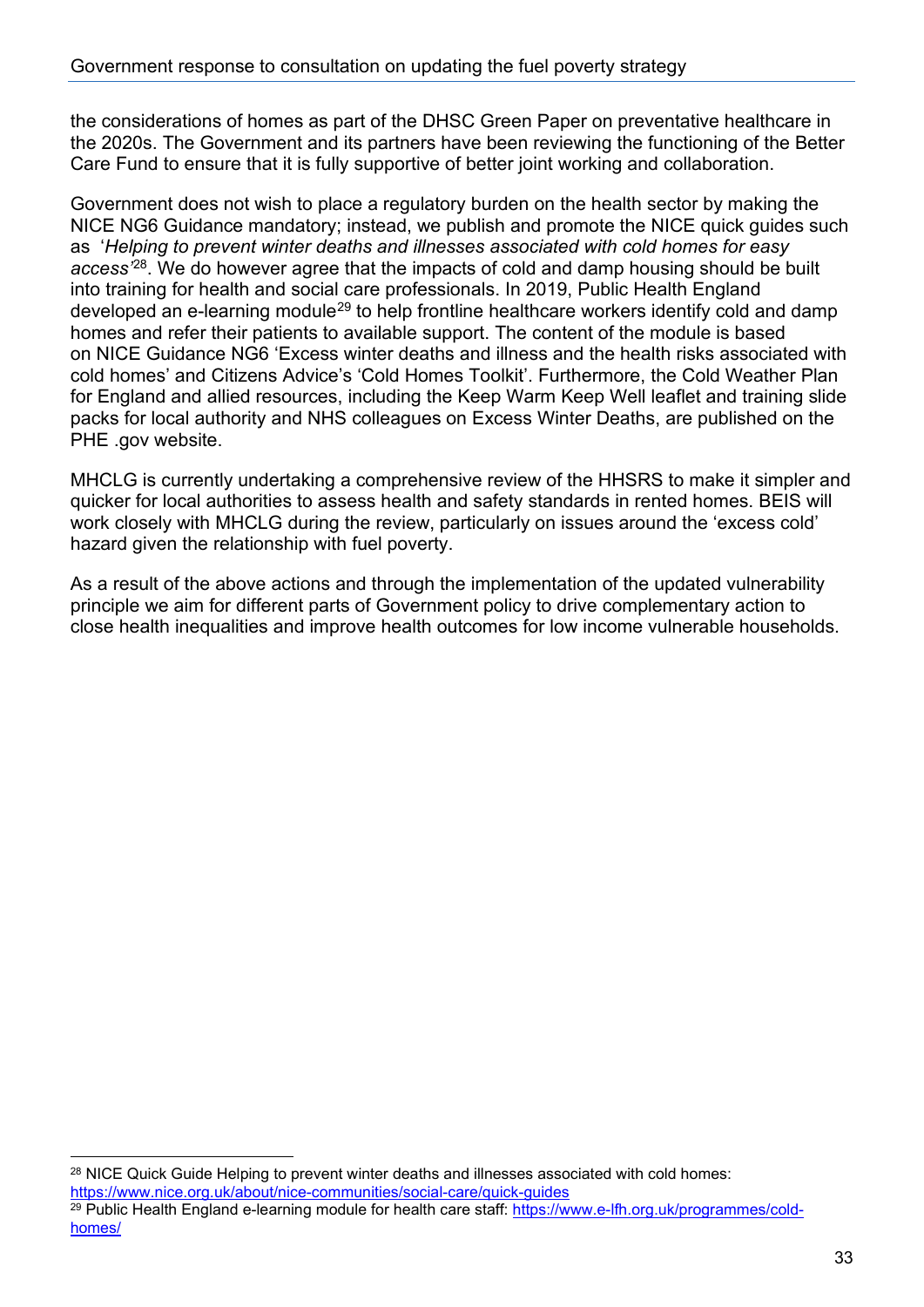#### <span id="page-33-0"></span>Tackling the financial burden of energy bills for those on low incomes

- 19.Keeping in mind the strategy's guiding principles, what policies might be included in a policy plan to decrease the financial burden of energy bills for households in fuel poverty?
- 20. What commitments, whether new or retained from the 2015 strategy, might supplement the policy plan in the updated strategy to decrease the financial burden of energy bills for households in fuel poverty?

80 respondents responded to these questions. Most of the policy suggestions were not in isolation but came as a combination of suggestions. A majority of these suggestions focussed on the extension and revision of the financial schemes which help to alleviate fuel poverty: Cold Weather Payments, Warm Home Discount, and Winter Fuel Payments. Respondents suggested the Warm Home Discount Core Group should be extended so that households continue to receive support beyond 2021 and expanded so that more people get the rebate automatically. Some also suggested Cold Weather Payments should be retargeted.

Conversely, several respondents suggested that energy efficiency measures should be prioritised over financial support like the Warm Home Discount and Winter Fuel Payments.

Several respondents called for a social tariff (discussed in 'Creating a fairer energy market'). The two other commitments most commonly mentioned were a continued commitment to income maximisation services to ensure those customers who are eligible for benefits are claiming them and using energy consumption data to identify low income households (discussed in 'Improving targeting'.)

Other suggestions included introducing practical skills such as reading fuel bills to the National Curriculum, more advisory services (discussed in 'Creating a fairer energy market'), and expanding Winter Fuel Payments to a £500 payment for all low income, vulnerable and elderly households.

#### **Government response**

Whilst improving energy efficiency is the best long term and sustainable solution to tacking fuel poverty Government sees financial support as continuing to play a role in supporting fuel poor households. Financial support can effectively reduce the burden of energy bills for households who have not yet had energy efficiency measures installed, as well as those most vulnerable to the effects of a cold home and those who live in a home which cannot feasibly be retrofitted.

Government is committed to retaining the Winter Fuel Payments and Cold Weather Payments, which provide important support to pension aged and other vulnerable households with the costs of keeping warm over the winter months. Government is minded to extend the Warm Home Discount for a further year (winter 2021/22), whilst considering future reform. Proposals for the one-year extension include proposals for using Industry Initiatives to further benefit those households at risk of self-rationing or self-disconnection. In future, should the scheme be extended further, we intend that the scheme should provide automatic rebates for households who are most at risk of fuel poverty, rather than having the 'Broader Group' apply for rebates annually. We will consult on reform in due course.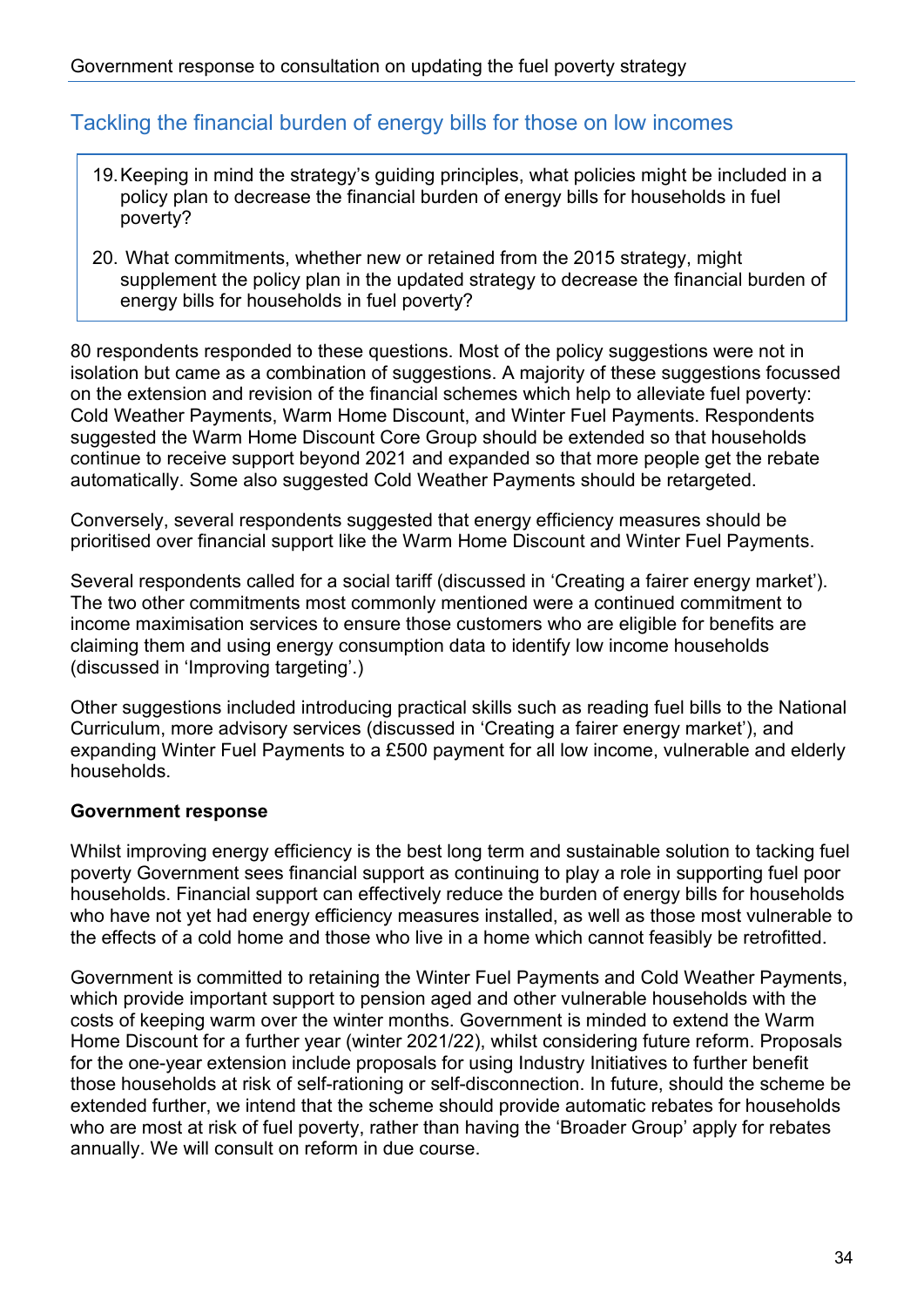<span id="page-34-0"></span>Ensuring the fuel poor are able to get maximum benefit from a fair and functioning energy market

- 21.Keeping in mind the strategy's guiding principles, what policies might be included in a policy plan to create a fairer energy market for households in fuel poverty?
- 22.What commitments, whether new or retained from the 2015 strategy, might supplement the policy plan in the updated strategy to create a fairer energy market for households in fuel poverty?

51 respondents responded to this question. 27 of those respondents specifically stated that protecting vulnerable consumers through post-price cap protections should be a priority. There was a clear call for price protections; while the price cap is largely seen as positive, a larger number of respondents suggested that it was either distorting the market or problematic in some other way. Respondents asked for a clear and strategic commitment to post-price cap protections from the government. Some responses suggested that lack of access to broadband was preventing a functioning market and that the Government should consider social tariffs for customers who are unable to engage with the market effectively.

Many respondents agreed that self-disconnection is a serious problem that the government needs to address. A small number asked the government to consider eradicating pre-payment meters. More broadly, responses asked for more protections to be put in place through regulation, licensing conditions and for Ofgem to make protecting vulnerable consumers and fuel poor households an absolute priority. Respondents said that affordability should be part of the fuel poverty strategy. Additionally, they said that Warm Home Discount should be extended, expanded and made available by all suppliers and that ECO needs to be reformed an obligation on all suppliers.

Several respondents said that switching processes need to be easier and more transparent. In particular, responses called for price comparison websites to be easier to use, more transparent and actually compare like-for-like, instead of hiding fees or distorting tariffs in some other way. Customer service ratings for vulnerable consumers and clear labelling of tariffs would be useful. Additionally, more free energy advice and support with switching needs to be made available.

Responses consistently called for offline customers to be protected from discrimination, noting that the digital divide is increasing and must be addressed. They also said that the best tariffs should be available to all consumers, especially the vulnerable, elderly and disabled - those most likely to be offline.

Respondents called for Ofgem to report annually on its progress on delivering policy to the government. The government is asked to design and respond to reports from Ofgem and adjust or revise policies accordingly.

Some respondents suggested giving more responsibility and power to local authorities (discussed in 'Partnership and learning') and others mentioned concerns about decarbonisation (discussed in 'Sustainability principle').

#### **Government response**

We agree with respondents that a clear plan is needed to protect vulnerable consumers following the end of the price cap. This is being considered as part of the Government and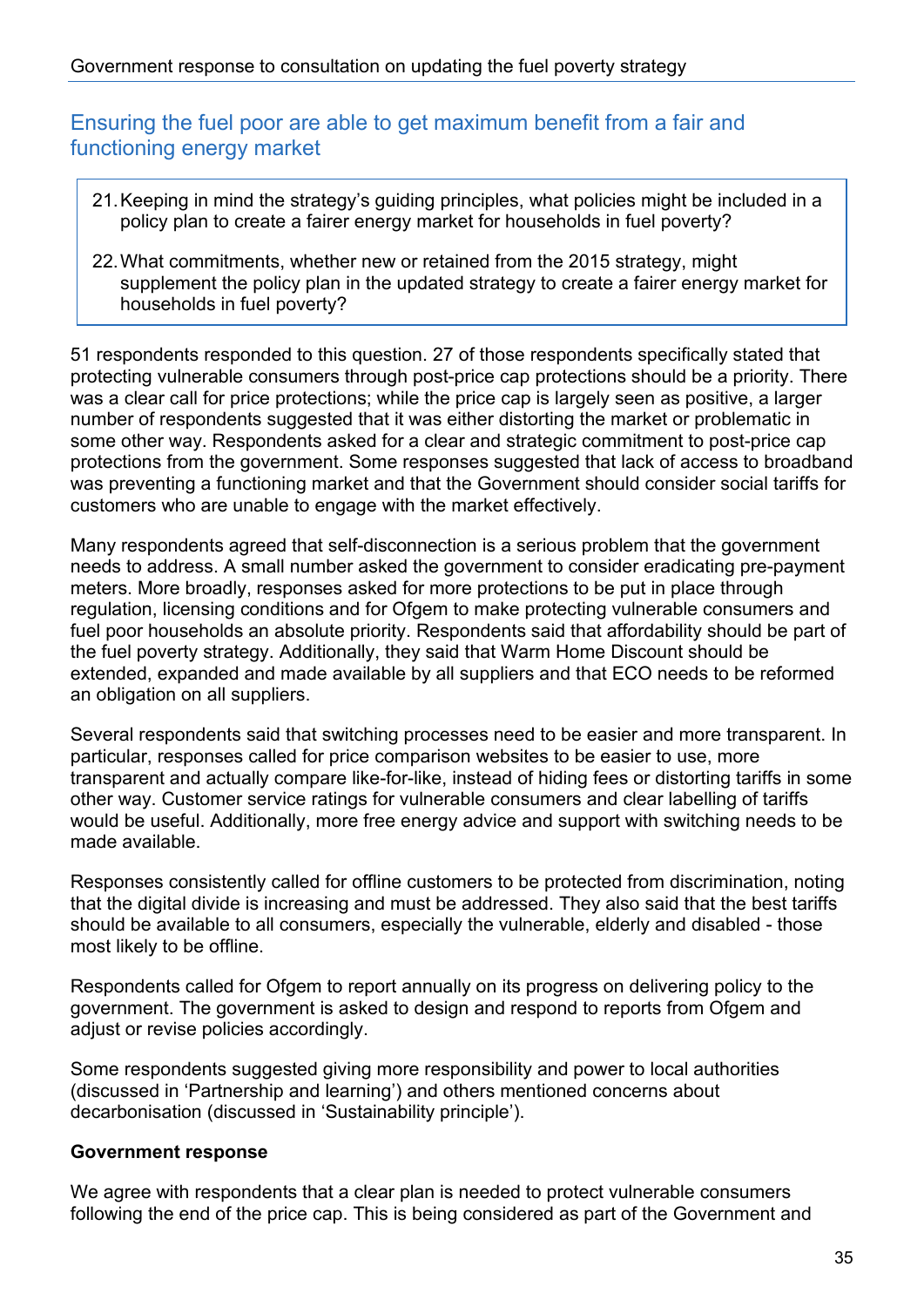Ofgem's Future Energy Retail Market Review, which published a consultation in 2019.<sup>[30](#page-35-0)</sup> In the consultation, we set out some options for enduring policy to protect consumers from harmful loyalty penalty pricing. Our vision is that all consumers should be paying a competitive price for their energy and consumers in vulnerable situations should be appropriately protected. The Government intends to follow up on this consultation later this year.

We agree that self-disconnection and self-rationing are concerns and will assess the need for further protections for those at risk of self-disconnection and self-rationing. Self-disconnection and self-rationing are especially concerning right now as COVID-19 has changed people's incomes and energy use. To support domestic energy consumers, on 19 March we established an industry-wide agreement to a set of principles for assisting consumers through difficulties caused by COVID-19. All energy suppliers agreed to:

- Identify and prioritise customers at risk;
- Support customers who are impacted financially as a direct or indirect result of COVID- $19<sup>·</sup>$
- Support pre-payment customers directly or indirectly impacted by COVID-19 to stay on supply; and
- Provide information to their customers.

The support offered to customers is based on the individual circumstances of the customer and the system, processes and capability of the supply company, but includes suspending credit meter disconnections, pausing or reducing debt repayment, and referring customers to third party debt advisers such as StepChange and Citizens Advice. The updated Fuel Poverty Strategy for England will also reflect any further support for consumers to take account of COVID-19 impacts

We will continue to work with Ofgem to ensure pre-payment meters are used appropriately. Ofgem is currently consulting on introducing additional identification and assistance requirements, including mandatory emergency credit and emphasising the Ability to Pay Principle. We do not agree that pre-payment meters should be eradicated. Smart meters are transforming the pre-payment consumer experience by offering a range of additional benefits for consumers, including greater visibility of their credit balance and the opportunity to top-up online or over the phone. The Government has worked with industry to share good practice to ensure that pre-payment consumers (who are more likely to be in vulnerable circumstances) receive targeted support. As a result of these improvements, prepayment consumers are particularly strong advocates of smart metering. We are also considering how Warm Home Discount Industry Initiatives may further benefit those households at risk of self-rationing or self-disconnection.

The Department for Business, Energy and Industrial Strategy is working closely with Ofgem and industry to support the transition to a smarter, more flexible energy system. As part of this, we are considering how consumers should be protected and how to ensure the benefits accrue to all consumers, including the fuel poor. For example, Ofgem are considering the impacts of half-hourly settlement on consumers. We are also working with industry to consider how to update the Standard Assessment Procedure to recognise smart meters and other smart technologies and their impacts on the energy performance of homes. This could mean that in future it is easier for smart technologies to be accessed through policies such as ECO and

<span id="page-35-0"></span><sup>&</sup>lt;sup>30</sup> 'Flexible and responsive energy markets', BEIS and Ofgem: <https://www.gov.uk/government/consultations/flexible-and-responsive-energy-retail-markets>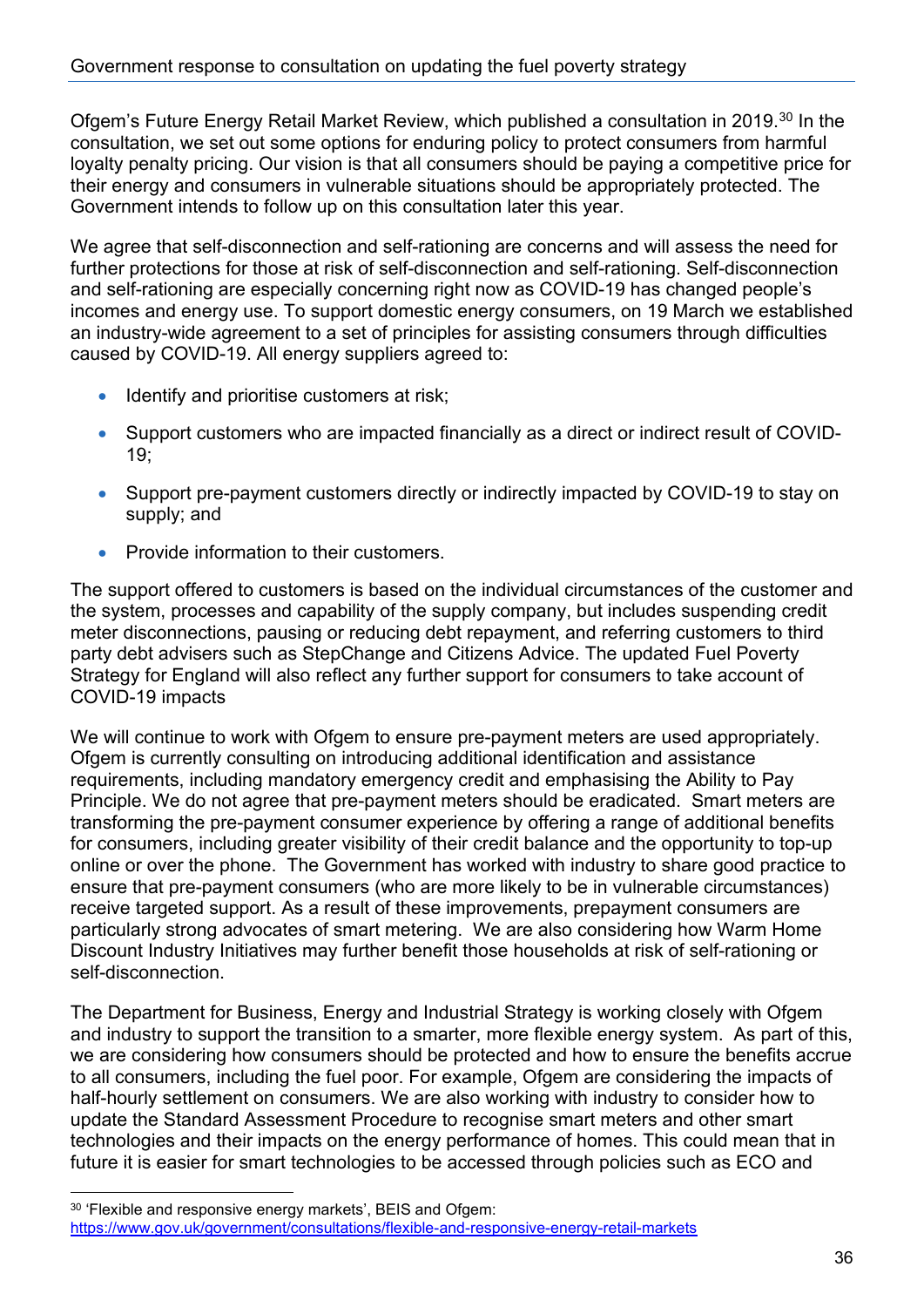support consumers, including those in fuel poverty, to reduce their energy bills. We will continue to engage with stakeholders and evaluate the potential issues for consumers in a smart energy system to ensure protections remain appropriate.

We agree with responses which emphasise the importance of consumer engagement. Government will seek to ensure that fuel poor households are able to understand and take control of their energy usage. Government is considering whether to further regulate third party intermediaries, including price comparison websites. We support the Big Energy Saving Network, now operated by Citizen's Advice, and have launched a new digital Simple Energy Advice service. To help support households affected by COVID-19, we will be providing nearly £38 million to charities who provide debt advice, including support with energy debt.<sup>[31](#page-36-0)</sup> We recently launched an innovation project to demonstrate innovative new approaches to domestic tariff comparisons, utilising smart meter data to provide consumers with comparisons based on actual consumption; in addition to enabling comparisons of new smart-meter enabled time-of-use and export tariffs. We will continue to consider the needs of vulnerable consumers as we promote the installation of smart meters and smart energy technologies – for example, by researching the outcomes and impact of smart meters on the energy use of vulnerable consumers. Alongside this, we will be launching a research project in 2020 to identify innovation based on smart technologies and smart tariffs that could aid low income and vulnerable consumer groups. We intend to use this research for future innovation design and to consider how to incorporate smart technologies in existing programmes aimed at low income and vulnerable consumers.

Some respondents called for equal prices for online and offline customers. Current licence conditions allow energy suppliers to charge prices in line with the cost of delivery, including the increased cost of delivering paper energy bills compared to online energy bills. This matter is for Ofgem, not Government.

Supplier obligations, such as Warm Home Discount and ECO, are applying to increasingly smaller energy suppliers year on year. We will continue to ensure that we maintain the balance between encouraging competitive new energy suppliers to enter the market while also ensuring policy costs are distributed fairly between suppliers. Ofgem provides regular updates to Government on the delivery of fuel poverty policies. Government will work with Ofgem to consider how best to ensure energy policies can demonstrate a positive impact on fuel poor, low income and vulnerable households.

<span id="page-36-0"></span><sup>31</sup> Almost £38 million support package for debt advice providers helping people affected by Coronavirus, GOV.UK: [https://www.gov.uk/government/news/almost-38-million-support-package-for-debt-advice-providers-helping](https://www.gov.uk/government/news/almost-38-million-support-package-for-debt-advice-providers-helping-people-affected-by-coronavirus)[people-affected-by-coronavirus](https://www.gov.uk/government/news/almost-38-million-support-package-for-debt-advice-providers-helping-people-affected-by-coronavirus)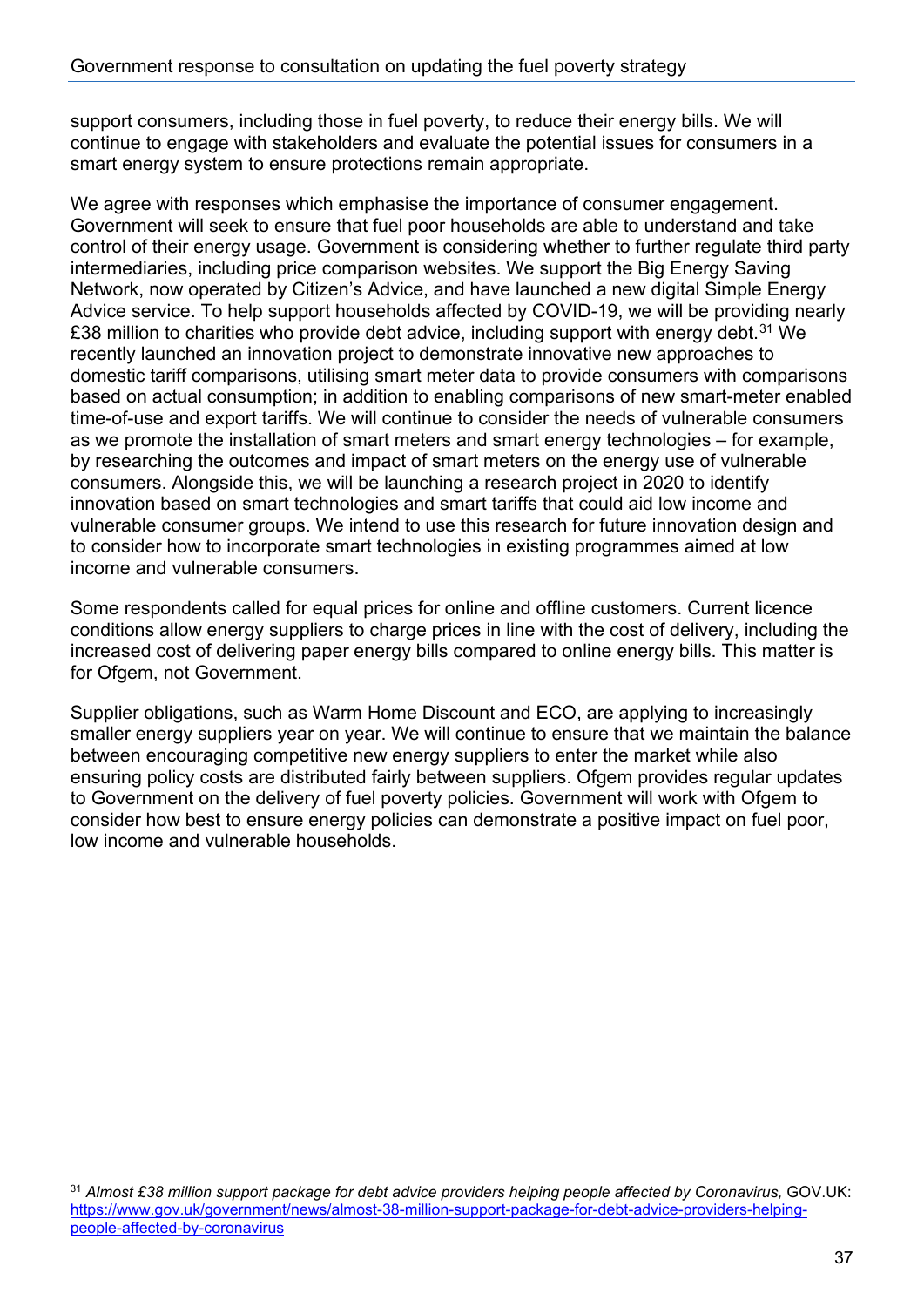#### <span id="page-37-0"></span>Enhancing and improving understanding of fuel poverty

- 23.Keeping in mind the strategy's guiding principles, what policies might be included in a policy plan to improve the evidence base on fuel poverty?
- 24.What commitments, whether new or retained from the 2015 strategy, might supplement the policy plan in the updated strategy to improve the evidence base on fuel poverty?

In total, these questions received 53 responses. One respondent stated that they saw no gap in the research.

A total of 25 respondents stated that they wanted better health related fuel poverty statistics. This included:

- Fully monetised benefits for the NHS and social care, using data on excess winter deaths and hospitalisation;
- The desire for the costs to the NHS to capture the impacts on both physical and mental health, over the lifetime of an individual, as a result of living in poor quality, energyinefficient homes;
- More research on the impact of fuel poverty on disabled people;
- Researching the possibility of using NHS data to identifying patients showing symptoms of conditions prevalent in those living in fuel poverty. Four respondents requested a commitment to including costs and savings to the NHS in new fuel poverty policy, with one stakeholder specifying that the Government use a consistent methodology for Impact Assessments;
- Health benefits are shared with delivery organisations; and
- Respondents suggested that the improved Health Impact of Domestic Energy Efficiency Measures (HIDEEM) model should also be made available to local practitioners and appropriate user guidance promoted.

17 respondents requested a review of current energy efficiency schemes including:

- Improving the evidence base on barriers households face to receiving support (including feedback groups);
- Consideration of whether the "worst first" principle is being achieved;
- An assessment of how suppliers are managing schemes;
- Analysis on the cost effectiveness of schemes and their contribution to Government targets;
- Consideration of how older households are treated;
- Respondents suggested investigating whether Local Authorities have adequate capacity to enforce the Minimum Energy Efficiency Standards;
- Monitoring Minimum Energy Efficiency Standards exemptions;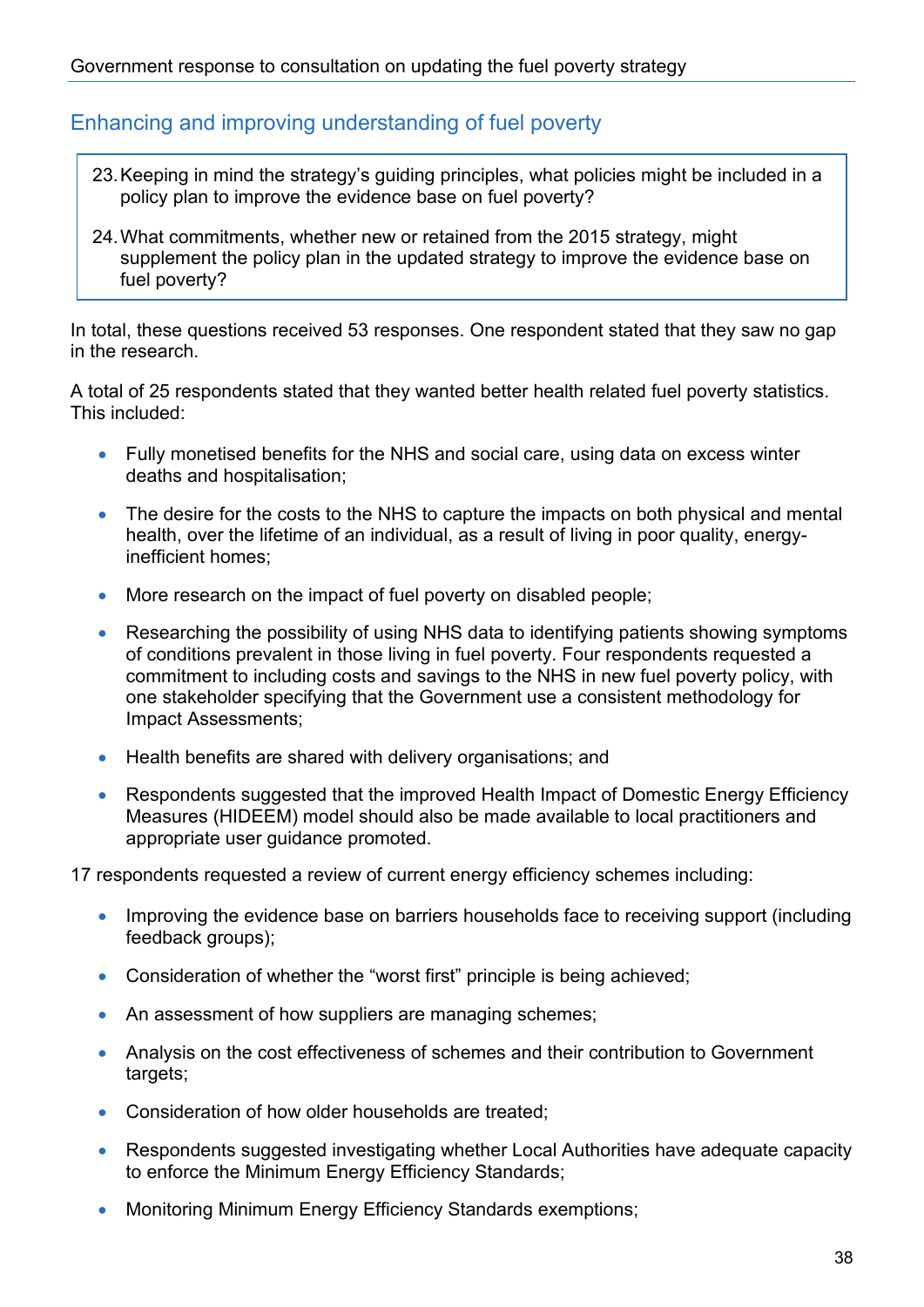- A request for BEIS to publish analysis of the distributional impact of fuel poverty policies on fuel bills; and
- A commitment to understand how households use, or mis-use, their energy efficiency measures.

23 respondents suggested how to better utilise data sharing powers and collaboration of all actors to better target the fuel poor. These responses are considered as part of 'Improving targeting'.

Another area mentioned by 7 respondents related to how fuel poverty is measured. These responses have also been considered in conjunction with the responses to questions 1 and 2.

One respondent noted that there is limited research on the cost estimates for achieving the fuel poverty strategy, given the commitments in the Clean Growth Strategy.

Another respondent also wanted to see an exploration of interventions that reduce the fuel poverty gap but do not necessarily take a household out of fuel poverty. This is in relation to measures that could take these households out of fuel poverty and the effect reducing the gap could have on health and vulnerability

Additional suggestions included:

- Building an evidence base to move funding of fuel poverty policies to general taxation;
- Consider fuel poverty in the wider context, for example, how energy efficiency improvements link to housing, crime, education and employment; and
- Comparison of English fuel poverty to devolved authorities.

#### **Government response**

We agree that we should further strengthen the evidence base of the link between health and fuel poverty. BEIS is currently researching the costs of fuel poverty to the NHS, which will be published when complete.

We agree with the importance of evaluating our fuel poverty programmes. BEIS has just launched a two-year evaluation of ECO, the results of which will be made public.

Fuel poverty is a devolved issue. We do not expect that the Fuel Poverty Strategy for England or associated statistics to include a direct comparison to fuel poverty in the devolved authorities.

We agree it is important to consider fuel poverty in the wider context. We will consider the suggestions for research projects provided here. We will continue to work with stakeholders, such as the Fuel Poverty Research Network, to explore the connection between fuel poverty and other topics such as educational achievement, employment and productivity.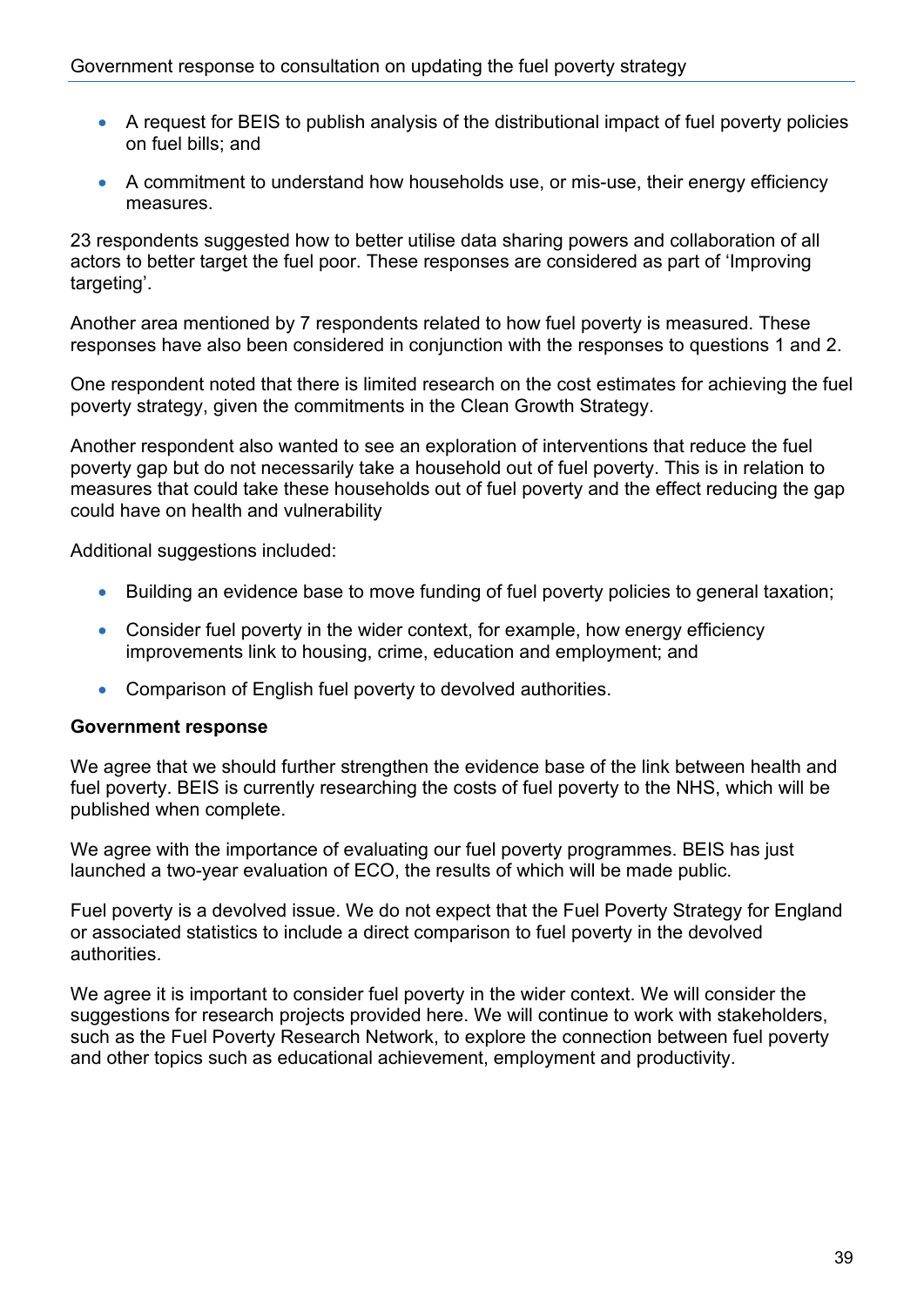### <span id="page-39-0"></span>Reviewing the strategy and scrutiny of progress

*This section of the consultation discussed how the fuel poverty strategy is currently reviewed and scrutinised. It asked for any further views on how this process could be improved, and how the strategy should be updated generally.*

25.Are existing arrangements sufficient to meet our commitments to review and scrutinise Government action on fuel poverty?

Responses: 34 Yes: 17 (50%) No: 17 (50%)

A total of 34 respondents provided an answer specific to this question. Of those 50% were in favour of the existing scrutiny and governance arrangements and 50% were not.

Those who were in support of the existing arrangements felt that current arrangements were broadly appropriate. Those who were not in support pointed to perceived slow progress toward the target and milestones as evidence that existing scrutiny mechanisms were not sufficient.

Of those who responded to the question, several suggested methods for improving scrutiny and review:

- 6 requested more notice of the timing of the annual fuel poverty debate or a set date being agreed, together with a clearer focus on the structure of discussion.
- 6 mentioned a need for a broader range of analysis considering the impact of policies.
- 7 suggested that further consideration should be given to the timeliness of the fuel poverty statistics to enable more effective input and contribution to commenting on performance. 3 suggested that the Government should respond formally or increase engagement with the Committee on Fuel Poverty's recommendations
- 3 requested more active engagement from central Government on fuel poverty across the country.

A number of other points were raised by one respondent, including a proposal for greater scrutiny by the Committee on Fuel Poverty and a proposal to reinstate a fuel poverty methodology working group.

#### **Government response**

We have taken into account the responses we have received and are considering how best to ensure that there is effective additional scrutiny of the fuel poverty strategy, including alternate forms of Parliamentary scrutiny. We believe that the Committee on Fuel Poverty should have a continued role in advising Government on progress to address fuel poverty.

We also recognise that timelier statistics would enable better scrutiny of our work and are working to publish the annual statistics earlier, with the aim to publish within one calendar year of data collection. This is in line with the statistics Code of Practice to improve the timeliness of statistics.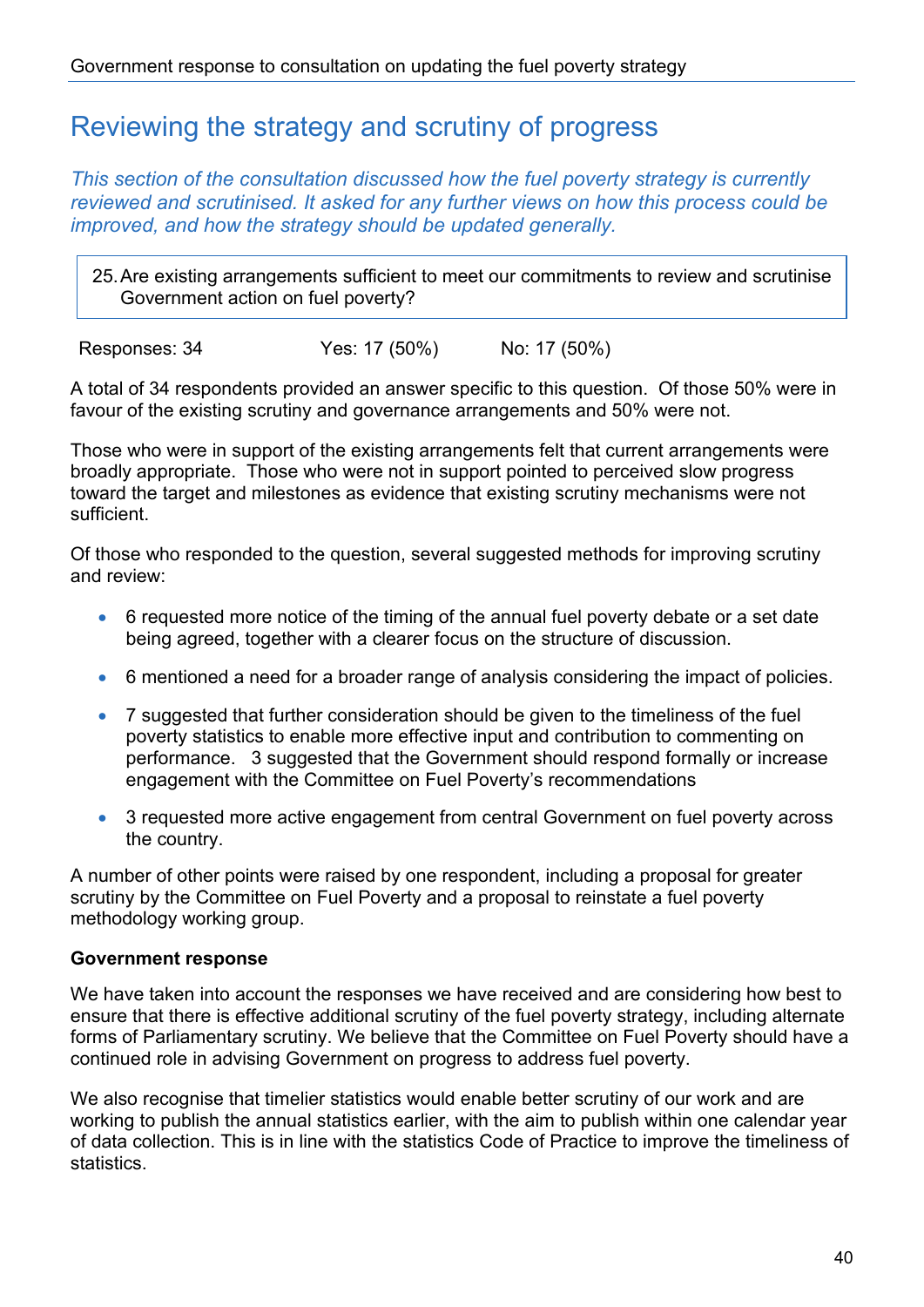26.Do you have any further views or evidence on how the 2015 fuel poverty strategy should be updated?

35 of the responses received to the consultation provided additional information by responding to question 26. 32 of these responses provided information on the four key themes below.

#### 1. Provision of home energy advice

10 responses referenced inadequate provision of home energy advice. They noted that the Energy Saving Advice Service has ceased to operate a telephone service. The replacement Simple Energy Advice is a web-based advice service, which may not be accessible to many that need it most. Respondents also noted that there is a need for expert face-to-face advice to be made more available locally, including home visits for those in the greatest need.

#### 2. Area based delivery

8 responses recommended the introduction of local area-based delivery of support to tackle fuel poverty and improve home energy efficiency. To facilitate this, local authorities require adequate resourcing, in particular in more deprived areas with high levels of fuel poverty. Responses suggested that delivering area-based support should start with the neighbourhoods with the worst homes and would result in more efficient delivery, be more socially inclusive and provide a source of local employment in areas where this is in short supply.

3. New funding to improve energy efficiency

7 responses reiterated the need for new funding to improve household energy efficiency and meet fuel poverty targets in England. Many of these responses restated suggestions raised under questions 9 and 10, such as implementing the Committee on Fuel Poverty recommendation for a £1.1 billion Challenge Fund to improve the worst homes.

4. Stronger links to heath agenda

7 responses suggested stronger links should be established between the fuel poverty and health agendas. Suggestions echoed responses from questions 11, 12, 17 and 18. They included ensuring that the Department of Health and Social Care's Green Paper considers the need to eradicate cold homes as a source of ill health; that each Clinical Commissioning Group should provide independent advice and support to fuel poor households living in a cold home; and the NHS health check should help to identify households that are living in a cold home.

#### **Government response**

These topics are covered elsewhere in the Government response to consultation:

- Energy advice is covered under 'Creating a fairer energy market'.
- Area based delivery is covered under 'Improving targeting'.
- New funding of energy efficiency is considered under 'Improving energy efficiency'.
- DHSC's Green Paper did consider the impacts of cold homes on ill health.

Further links to the health agenda is considered under 'Supporting low income households vulnerable to the cold'.